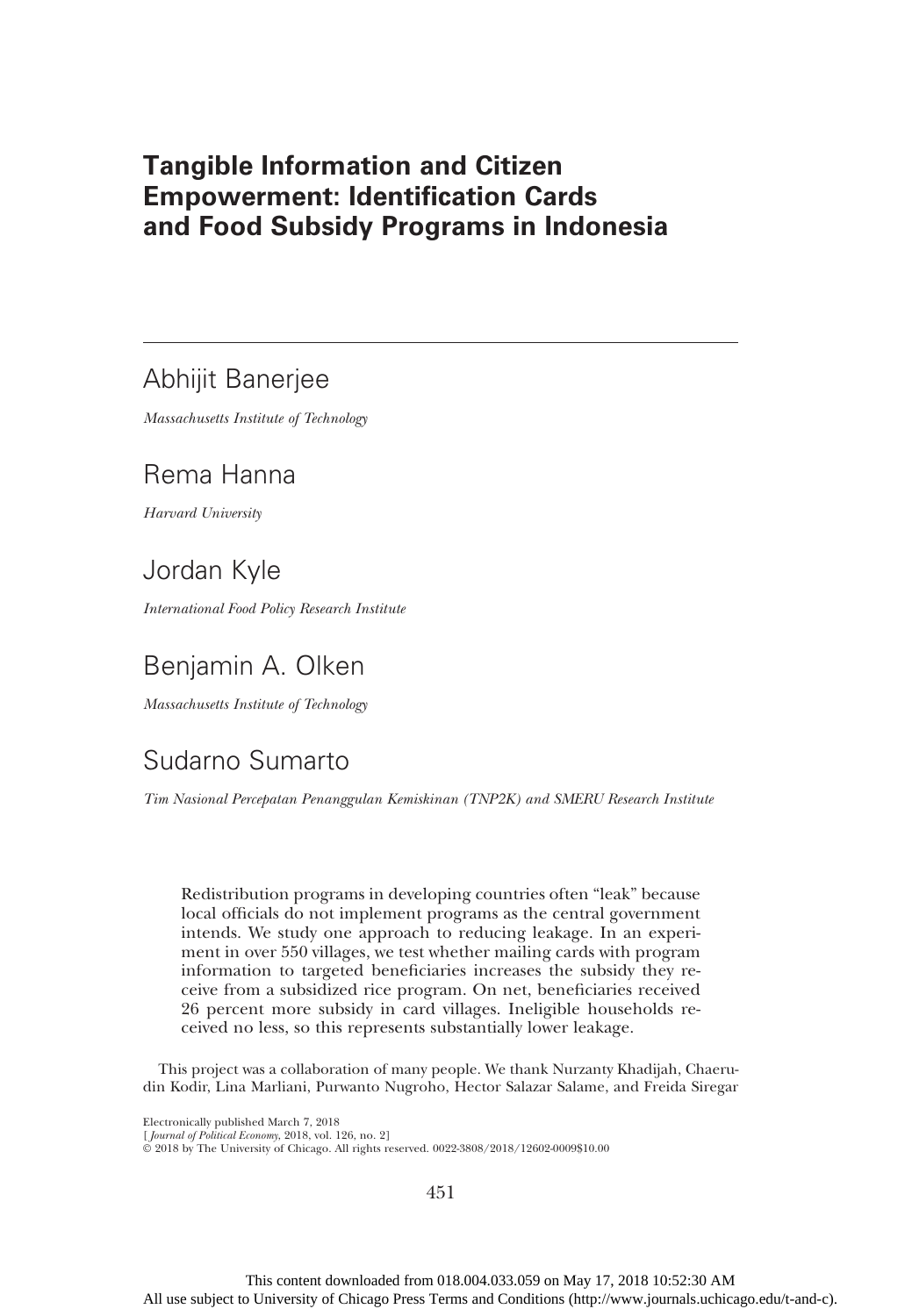## I. Introduction

Throughout the developing world, governments face the problem of ensuring that their rules and laws are implemented as conceived by local officials who exercise significant discretion and whose interests may differ from those of the central government and/or from those of the local community.

Transfer programs, for example, typically have rules about eligibility, benefit amounts, application procedures, and the like, but in practice a local official will often have substantial leeway in interpreting these rules. Citizens may not know enough about program rules to effectively advocate for their rights under the program.<sup>1</sup> As such, many experts advocate providing greater information to citizens about their rights under different policies and programs in order to improve service delivery (World Bank 2004).

However, it is not clear that providing citizens more information will actually help: citizens may not be able to use the information to demand more of their entitlement, local leaders may not care about citizen demand or complaints, or citizens may already have sufficient information to begin with.2 Whether information empowers citizens is therefore an empirical question, but of the 16 experimental and quasi-experimental studies on transparency and accountability reviewed by Kosack and Fung (2014), only a few study the effects of providing just information.3

for their outstanding work implementing the project and Alyssa Lawther, Gabriel Kreindler, Wayne Sandholtz, He Yang, and Gabriel Zucker for excellent research assistance. We thank Mitra Samya, the Indonesian National Team for the Acceleration of Poverty Reduction (particularly Bambang Widianto, Suahasil Nazara, Sri Kusumastuti Rahayu, and Fiona Howell), and SurveyMeter (particularly Bondan Sikoki and Cecep Sumantri) for their cooperation implementing the project and data collection. This project was financially supported by the Australian government through the Poverty Reduction Support Facility. Jordan Kyle acknowledges support from the National Science Foundation Graduate Research Fellowship under grant 2009082932. This randomized control trial was registered in the American Economic Association Registry for randomized control trials under trial number AEARCTR-0000096. All views expressed in the paper are those of the authors and do not necessarily reflect the views of the many institutions or individuals acknowledged here. Data are provided as supplementary material online.

<sup>1</sup> As a result, leakages are common, in both government-run programs and those that are supported by foreign aid. For example, Niehaus et al. (2013) show high leakage rates in India's public distribution system. Nunn and Qian (2014) describe how much of the foreign-supplied food aid goes missing; e.g., the UN World Food Program has reported that as much as half of the food aid sent to Somalia (about \$485 million in 2009) went missing (New York Times, March 9, 2010).

In addition, providing more information even has the possibility of making things worse because reducing the possibility of future illicit rents may motivate a local official to steal more today. Niehaus and Sukhtankar (2013) describe these "golden goose" effects in the context of changes in citizen benefits in India's workfare program, NREGA.

<sup>3</sup> For example, Bjorkman and Svensson (2007) show large effects on health of a community-monitoring program that brought together community members and health care providers to discuss the health centers and create an action plan for change. Thus, it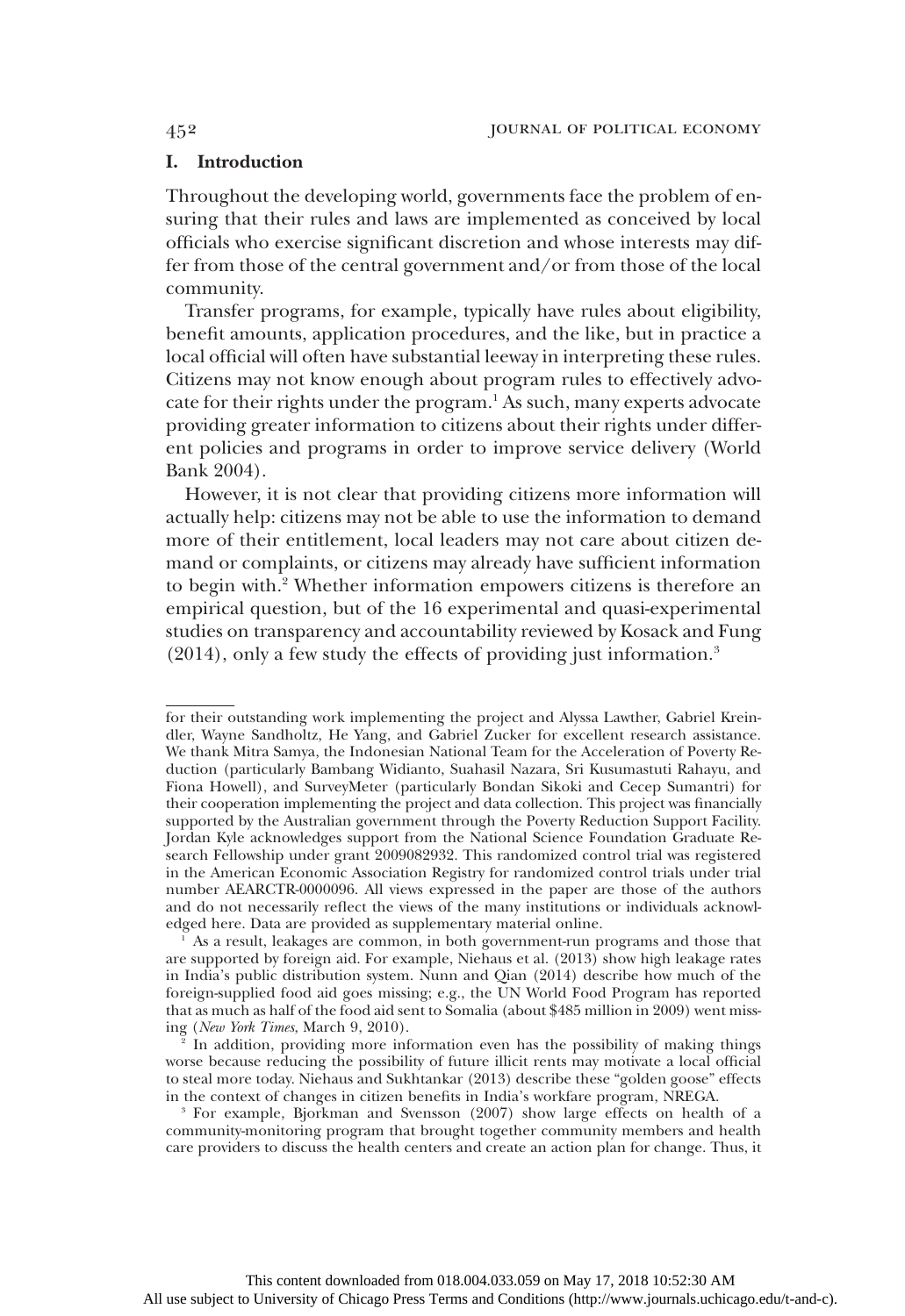## tangible information and citizen empowerment 453

We experimentally test the effect of providing information to citizens in the context of Indonesia's"Raskin" program ("Rice for the Poor"). Raskin is designed—in theory—to provide 15 kilograms (kg) of subsidized rice per month (about half of a household's rice consumption) to eligible households. With an annual budget of US\$1.5 billion and a targeted population of 17.5 million households, it is Indonesia's largest targeted transfer program. In practice, local officials often do not follow the national rules. In data we introduce below, we find that beneficiaries seldom receive their full entitlement and they pay 42 percentmore than the official copay price; thus, on net, eligible households receive only about one-third of the intended subsidy.

Working with the government of Indonesia, we designed a set of field experiments to provide information directly to eligible households. In 378 villages (randomly selected from among 572 villages spread over three provinces), the central government mailed "Raskin identification cards" to eligible households to inform them of their eligibility and the quantity of rice that they were entitled to. The government also experimentally varied how the card program was run along three key dimensions: whether an additional rule (the copay price) was also listed on the card, whether information about the beneficiaries was also made public, and whether cards were sent to all eligible households or to only a subset.

We surveyed both eligible and ineligible households in all villages, 2 months, 8 months, and 18 months after the cards were mailed. Since the cards could affect both the amount of rice received and the price, we focus on understanding the impacts on the total subsidy received, defined as the quantity of rice purchased multiplied by the difference between the market price of rice and the copay that the household paid.<sup>4</sup> We also measure individual beliefs about the program, as well as the protests and complaints to local leaders, to understand whether citizens gained and used the information.

On net, across all of the variations of the program, we find that the cards led to a large increase in subsidy received by eligible households. Eligible

tests both information and coordination at the same time. Ravallion et al. (2013) find that a 25-minute video on NREGA that was shown in 40 villages in India (randomly chosen from 150) increased citizen knowledge without affecting program outcomes. Other studies have tried to measure the effects using quasi-experimental designs. Reinikka and Svensson (2004, 2005) find that when the Ugandan government implemented a national advertising campaign, schools that were closer to a newspaper outlet received more of the advertised grant. Francken, Minten, and Swinnen (2009) show an association between media access and leakages in public expenditures in Madagascar.

<sup>4</sup> Welfare analysis generally focuses on prices rather than quantities because of the envelope theorem idea that small changes in quantities do not matter. However, in this case, this logic is not appropriate: the price is about one-fifth of the market price, and households have excess demand for rice at this price, implying that changes in both prices and quantities have first-order effects on welfare.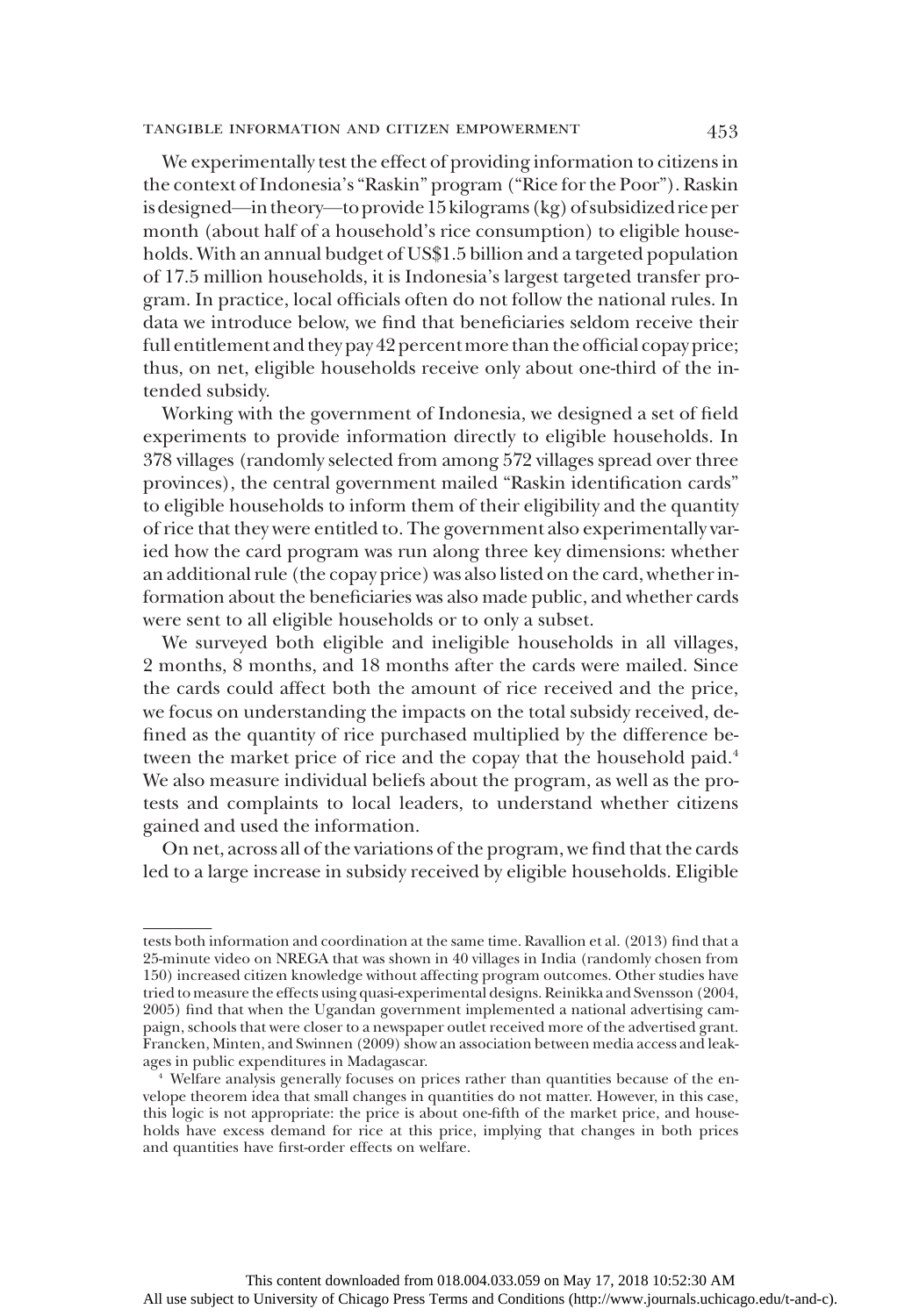households in treatment villages received a 26 percent (standard error [SE]: 5 percent) increase in subsidy, stemming from both an increase in quantity and a decrease in the copay price.<sup>5</sup> Not only did eligible households receive more rice, but ineligible ones in total received no less, implying that the cards reduced leakage by 1 kg (SE: 0.46) to 1.6 kg (SE: 0.55) per eligible household, which represents a 33 (SE: 15 percent) to 58 percent (SE: 27 percent) reduction in leakage. This occurred despite imperfect implementation: eligible households in treatment villages were only 30 percentage points more likely to have received a card relative to the control.

Importantly, the information listed on the card mattered: Printing the copay price nearly doubled the additional subsidy eligible households received relative to the effect of providing a card without the copay information.

If the intervention puts too much pressure on the local leaders to reduce leakage and satisfy all eligible households, they might be unable or unwilling to implement the program at all. $6$  The central government therefore also implemented an alternative intervention in which the cards were mailed only to the bottom decile of households rather than the bottom 30 percent who are typically eligible, thereby offering the leader more "flexibility" in his or her decisions.7 This treatment arm was no more effective than full distribution of the cards: households that received cards experienced the same increase in subsidy regardless of whether everyone else received them. Eligible households that were assigned not to receive a card—and ineligible households—saw no change in subsidy relative to the control areas.

Another reason why information could be counterproductive is that deviations from program rules may have occurred for purely altruistic reasons. The government's list of eligible households is known to be imperfect, and socially minded village leaders may deliberately deviate from it in order to include the poor excluded households (Alatas et al. 2012).

<sup>5</sup> This is the reduced-form effect for eligible households (regardless of card receipt). The implied treatment-on-treated effect would be thrice as large, assuming no spillovers to those who did not receive a card.

<sup>7</sup> The full beneficiary list that was given to the village head was identical in both treatments. Therefore, the leader's information about who is eligible was the same, and only the citizens' information was varied.

<sup>6</sup> For example, in the past, protests about errors in the targeting list led some village leaders to resign rather than defend the beneficiary lists to their constituents: over 2,000 village officials refused to participate in a new government transfer program for this reason (see, e.g., "BLT Bisa Munculkan Konflik Baru" [BLT may create new conflicts], Kompas, May 17, 2008; "Kepala Desa Trauma BLT" [A village head's trauma with BLT], Kompas, May 24, 2008; "Ribuan Perangkat Desa Tolak Salurkan BLT" [Thousands of village officials refuse to distribute BLT], Kompas, May 22, 2008; and "DPRD Indramayu Tolak BLT" [District parliament of Indramayu refuses BLT], Kompas, May 24, 2008).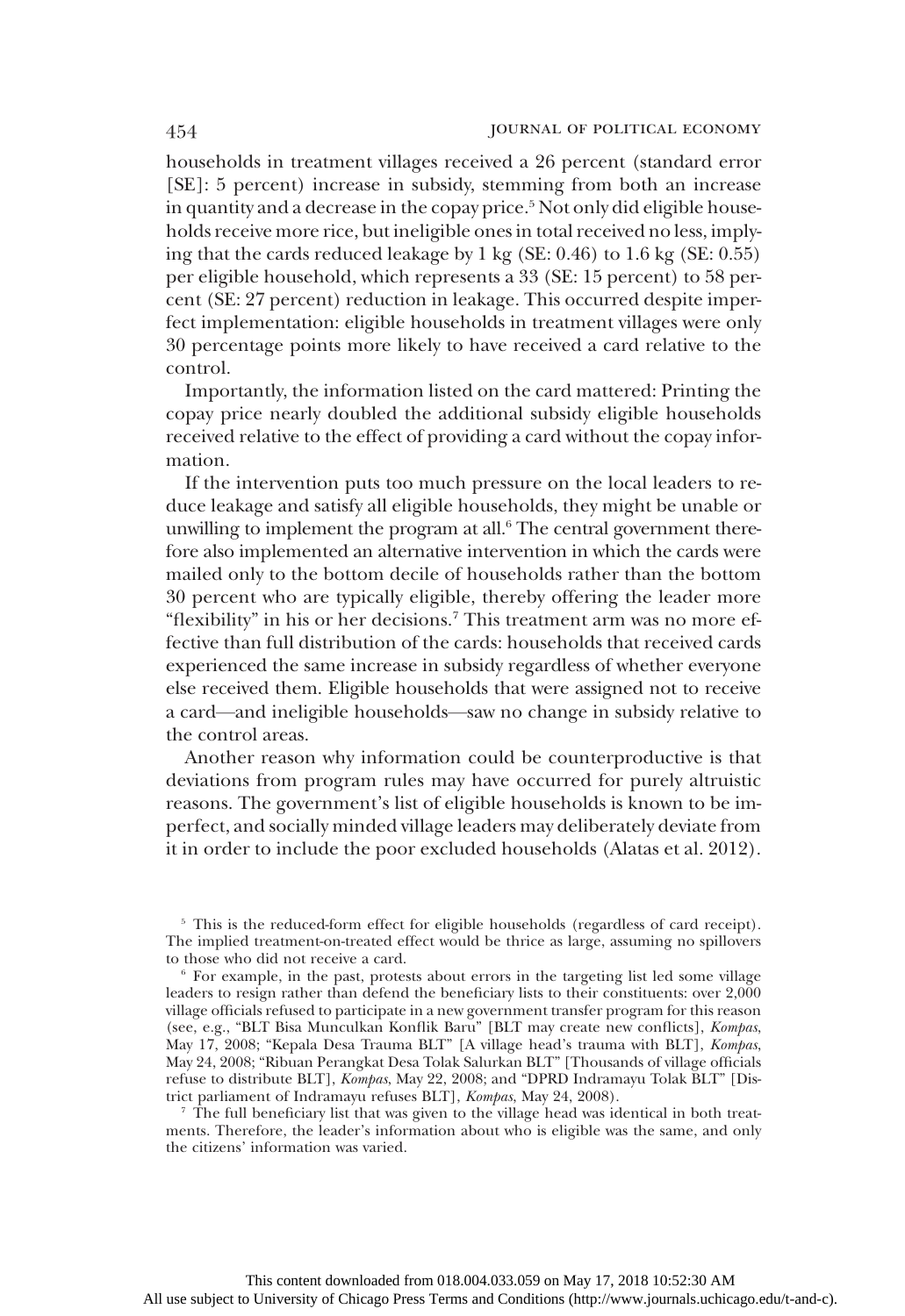In this case, if information compels the leaders to comply with the government's list, welfare may actually fall. In practice, this was not the case: poor, ineligible households were no less likely to receive the rice as a result of the cards.

The experiment also allows us to test the effect of public relative to private information about benefit entitlement. In half of the card villages (randomly selected), the beneficiary list was posted all over the villages and information about the cards was played on the village mosque loudspeaker ("public information"), in addition to mailing out the cards ("standard information"). Eligible households in the public information villages received twice as much additional subsidy as they did under the cards treatment with the standard information only. Part of this effect may have been driven by the fact that households were more likely to receive their cards, but we show that even conditional on receipt, cards had a much larger effect in public information villages relative to those villages that received standard information. While public information increased everyone's knowledge about their own eligibility status, this treatment appears to have also promoted second-order knowledge; for example, it also made citizens of all types more conscious of the fact that others knew about the official eligibility list. These results suggest that public information could have made it easier for villagers who were being denied their rights to coordinate with others in trying to get redress.

There are several possible mechanisms that could explain these results. Is it that information empowered citizens to better negotiate with local leaders for their fair share? Or does the information reduce the social stigma of transfer programs by legitimizing the entitlement and therefore encourage citizens to become more aggressive about claiming their rights? Is the information just a signal that local governments will be monitoring local leaders more? While it is challenging to identify a single mechanism that drives the result—and, indeed, the results could be driven by a combination of these mechanisms—we show that the data are consistent with the explanation of citizens having better negotiating power.

Several pieces of evidence support the idea that bargaining is at least oneimportant channel through which cards areimproving outcomes. For example, we show, in the context of a simple bargaining model, that providing information can affect how citizens engage with local leaders; indeed, empirically we find an increase in protests in cards villages. Moreover, we find that the impact of printing the copay price on the cards was driven by an increase in the quantity of rice that eligible households received rather than a reduction in the price paid. This is consistent with a bargaining model, where officials and villagers care only about the total subsidy that the villagers would receive. The price information appears to have changed the subsidy along the more cost-effective margin for the local leaders, changing the quantity just for eligible households, for ex-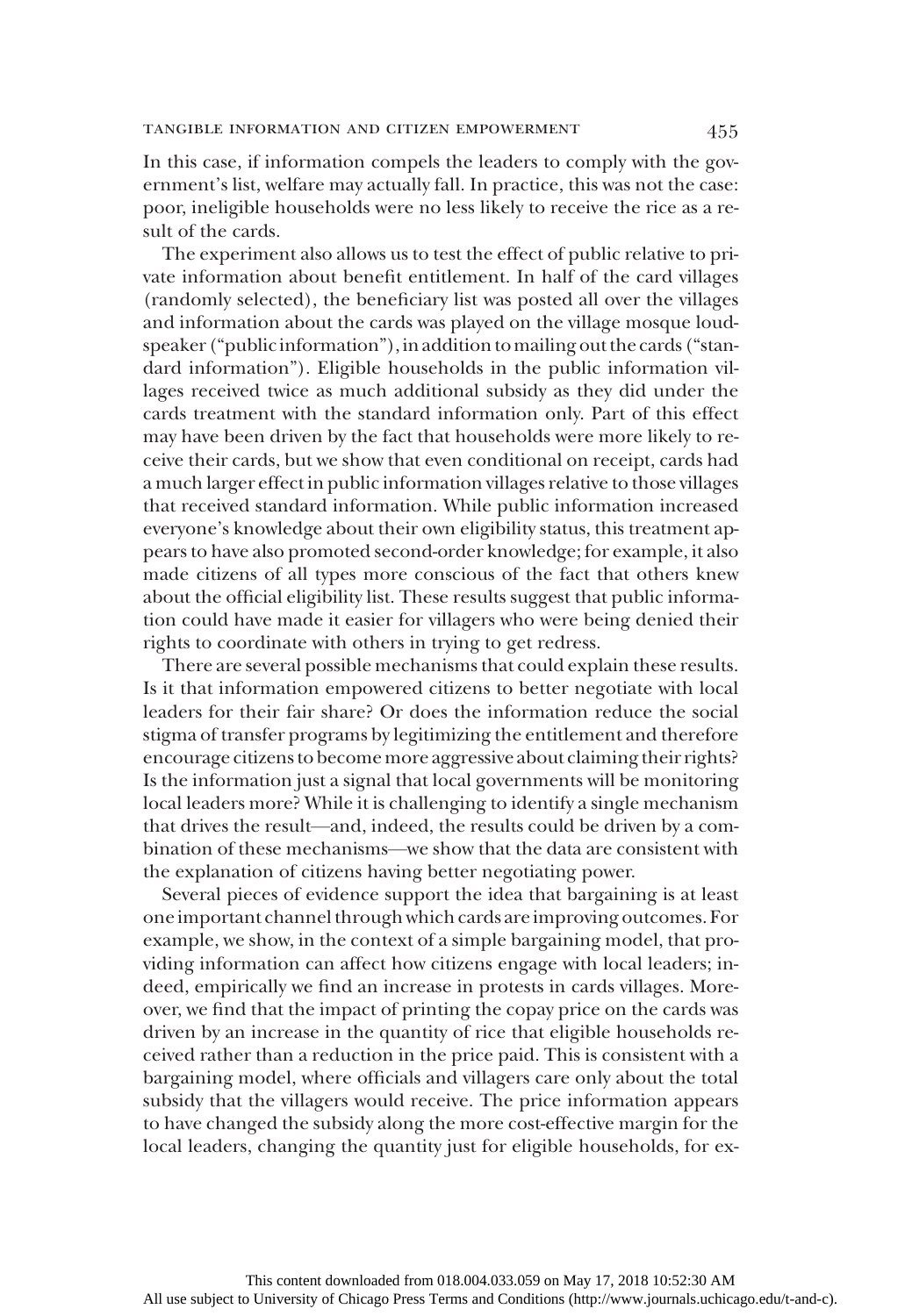ample, rather than changing the price for all households. This is harder to reconcile with other stories, such as a perceived increase in monitoring by the central government, because that should have increased compliance with the law (i.e., charging the right price).

In short, these findings strongly argue for the view that information about citizens' rights is very scarce, at least in poor populations, in developing countries, even when the rules have existed for a long time. Thus, providing information can be a powerful tool to improve service delivery. Just providing information directly to beneficiary households had a large effect on their ability to receive their entitlements, and it does so in a cost-effective manner: the cards yield an increase in subsidy received by households greater than seven times their cost, even under the assumption that effects last only 18 months.

The remainder of the paper proceeds as follows. Section II describes the setting, experimental design, and data. Section III provides the main findings on the effects of the card program. Section IV tests the idea of whether "too much" information may potentially backfire, while Section V explores the effect of additionally providing public information. SectionVI discusses potential mechanisms that may drive the results. Section VII presents conclusions.

#### II. Setting, Experimental Design, and Data

#### A. Setting

This project explores the impact of providing information to citizens within Indonesia's subsidized rice program, known as "Raskin" (Rice for the Poor). Introduced in 1998, by 2012, the program targeted 17.5 million low-income households (the poorest 30 percent) on the basis of a proxymeans test that is updated every 3 years. Targeted households are allowed to purchase 15 kg of rice—about half of a typical household's monthly rice consumption—at a copay price of Rp. 1,600 per kg (US\$0.15), about onefifth of the market price. The intended subsidy value—about 4 percent of beneficiary households' monthly consumption—is substantial. It is Indonesia's largest permanent, targeted social assistance program: in 2012, the budget for Raskin was over US\$1.5 billion, and it distributed 3.41 million tons of subsidized rice (Government of Indonesia 2012).

The Raskin program is implemented at the local level by local officials appointed by the head of the local government. Indonesian villages (known as desa), and their urban equivalents (known as kelurahan), can have one of two systems of government. In desa governments, which tend to be in rural areas, the head of the government, known as the kepala desa (literally, village head), is elected, usually for 5-year terms. Kepala desa, during the period of our study, were largely compensated in the form of usufruct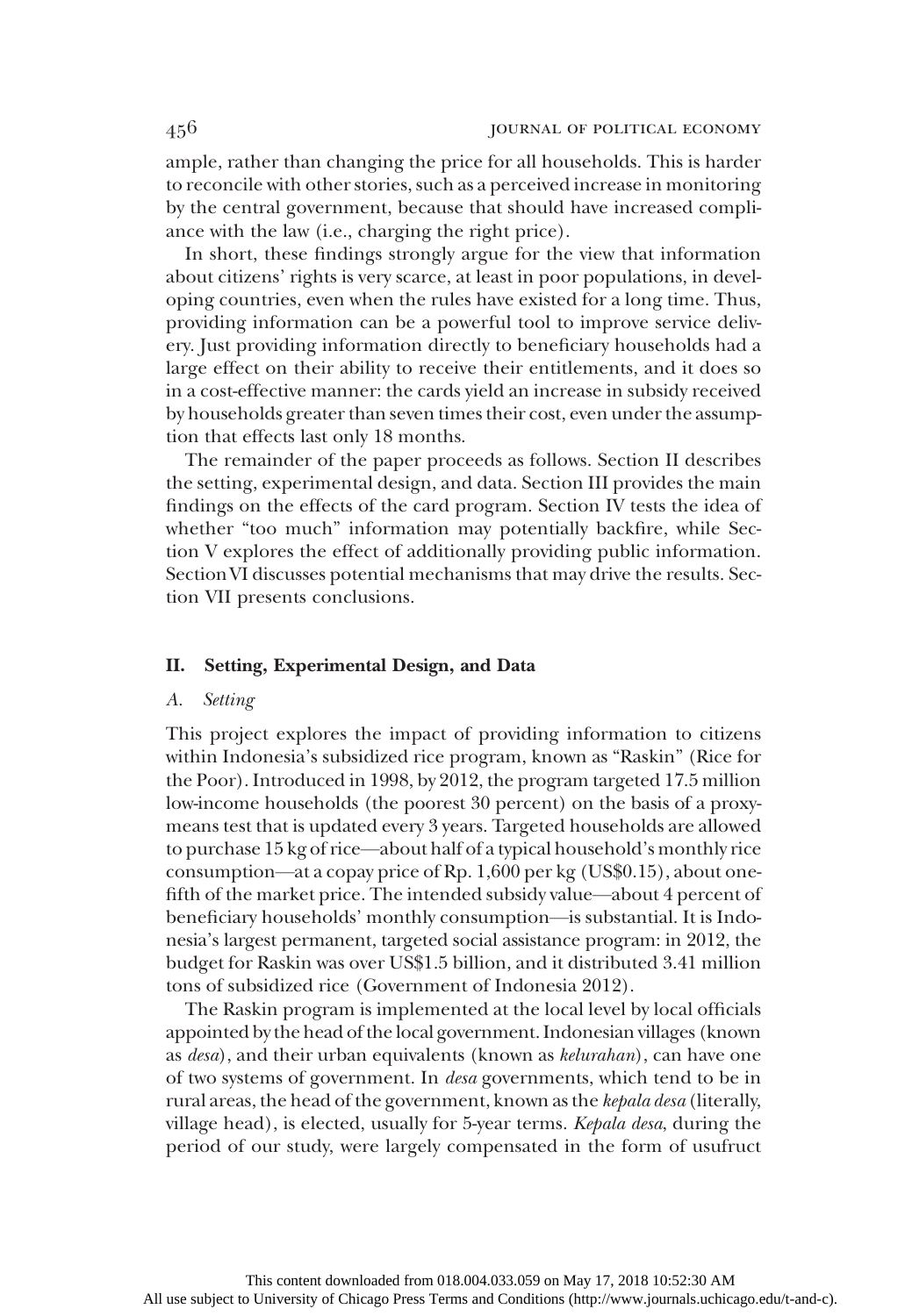#### tangible information and citizen empowerment 457

rights over village land reserved for this purpose (known in Java, e.g., as tanah bengkok). These elections are quite competitive.<sup>8</sup> In kelurahan governments, which tend to be in more urban areas (and are required for all districts that are formally recognized cities, known as kotamadya), the head of government is the lurah, who is a civil servant appointed by the directly elected district head and who receives a civil service salary. We hereafter refer to both kepala desa and lurah as "village heads" for simplicity. Our sample consists of approximately 70 percent *desa* and 30 percent kelurahan, roughly mirroring the rural/urban split of our sample.

Typically, the village head appoints one villager to be subhead for people's welfare (Kepala Urusan Kesejahteraan Rakyat, or Kaur Kesra).<sup>9</sup> This individual is in charge of picking up the rice once a month from the central distribution point (either in the nearby subdistrict or in the district capital), collecting copays from households, setting up a location where households can receive the rice (either in the village office or in each neighborhood), and remitting copays to the central government. There is little central government oversight, so local officials have substantial de facto control over implementation of the program at the local level. Our sample villages have an average of 336 eligible households, which means that the distribution team is typically responsible for distributing about 5 tons of rice per month.

Beneficiaries, however, do not necessarily receive all of the intended benefits. Leakages are abundant: a substantial amount of rice disappears (Olken 2006; World Bank 2012). Targeting is also a problem: the local officials who administer the distribution have a high degree of de facto discretion over who can access it. Local officials distribute Raskin more widely than the central government intends: 63 percent of the officially ineligible households in our control group had purchased Raskin rice at least once in the last 2 months.<sup>10</sup> This means that eligible households cannot purchase their full entitlement: 83 percent of eligible households in our control group reported that they wanted to buy more Raskin rice during the last distribution. Of these, 84 percent say that local Raskin officials

<sup>8</sup> In a previous survey conducted in 2009 in Indonesia by Olken, Onishi, and Wong (2014), we found that incumbent village heads chose to run for reelection only 40 percent of the time. Conditional on running for reelection, incumbents won only 59 percent of the time. Given this, being reelected as village head is far from a sure thing.

<sup>9</sup> Exactly which local officials are in charge of Raskin distribution within the village varies by village. In 93 percent of villages in the sample, a combination of the village head, other village officers (i.e., village secretary), and neighborhood heads are in charge of Raskin distribution.

<sup>10</sup> There is a long history of local deviations from official eligibility lists in Raskin and its predecessor programs (Olken et al. 2001; Olken 2006). Alatas et al. (2013) show that these changes to beneficiary lists by local leaders likely happen during the distribution of the rice rather than through the determination of the official eligibility lists.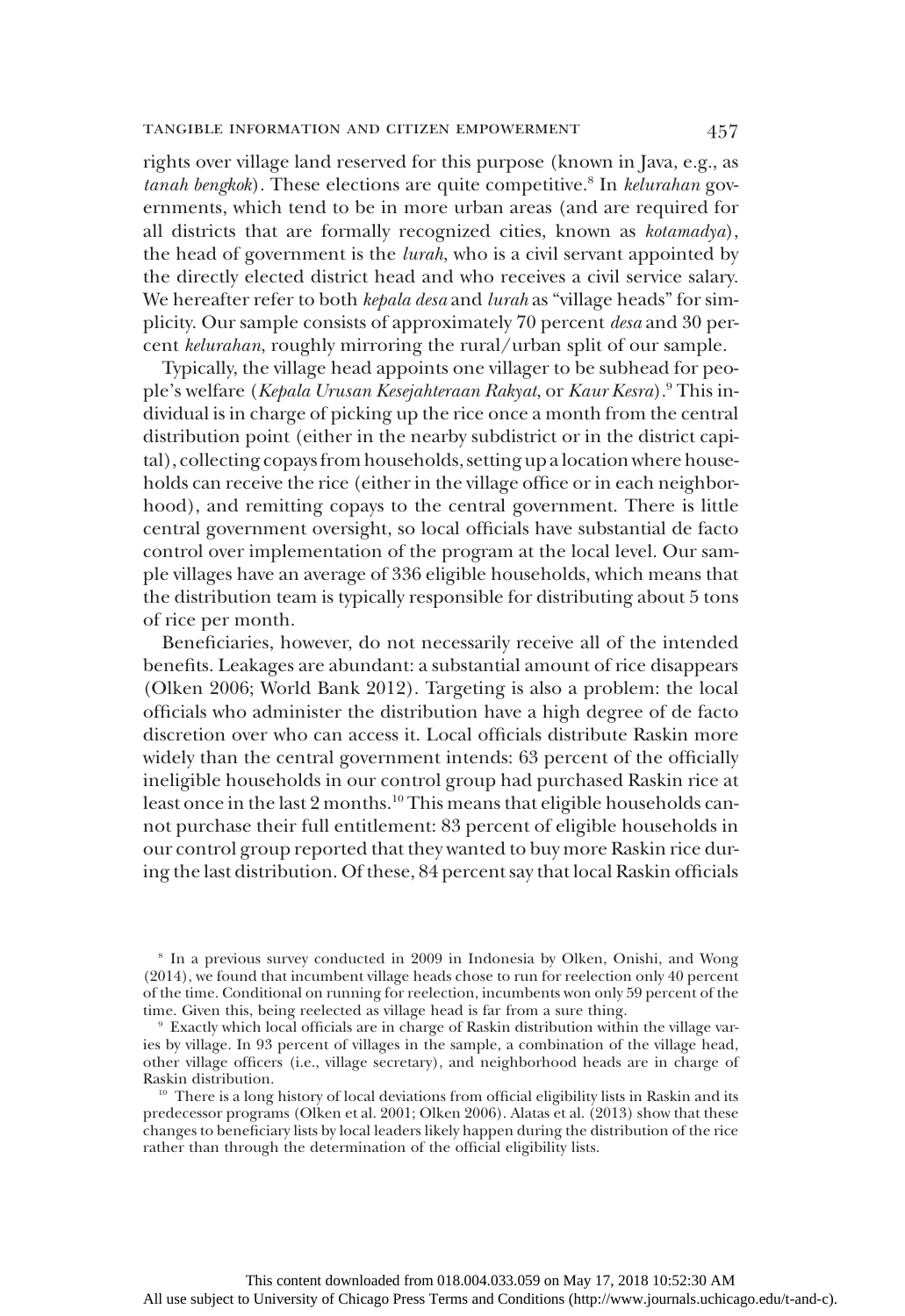prevented them from doing so.<sup>11</sup> Third, the local leaders often inflate the copay, with eligible households paying 42 percent above the official price. While this may reflect the fact that local leaders bear real transport costs for the distribution (e.g., truck rentals, storage space) that are not covered by the central government, qualitative research (SMERU Research Institute 2008) and our own estimates (reported in Banerjee et al. [forthcoming]) suggest that this higher price often exceeds these costs. Putting this together, eligible households receive only a third of the intended subsidy.

Existing research suggests that, while Raskin is a highly salient and wellknown program, intended beneficiaries have little information on program rules and beneficiary status (SMERU Research Institute 2008; World Bank 2012). This means they may not realize that they are receiving a low share of their intended subsidy. In our sample, only 30 percent of the beneficiaries know that they are on the official eligibility list, and the average eligible household believes that the official copay price is 13 percent higher than the true price.

On the one hand, it is surprising that citizen information is so low for such an established program. However, government efforts to publicize the program (what is called "socialization"in the Indonesian context) have focused on the local officials that implement the program rather than on the citizens (SMERU Research Institute 2008; World Bank 2012). Moreover, the fact that there are legitimate reasons for deviations from program rules muddies the waters. For example, the fact that distribution costs are not covered by the central government provides an excuse to raise prices beyond the copay amount. However, villagers may not know how large an increase can be justified by this argument, allowing officials to pad the amount. Similarly, the fact that some poorhouseholdsareindeed excluded from official eligibility lists because of the inevitable errors in the implementation of proxy-means tests (Alatas et al. 2012) means that there is a legitimate (and legally allowed) reason to take some rice from the eligible and give it to the ineligible. Once that occurs and eligible households are not getting the full 15 kg allotment they are supposed to, it requires careful checking to make sure that all the rice is redistributed properly and that none leaks out. Given that these deviations include both legitimate and illegitimate deviations from program rules, it is important to check not only whether the interventions increase compliance with program rules but whether they do so by reducing leakage or at the expense of legitimate deviations (i.e., helping the poor). We explore these issues in the empirical work below.

<sup>&</sup>lt;sup>11</sup> By contrast, only 19 percent of households in control villages in our sample report that they could not buy more Raskin rice because they were credit constrained at the time of distribution.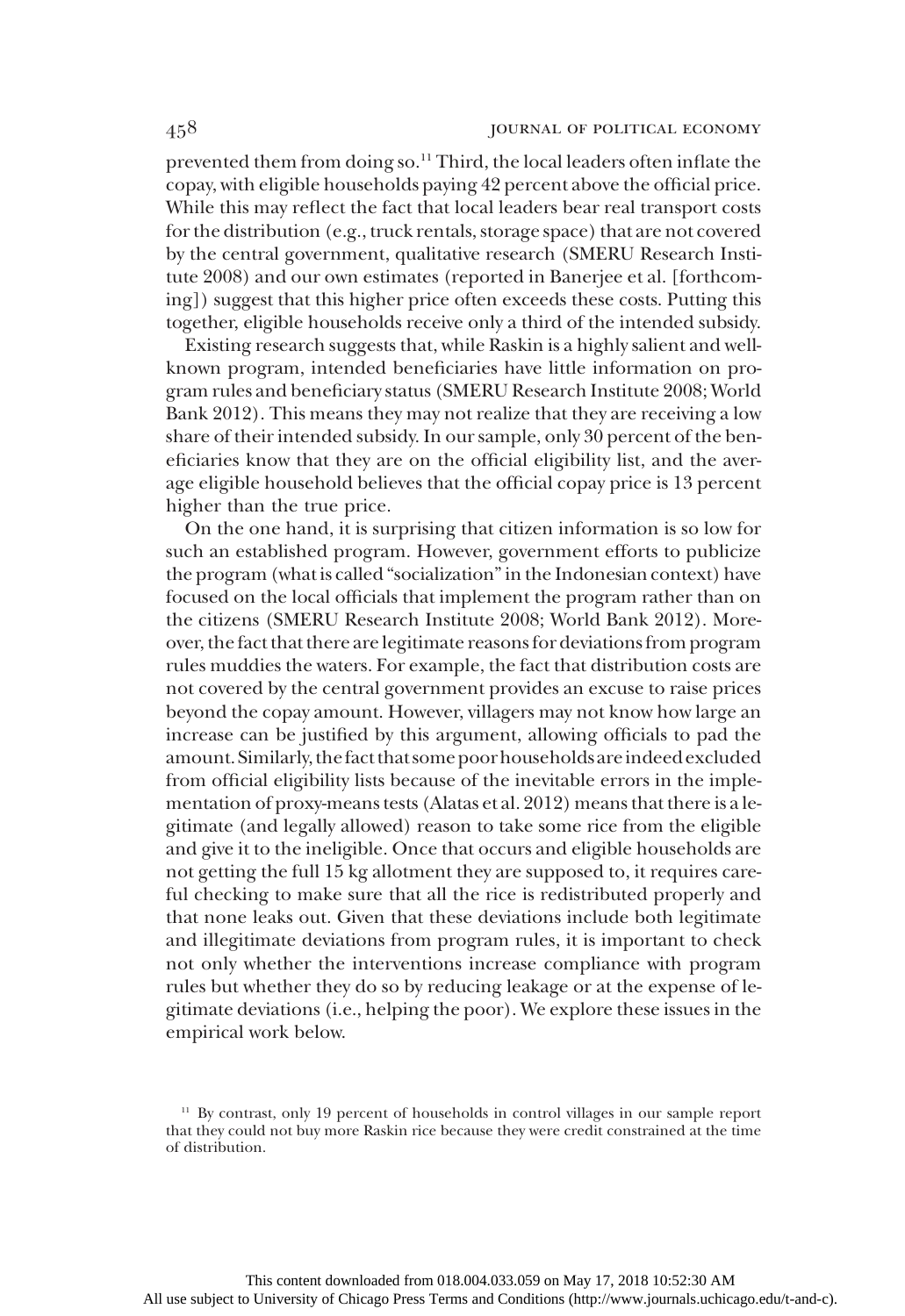#### B. Sample

This project was carried out in six districts (two each in the provinces of Lampung, South Sumatra, and Central Java). Importantly, the districts are spread out across Indonesia—specifically, on and off Java—in order to capture important heterogeneity in culture and institutions (Dearden and Ravallion 1988). Because of the constrained time frame for providing feedback into national policy, we chose to conduct the experiment in villages where we had previously worked and thus had household-level data that could serve as a baseline survey.12 Thus, we stratified the treatment assignments in this project on the basis of status in the previous experiment to ensure balance.

Within these districts, we had originally randomly sampled 600 villages. We dropped 28 unsafe villages prior to conducting the randomization, for a final sample of 572 villages (40 percent urban and 60 percent rural villages).

#### C. Experimental Design

As shown in table 1, out of the 572 villages in the sample, we chose 378 to receive the Raskin cards. In the 194 remaining control villages, the government continued to run the program under the status quo. The government mailed a soft-copy beneficiary list to districts with instructions to send one hard copy to the village government. The government also mailed an informational packet on program rules directly to village governments, including instructions to publicly post the beneficiary list and to distribute rice only to those on the list. In these villages, households did not receive Raskin identification cards or any other form of information from the central government.

In the 378 card villages, the central government did everything it did in the control villages but also mailed out Raskin cards, along with instructions on how to use them, to beneficiary households via the postal service. Figure 1 shows an example of a card, which contains the household's identifying information plus instructions that it is entitled to receive 15 kg of subsidized rice per month. Postmen delivered the cards directly to households when possible; however, as in most developing countries, the postal service has a limited ability to do so, particularly in rural areas. As such, only 15 percent of the households that received a card reported receiving it directly from a postal worker; the rest received it from local officials.

 $12$  The previous experiment was on an unrelated conditional cash transfer program, known as PKH, targeted at the very poorest population and administered through a different ministry and funds distribution program (see Alatas et al. [2016] for a description of the previous experiment).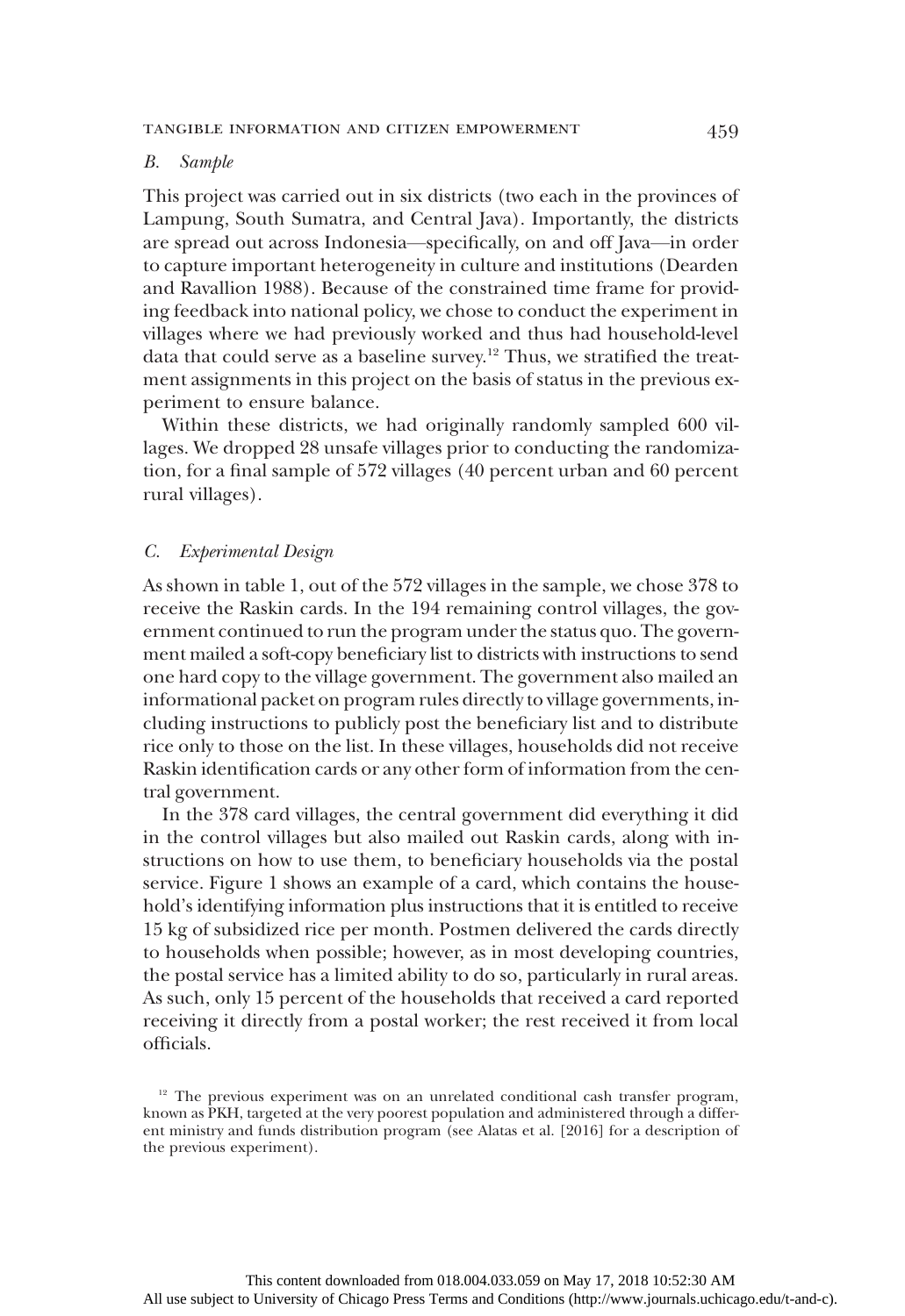|                        |              | <b>EXPERIMENTAL DESIGN</b> |        |                           |               |     |         |
|------------------------|--------------|----------------------------|--------|---------------------------|---------------|-----|---------|
|                        |              |                            |        | <b>CARD SUBTREATMENTS</b> |               |     |         |
|                        |              | Information Type           |        |                           | Printed Price |     | Coupons |
|                        | <b>TOTAL</b> | Standard                   | Public | Yes                       | No            | Yes | No.     |
| No cards               | 194          |                            |        |                           |               |     |         |
| Cards to all           | 190          | 94                         | 96     | 95                        | 95            | 95  | 95      |
| Cards to bottom decile | 188          | 92                         | 96     | 92                        | 96            | 94  | 94      |
| Total villages         | 572          | 186                        | 192    | 187                       | 191           | 189 | 189     |

TABLE 1 Experimental Design

NOTE.—The table lists the total number of villages randomly assigned to each of the treatments.

We explore three variants of the card treatment.<sup>13</sup> First, in 187 randomly chosen card villages, the government printed the copay price on the card (see fig. 1A). In the remaining villages, it was not printed. The quantity of rice households were entitled to (15 kg) was printed in both cases.

Second, in half the card villages (randomly selected), all eligible households (on average, 30 percent of the village for our sample) received cards. In the remaining card villages, cards were mailed only to those in the lowest decile of predicted per capita household consumption (32 percent of eligible households or, on average, 14 percent of the whole village for our sample). The other eligible households were still on the lists and posters provided to the local officials, and they were still eligible to receive Raskin despite not having a card.

Finally, we experimentally varied the degree to which information was public. In 192 villages (randomly chosen) that received cards, additional public information, beyond the status quo information, was provided regarding both the presence of the cards and eligibility. The goal was to not only increase knowledge of one's own eligibility status but to also increase common knowledge within the village. To this end, a community facilitator hung up additional posters—announcing the cards and publicizing the beneficiary lists—within different neighborhoods of the "public" villages. They also played a prerecorded announcement about the cards in the local language over the village mosque loudspeaker (a common ad-

<sup>13</sup> The government also administered a fourth intervention in which the government mailed coupons to beneficiaries, along with the cards. Local officials were supposed to collect the coupon each month when a beneficiary bought Raskin rice and send the coupons to the central government, which was supposed to check them. The intervention was designed to test whether additional "monitoring" by the central government resulted in less leakage. However, in fact, the central government did not actually tabulate the coupons it received or follow up on the basis of the coupons or lack thereof. We show in online app. tables 1A and 1B that, in fact, the coupons increased the bargaining power of the official relative to ineligible households, as officials were able to deny ineligible households access to the program but did not increase access to eligible ones.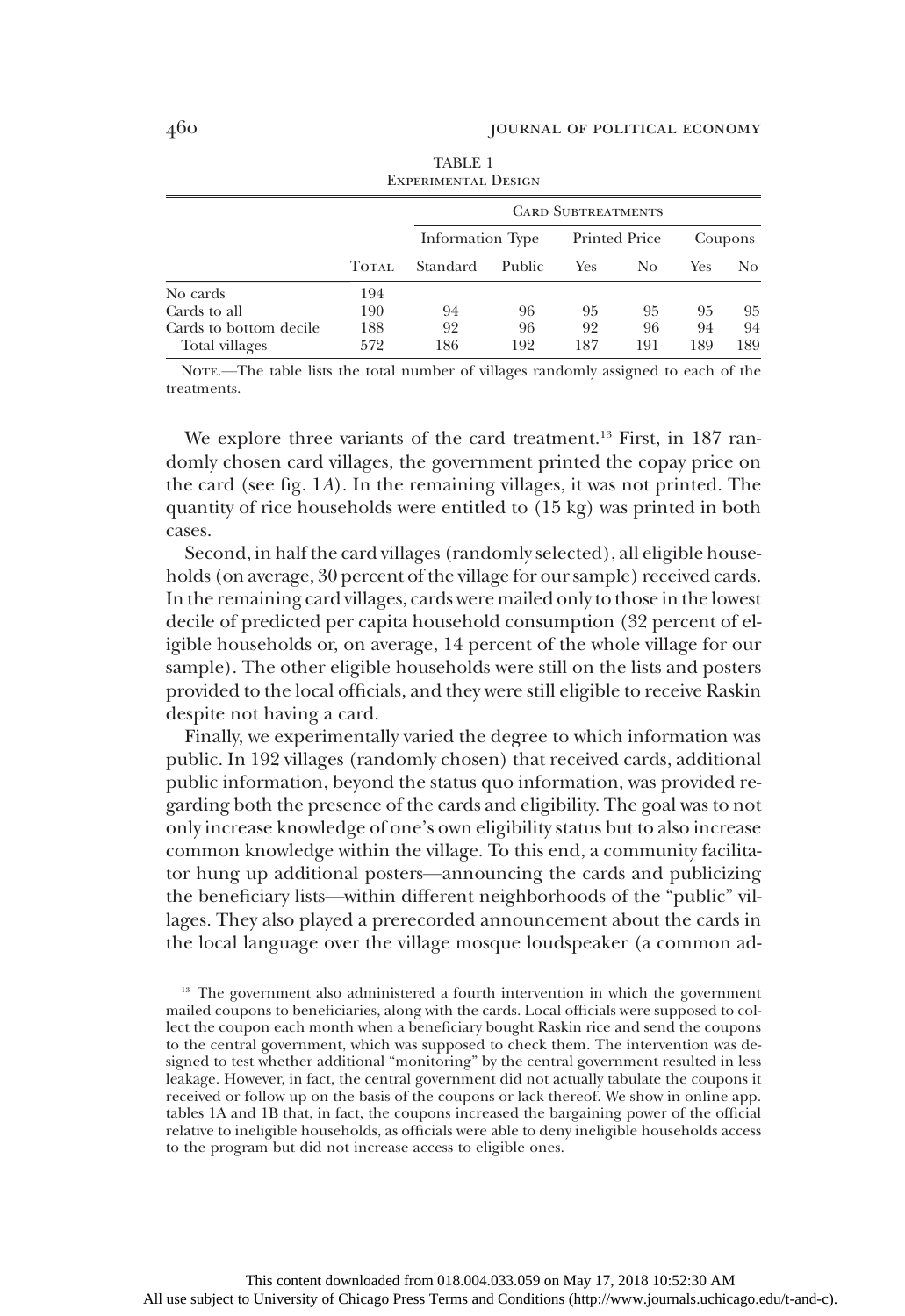#### tangible information and citizen empowerment 461



FIG. 1.—Raskin cards with and without price. Panel A shows English translations of example Raskin cards with the printed price; panel B shows the Raskin cards without the price printed. Original versions in Indonesian are available in online appendix figure 3. Color version available as an online enhancement.

vertising technique in Indonesia).<sup>14</sup> The facilitator spent about 2 days in each village, and the marginal cost of this additional information was only about US\$1.40 per beneficiary household.15

## D. Randomization Design, Timing, and Data

Table 1 shows the number of villages randomly assigned to each treatment. For the assignments of control, card, and card only to the bottom decile, we stratified by 58 geographic strata (subdistricts) interacted with the previous experimental treatments. For the price and public informa-

<sup>&</sup>lt;sup>14</sup> Online app. fig. 1 shows an example of the posters used to announce the cards. There were eight variants of the poster to reflect the combinations of the subtreatments: with and without price, with and without coupons, and distributed to all eligible households or only to the bottom decile.

 $15$  The facilitators had a coordination meeting with the village leaders to gain permission to hang up the posters. The meetings were attended by few households (an average of 20 out of 1,380 households in a village), and they were short; the facilitators were instructed to stay on script and not provide program information. So it is highly unlikely that information was widely spread directly as a result of the meeting.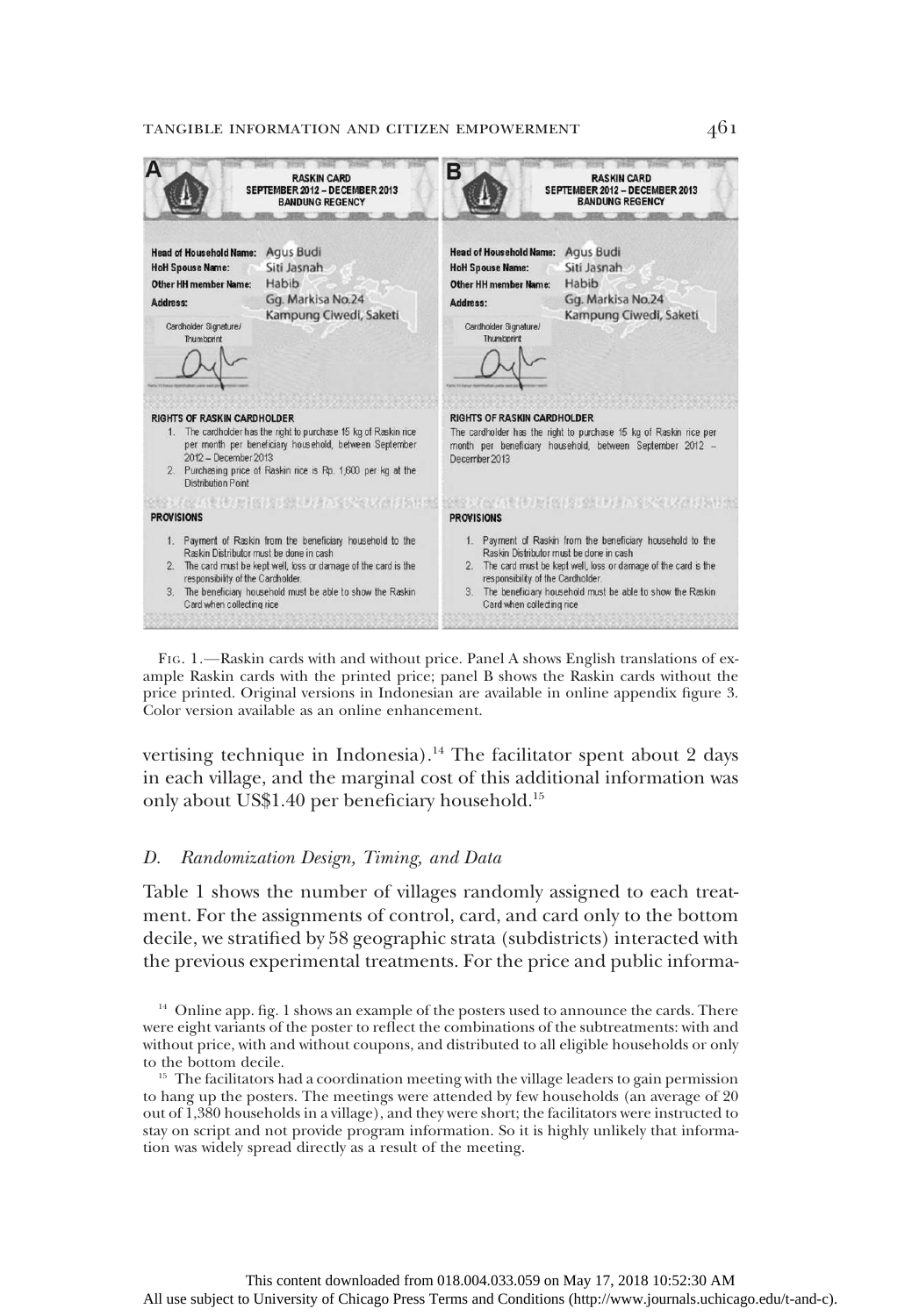

FIG. 2.—Project time line. Color version available as an online enhancement.

tion subtreatments, we stratified by district, previous experimental treatments, and cards.

Figure 2 shows the time line of the experiment. In July 2012, the central government mailed the program guidelines and the new list of eligible households to local governments. In August, the government mailed the cards to eligible households in card treatment villages. In September and October, the additional public information treatment was conducted in the villages that were randomly assigned to receive it.

#### E. Data Collection

We conducted two primary follow-up surveys: one in October to November 2012, at least 2 months after cards were mailed, and a second in March to April 2013, about 8 months afterward. In both surveys, SurveyMeter, an independent survey organization, visited randomly selected households and asked them about their experience with Raskin, as well as other characteristics. We oversampled eligible households to ensure sufficient power for this group. In the second survey, we also sampled some respondents who had been surveyed in our previous experiment (Alatas et al. 2016) to take advantage of pretreatment information. Additional sampling details can be found in online appendix 1.

We also conducted a third follow-up survey in December 2013 to January 2014, 18 months after the intervention, to be used as the endline survey for another experiment that we conducted after this one (see Banerjee et al., forthcoming). In July 2013, prior to the 18-month survey but after our second (8-month) survey, the government distributed new cards nationwide (i.e., in both the control and treatment areas) for all social protection programs. While the new social protection cards were officially to be used for all programs, including Raskin, the publicity surrounding the social protection cards was heavily focused on a new temporary cash transfer program that was rolled out concurrently, and there was comparatively little information about the Raskin program.<sup>16</sup> Thus, we report the results

<sup>&</sup>lt;sup>16</sup> This final endline reveals that 91 percent of eligible households in treatment areas and 93 percent in control areas received a social protection card mailed out in July 2013. However, while 99 percent of card recipients report that the social protection card was used for the cash transfer program, just 1 percent report it was used for Raskin. These percentages are similar in the treatment and control groups.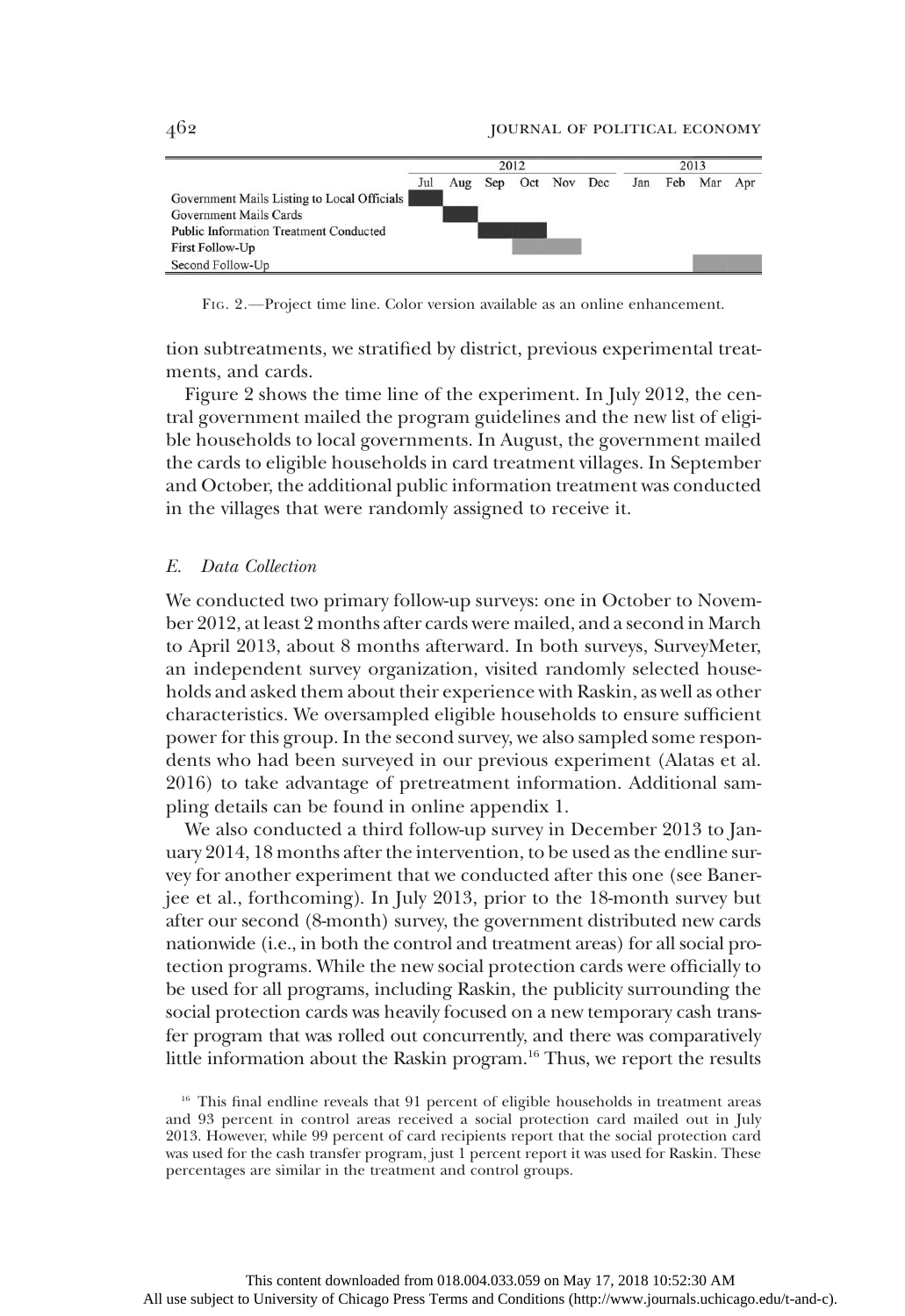of this endline separately to shed light on longer-term effects of the original Raskin card, with the caveat that these 18-month results may have been affected by these other interventions.

#### F. Summary Statistics and Experimental Validity

Appendix table 2 (all app. tables are available online) provides sample statistics from the control villages to provide a description of Raskin in the absence of the intervention. On average, 79 percent of eligible households bought Raskin in the last 2 months; however, 63 percent of the ineligible households did so as well. Eligible households typically bought only a third of their official allotment (5.3 kg out of 15 kg) at an average price of Rp. 2,276, over 40 percent higher than the official copay price of Rp. 1,600. Combined, this implies that the eligible households received an average subsidy of Rp. 28,605, or 32 percent of their entitlement (Rp. 88,680).17 Seven percent of eligible and 5 percent of ineligible households report having a card for Raskin in the control group, perhaps because a few local governments had previously issued cards.

Appendix table 3 provides the randomization check for the main card treatment, and appendix table 4 provides the check for card variants. The variables were specified prior to the randomization. Only two out of 20 differences in appendix table 3 and only two out of 30 differences shown in appendix table 4 are significant at the 10 percent level, consistent with chance, suggesting that the experimental groups are balanced.

### III. Overall Impact of Information

### A. Did Households Receive the Cards?

We begin by examining whether households in the card treatment villages received the cards and whether this intervention translated to increased knowledge of eligibility status. Table 2 provides the results. Unless otherwise noted, we estimate

$$
y_{kvisit} = \alpha_k + \alpha_{st} + \beta \text{TREAT}_{v} + \epsilon_{kvisl},
$$

where  $k$  represents a stratum,  $s$  represents a type of household sampled,  $t$ represents a survey round, v represents a village, and irepresents a household. Since the results are similar across survey rounds, we pool them for most of the analysis, but we also provide the disaggregated analysis below. We include sample dummies interacted with the survey round dummy,

<sup>&</sup>lt;sup>17</sup> The total subsidy is the difference between the prevailing local market price for rice of similar quality and the copay price multiplied by the quantity purchased.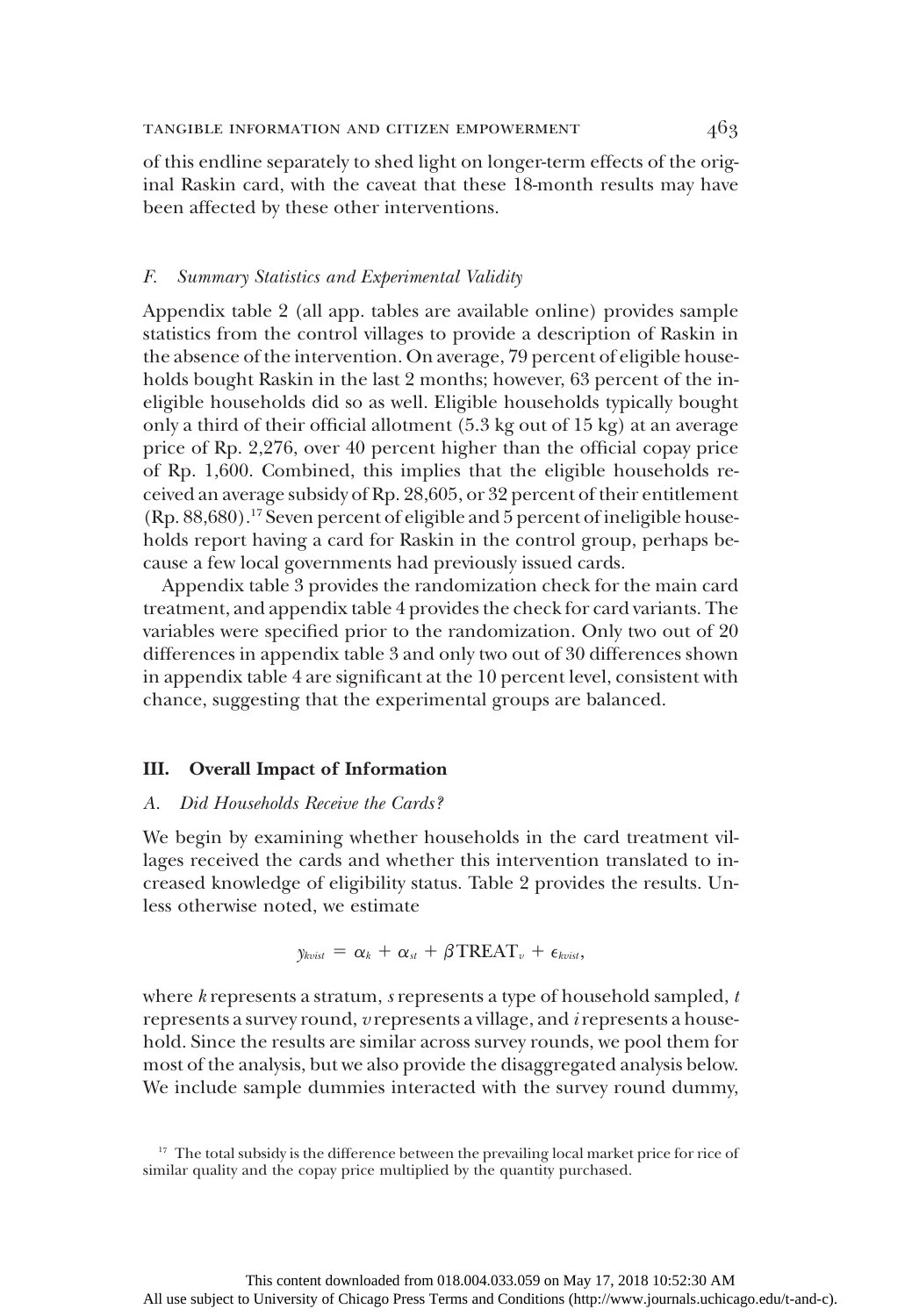|                                                |                         | <b>ELIGIBLE HOUSEHOLDS</b> |                                                |                         | <b>INELIGIBLE HOUSEHOLDS</b> |                                                |
|------------------------------------------------|-------------------------|----------------------------|------------------------------------------------|-------------------------|------------------------------|------------------------------------------------|
|                                                | Received<br>Card<br>(1) | Used<br>Card<br>(2)        | Knows Own<br>Status on<br>Official List<br>(3) | Received<br>Card<br>(4) | Used<br>Card<br>(5)          | Knows Own<br>Status on<br>Official List<br>(6) |
| Card treatment                                 | $30***$                 | $.15***$                   | $.09***$                                       | $.03**$                 | $04***$                      | $.05***$                                       |
|                                                | (.02)                   | (.02)                      | (.02)                                          | (.01)                   | (.01)                        | (.02)                                          |
|                                                | [<.001]                 | $\leq 0011$                | [<.001]                                        | [.031]                  | $[.006]$                     | $[.017]$                                       |
| <b>Observations</b>                            | 5,693                   | 5,693                      | 5,691                                          | 3,619                   | 3,619                        | 3,619                                          |
| Control group mean<br>$p$ -value: eligible vs. | .07                     | .06                        | .30                                            | .05                     | .04                          | .36                                            |
| ineligible                                     |                         |                            |                                                | < 0.01                  | < 0.01                       | .135                                           |

| TABLE 2                                          |  |  |
|--------------------------------------------------|--|--|
| EFFECT OF CARD TREATMENT ON CARD RECEIPT AND USE |  |  |

NOTE.—Each column in this table comes from a separate OLS regression of respective outcome on the treatment, strata fixed effects, and survey sample dummies. Data are pooled from the first and second follow-up surveys. Eligible households that did not receive a card under the bottom decile treatment are dropped from the sample, and we reweight the treatment group by subdistrict so that the ratio of all three income groups is the same. Standard errors (in parentheses below the coefficients) are clustered by village. Randomization inference p-values are in brackets below the standard errors. Randomization inference p-values for testing the equality of the treatment effect on eligibles vs. ineligibles are shown in the last row. Asterisks are based on standard (not randomization inference)  $p$ -values.

\*  $p < 0.1$ . \*\*  $p < .05$ . \*\*\*  $p < .01$ .

as well as stratum fixed effects.<sup>18</sup> Each column comes from a separate ordinary least squares (OLS) regression of the respective outcome on the treatment, with standard errors clustered by village; we provide  $p$ -values from randomization inference in brackets.19 In columns 1–3, the sample is eligible households (those that were on the official central government list), while in columns 4–6 the sample is ineligible households (randomly selected households that were not on that list).<sup>20</sup> The last row provides

<sup>18</sup> Appendix table 5 replicates the specifications in table 2, with varying levels of controls; the results are nearly identical with either no or additional controls. Appendix table 6 shows that the sample weights do not drive the results. Appendix table 7 shows that the eligible households in Java were more likely to receive the card than those off Java. However, even off Java, where we expect weaker institutions, there is a strong and positive effect on card receipt for eligible households (col. 1).

<sup>19</sup> To construct randomization-inference  $p$ -values, we reran our original randomization code 1,000 times with different seed values to construct alternative pseudo-randomizations that completely reflect stratification and other elements of our randomization design. We use these pseudo-randomizations to construct randomization-inference  $p$ -values.

 $2<sup>0</sup>$  As already noted, for some randomly selected card villages, the cards were mailed only to households in the bottom decile. For these villages, only households that were mailed a card are included in the eligible sample; those who are eligible for the Raskin program but who were not mailed a card are dropped from the main analysis (we explore their outcomes below). We reweight the regressions so that, on average, the weighted fractions of households from the two types of eligible households (bottom decile and other eligible) are identical in treatment and control areas in each of the 58 geographic strata.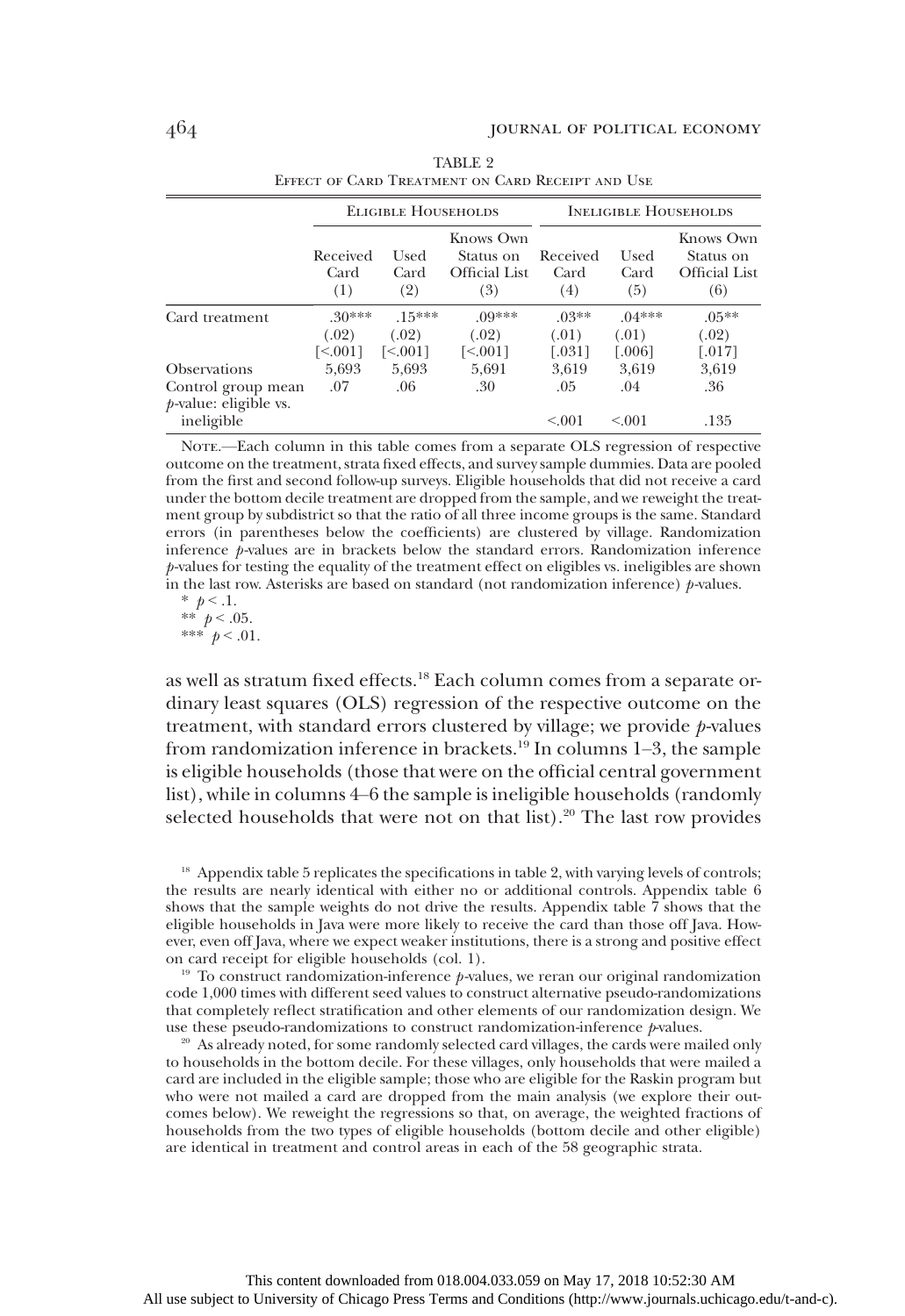randomization-inference  $p$ -values comparing the coefficients of eligible and ineligible households for each respective variable. Note that the  $TREAT<sub>v</sub>$  variable is defined on the basis of the randomization results, irrespective of whether cards were actually distributed in the village or not, so all regressions that we report in the paper estimate intent-to-treat effects.

Eligible households in the treatment group were 30 percentage points more likely to receive the cards than those in the control villages (col. 1 in table 2). Households may not receive cards if they get lost in the mail system or if addresses are difficult to access. Moreover, village leaders have the power to block the distribution of cards because, in most rural areas, the post office does not know households' addresses and instead relies on local leaders to help postmen identify who lives where. Anecdotally, in a number of cases, when the facilitators arrived at the village for the public information treatment, they found that the cards were still in a drawer in the village head's office, undistributed, suggesting that indeed village heads may have been blocking their distribution. This blocking was likely happening in practice, as we observe that households were more likely to receive cards in areas that were seen as "lower-corruption" areas at baseline (app. table 8).

In comparison to the eligible households, ineligible households in the treatment group were only 3 percentage points more likely to receive cards (col. 4); the difference between eligible and ineligible households is significant at the 1 percent level. Ineligible households may receive cards for a variety of reasons—corruption, reallocations at the village level of slots from poor to rich, imperfect matching of the survey data to government rolls, and so forth—but the overall level is dramatically lower than the level of those who were eligible.

All cards included instructions that the card was to be presented when Raskin was purchased. In villages where the cards were mailed out, card use increased: eligible households were 15 percentage points more likely to use a card to purchase Raskin rice. Note that even if one did not use it, the act of getting a card may still be important. In fact, in qualitative interviews some households explained that they were told to simply store the card with their important documents rather than use it.

We then ask whether the card treatment increased people's beliefs about their eligibility.<sup>21</sup> Eligible households were 9 percentage points, or 30 percent (SE: 7 percent) compared to the control mean, more likely to correctly know their eligibility status in the treatment group than in the control (col. 3). Similarly, the ineligible were 5 percentage points, or 14 percent (SE: 6 percent) compared to the control mean, more likely

<sup>&</sup>lt;sup>21</sup> The mean for this variable is low for both eligibles and ineligibles because many households of both types answer "don't know," which we code as not knowing their status.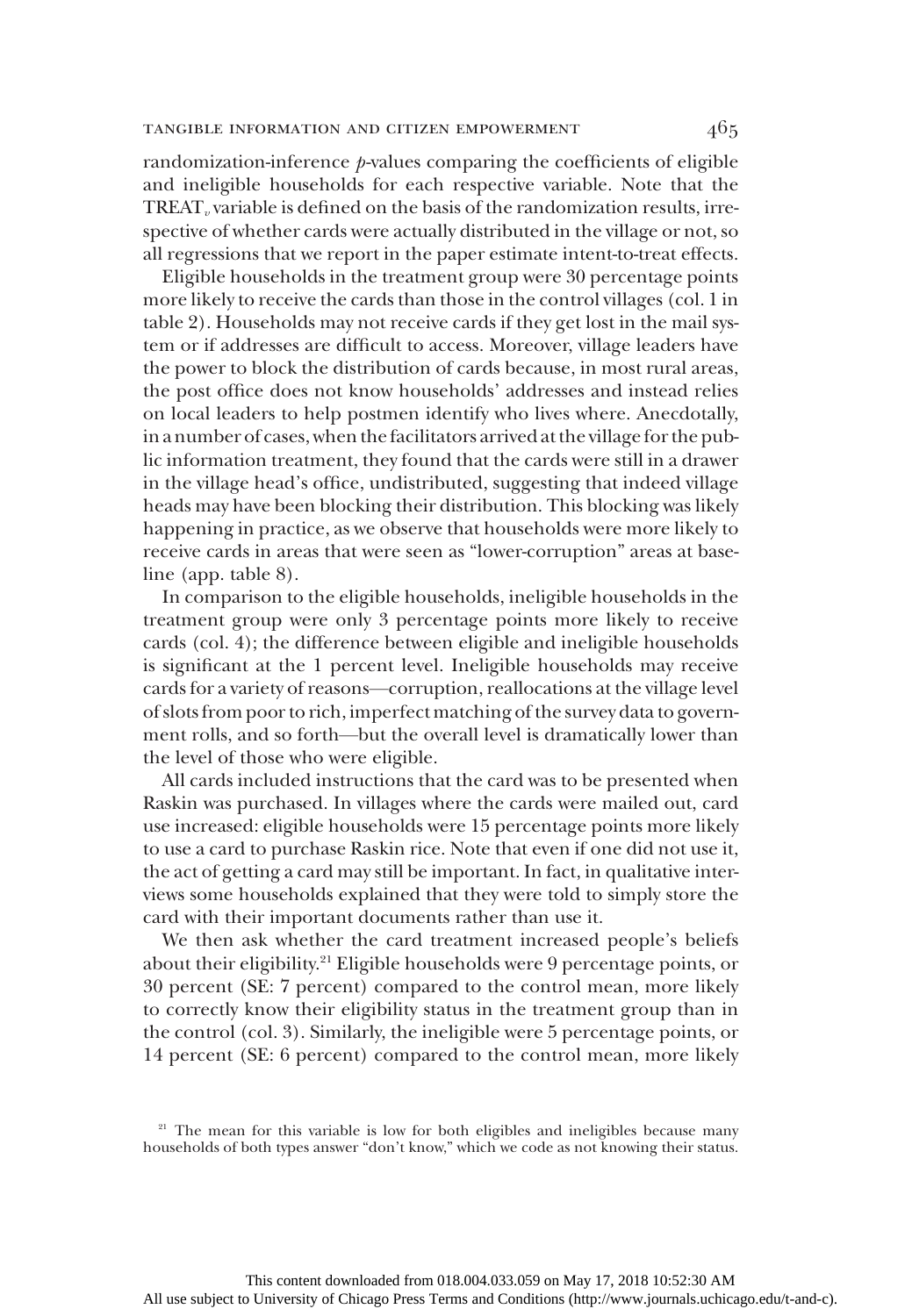to know their status in the treatment villages (col.  $6$ ).<sup>22</sup> This suggests that the cards increased information and, in particular, increased eligible households' beliefs about what they were entitled to.

#### B. Impacts of Cards on Distribution Outcomes

Table 3 explores the impact of the cards on the purchase of Raskin rice in the 2 months prior to the survey, quantity, price paid, and the overall subsidy received. The sample structure and regression specifications are the same as in table 2.<sup>23</sup> The quantity and subsidy variables are coded as zero if no purchase was made and thus capture both the intensive and extensive treatment effects. Price, however, is conditional on purchase, since it is unobserved for households that do not purchase rice.

The card treatment substantially increases the subsidy received by eligible households. While they were no more likely to buy Raskin in the last 2 months (col. 1 in table 3), we observe large changes in both quantity and price: eligible households in card villages bought 1.25 kg more rice and paid a copay price of Rp. 57 less than control villages (cols. 2 and 3). This translates to a Rp. 7,455—or about a 26 percent—increase in subsidy received (col. 4).

These findings are not likely to be driven by reporting or recall error. For example, one might be concerned that it is hard to distinguish a 1.2 kg difference in rice—although this difference is proportionally quite large and therefore the fact that households say that they purchase more rice in treatment villages is based on a misperception. This would be true, for example, if leaders responded to the cards by telling everyone that rice sacks contained 6.5 kg of rice while still giving them only 5.3 kg. To check this, we separately tested whether households could accurately assess the quantity of rice and found that households were easily able to detect an extra 1 kg of rice in a sack.<sup>24</sup> We also find qualitatively similar treatment effects

<sup>22</sup> All of the increase in ineligibles' knowledge comes from public information villages, with no change in ineligibles' information in standard information villages (table 8 below).

<sup>23</sup> Appendix tables 9 and 10, respectively, show that the results are nearly identical regardless of adding or removing controls and in dropping the sample weights. Note that eligible households received a larger subsidy in Java than off Java (app. table 11) and in "low-corruption" areas at baseline (app. table 12), consistent with treatment households in these types of areas being more likely to receive cards.

<sup>24</sup> Specifically, we asked 18 eligible households in two different sample villages to guess the weights of four packets of rice (in random order) that weighed 4, 6, 7, and 8 kg. Respondents assessed packet weight with remarkable accuracy, guessing an average of 3.9, 5.5, 7.9, and 8.7 kg, respectively. Most importantly, respondents consistently assessed the relative packet weights accurately. In a regression in which each respondent represents four observations (for each packet guess) and the standard errors are clustered by respondent, dummies for actual packet weight are highly significant ( $p$ -value = .000), as are the estimated differences in weights between packets of size 6 and 7 kg and between 6 and 8 kg  $(p$ -value = .000), showing that eligible households can accurately assess differences of the size of the observed treatment effects. See app. table 13.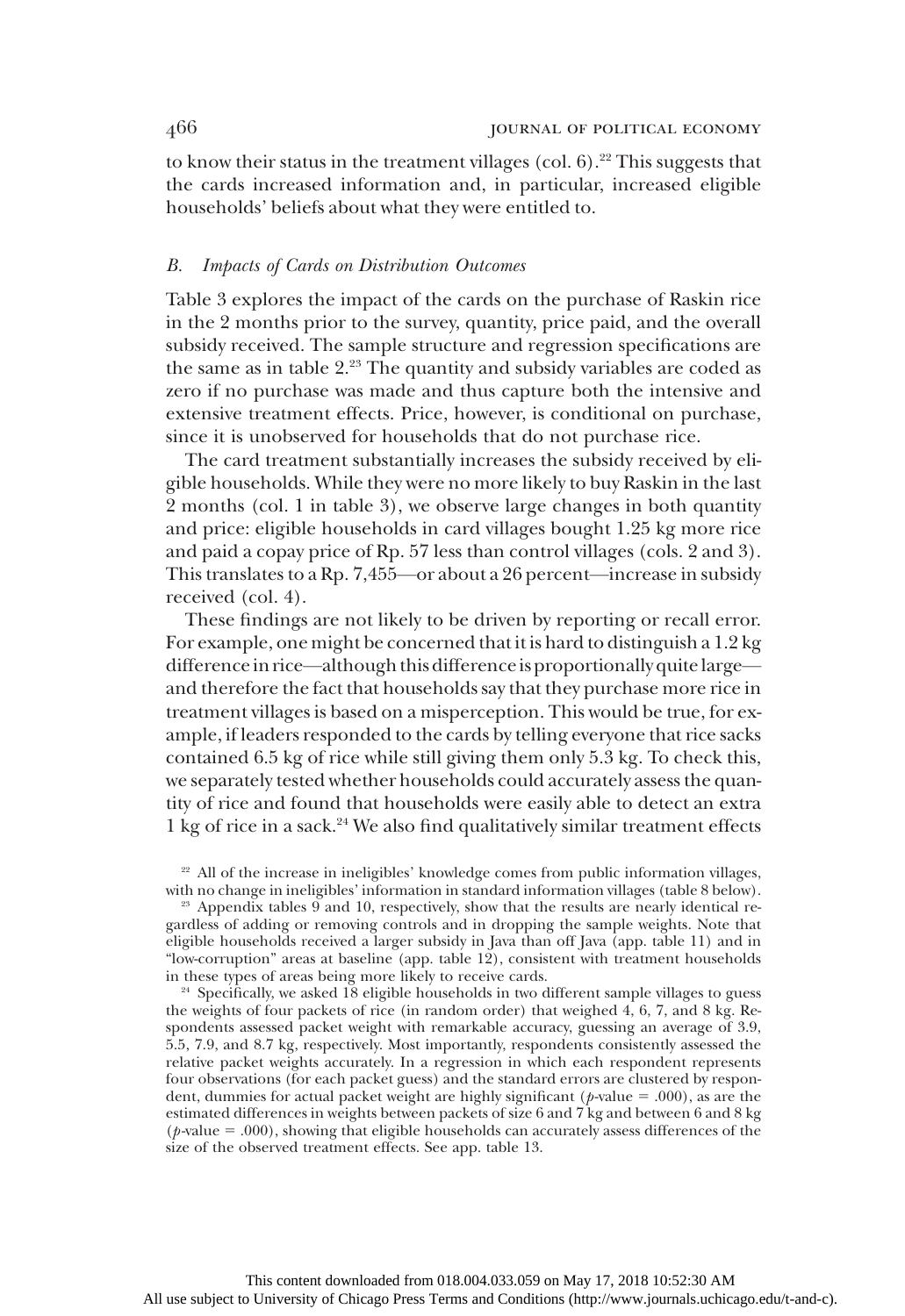|                                                                                                                                                                                                                                                                                                                                                                                                                                                                                                                                                                                                                                                                                                                                                                                                                                                                                                                                                                                                                                                                                                                                                                                                                                                                                    |                    |                           |                                              | EFFECT OF CARD TREATMENT ON SUBSIDY |                     |                                                                                                                                          |                 |                |
|------------------------------------------------------------------------------------------------------------------------------------------------------------------------------------------------------------------------------------------------------------------------------------------------------------------------------------------------------------------------------------------------------------------------------------------------------------------------------------------------------------------------------------------------------------------------------------------------------------------------------------------------------------------------------------------------------------------------------------------------------------------------------------------------------------------------------------------------------------------------------------------------------------------------------------------------------------------------------------------------------------------------------------------------------------------------------------------------------------------------------------------------------------------------------------------------------------------------------------------------------------------------------------|--------------------|---------------------------|----------------------------------------------|-------------------------------------|---------------------|------------------------------------------------------------------------------------------------------------------------------------------|-----------------|----------------|
|                                                                                                                                                                                                                                                                                                                                                                                                                                                                                                                                                                                                                                                                                                                                                                                                                                                                                                                                                                                                                                                                                                                                                                                                                                                                                    |                    | ELIGIBLE HOUSEHOLDS       |                                              |                                     |                     | INELIGIBLE HOUSEHOLDS                                                                                                                    |                 |                |
|                                                                                                                                                                                                                                                                                                                                                                                                                                                                                                                                                                                                                                                                                                                                                                                                                                                                                                                                                                                                                                                                                                                                                                                                                                                                                    | Bought in the<br>Ξ | Amount<br>ହି              | $\widehat{\mathbb{S}}$                       | $\widehat{E}$                       | Bought in the<br>6  | Last 2 Months Purchased (Kg) Price (Rp.) Subsidy (Rp.) Last 2 Months Purchased (Kg) Price (Rp.) Subsidy (Rp.)<br>Amount<br>$\widehat{6}$ | $\widehat{\in}$ | E              |
| Card treatment                                                                                                                                                                                                                                                                                                                                                                                                                                                                                                                                                                                                                                                                                                                                                                                                                                                                                                                                                                                                                                                                                                                                                                                                                                                                     | (.01)<br>$_{02}$   | $1.25***$<br>(.24)        | $-57***$                                     | 7,455****<br>(1, 328)               | $-06***$<br>(.02)   | (19)<br>$\overline{C}$                                                                                                                   | $-35$<br>(24)   | (1,035)<br>526 |
|                                                                                                                                                                                                                                                                                                                                                                                                                                                                                                                                                                                                                                                                                                                                                                                                                                                                                                                                                                                                                                                                                                                                                                                                                                                                                    | [.264]             | $\left[\times 001\right]$ | $\begin{bmatrix} .005 \\ .005 \end{bmatrix}$ | [<.001]                             |                     | [.758]                                                                                                                                   | [.162]          | [.669]         |
| Observations                                                                                                                                                                                                                                                                                                                                                                                                                                                                                                                                                                                                                                                                                                                                                                                                                                                                                                                                                                                                                                                                                                                                                                                                                                                                       | 5,693              | 5,692                     | 4,881                                        | 5,692                               | $[.024]$<br>$3,619$ | 3,619                                                                                                                                    | 2,283           | 3,619          |
| Control group mean                                                                                                                                                                                                                                                                                                                                                                                                                                                                                                                                                                                                                                                                                                                                                                                                                                                                                                                                                                                                                                                                                                                                                                                                                                                                 |                    | 5.29                      | 2,276                                        | 28,605                              | 63                  | 3.46                                                                                                                                     | 2,251           | 18,754         |
| p-value: eligible vs. ineligible                                                                                                                                                                                                                                                                                                                                                                                                                                                                                                                                                                                                                                                                                                                                                                                                                                                                                                                                                                                                                                                                                                                                                                                                                                                   |                    |                           |                                              |                                     | 003                 | $\sin 00$                                                                                                                                | 349             |                |
| errors (in parentheses below the coefficients) are dustered by village. Randomization inference Avalues are in brackets below the standard errors. Ran-<br>Norr.—Each column in this table comes from a separate OLS regression of respective outcome on the treatment, strata fixed effects, and survey sample<br>dummies. Data are pooled from the first and second follow-up surveys. Eligible households that did not receive a card under the bottom decile treatment<br>are dropped from the sample, and we reweight the treatment groups by subdistrict so that the ratio of all three income groups is the same. For each<br>household, the variables for amount purchased, price, and subsidy are averages over the past 4 months; the current month is dropped if the interview<br>occurred before the 25th day of the month (as the Raskin rice is distributed after that day). The amount and subsidy are set equal to zero if the household<br>does not purchase any Raskin rice. The price is defined only among purchasing households and is dropped if below Rp. 500 or above Rp. 10,000. Standard<br>domization inference p-values for testing the equality of the treatment effect on eligibles w. ineligibles are shown in the last row. Asterisks are based on |                    |                           |                                              |                                     |                     |                                                                                                                                          |                 |                |

standard (not randomization inference)  $p$ values.

standard (not randomization inference) pvalues.

\*  $p < 1$ .<br>\*\*  $p < 0.5$ . \*\*\*  $p < 01$ .

TABLE 3 TABLE 3

This content downloaded from 018.004.033.059 on May 17, 2018 10:52:30 AM All use subject to University of Chicago Press Terms and Conditions (http://www.journals.uchicago.edu/t-and-c).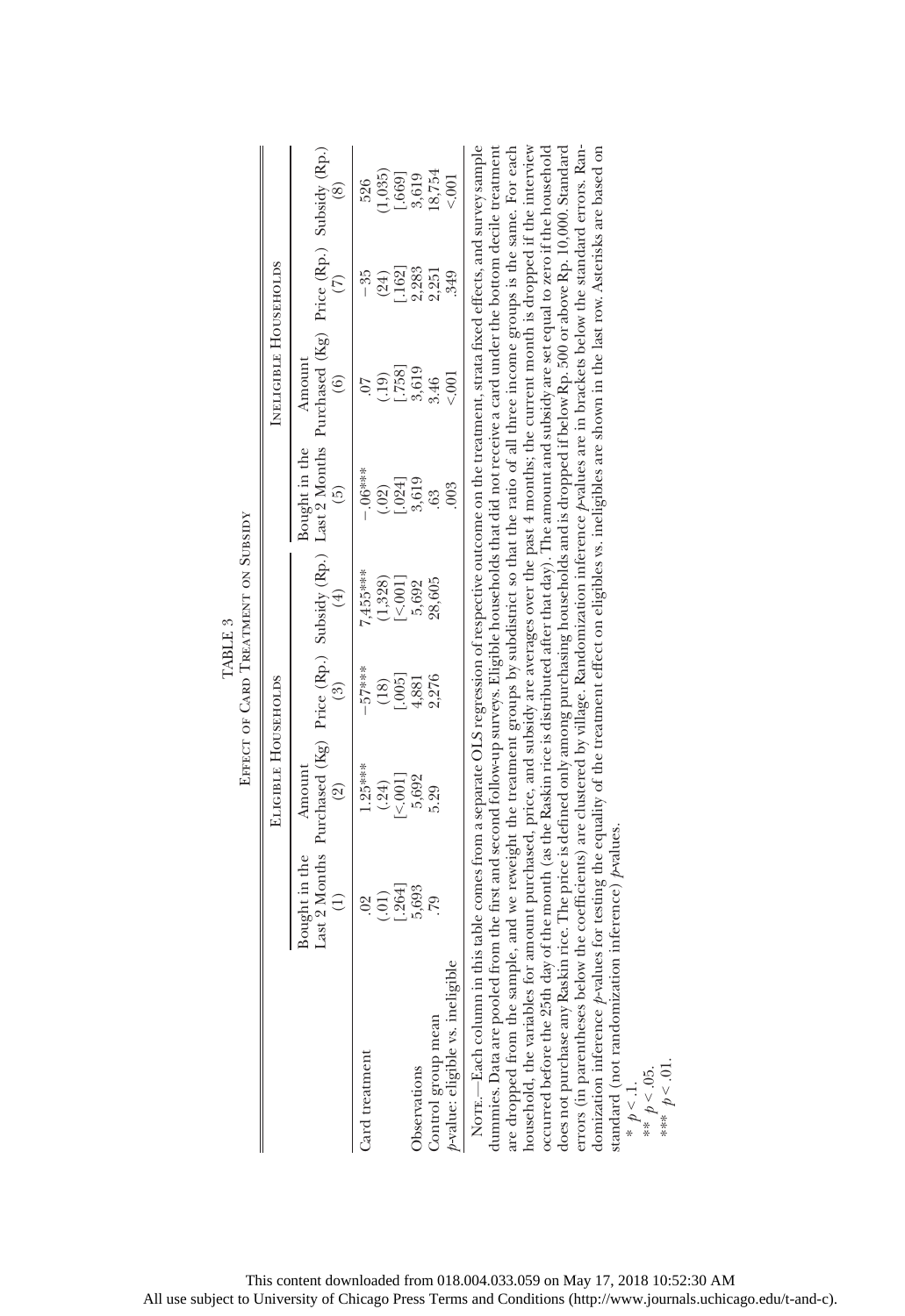if we constrain the sample to areas where village officials weigh the Raskin rice in front of villagers so that they directly observe the quantity they are receiving rather than having to guess its weight (see app. table 15).

Alternatively, while one may be concerned that the results are due to recall bias, we find that if we restrict the answers to distributions in the last month, where recall is most likely less of an issue, we find qualitatively very similar results (app. table 14). Moreover, recall bias could not fully explain the fact that the variations of the card treatment that we discuss below (i.e., cards with and without the price printed on them) had differential effects since everyone received a card in that case. Finally, let us add that qualitatively, we have observed that Raskin distributions are extremely salient to households. Rice in general plays a central role in Indonesian communities, and Raskin is the main government rice program. In our experience, households have no problem remembering precisely when the last Raskin distribution took place, how much rice they received, or the price they paid.

Ineligibles in the card villages were 6 percentage points less likely to purchase Raskin in the last 2 months than those in control villages (col. 5). However, there is no treatment effect on the total amount purchased by ineligibles (col. 6) since the card treatment increased the quantity conditional on purchase for the ineligibles (app. table 16). Thus, on net, there was no effect on the subsidy received by ineligible households (col. 8). The standard errors are such that the upper-bound 95 percent confidence interval allows us to rule out an effect greater than about 13 percent of the mean subsidy level for ineligibles. As shown in the last row of table 3, we can rule out that the treatment effects of eligible and ineligible households are the same.

Since the cards increased the quantity received by eligible households but did not decrease the quantity received by ineligibles, this implies that, on net, the cards resulted in a substantial reduction in leakages. We estimate that the cards reduce leakage by 1 kg (SE: 0.46) to 1.6 kg (SE: 0.55) per eligible household, which represents a 33 (SE: 15 percent) to 58 percent (SE: 27 percent) reduction in "lost" rice.<sup>25</sup>

<sup>&</sup>lt;sup>25</sup> We estimate the reduction in leakage using a "gap measurement" method, similarly to Olken (2006). We use administrative data from the government of Indonesia on the size of the Raskin quota for the village. Then we use household data on Raskin rice purchases to estimate the total amount of Raskin rice that "arrived" in the village; to arrive at the villagelevel estimate, we weight eligible and ineligible households on the basis of their proportion in the village population. We derive a range of estimates for the amount of Raskin rice that is purchased by households because there is measurement error in the value of the total number of households in the village. We measure the village population using three sources: the first-round community survey with the village head, the second-round community survey with the village head, and PODES 2011, a census of all villages in Indonesia collected by the government of Indonesia. We calculate leakage as the difference between the village's Raskin quota and the estimates of the total amount of Raskin purchased within the village. We present the upper- and lower-bound estimates for leakage throughout the paper.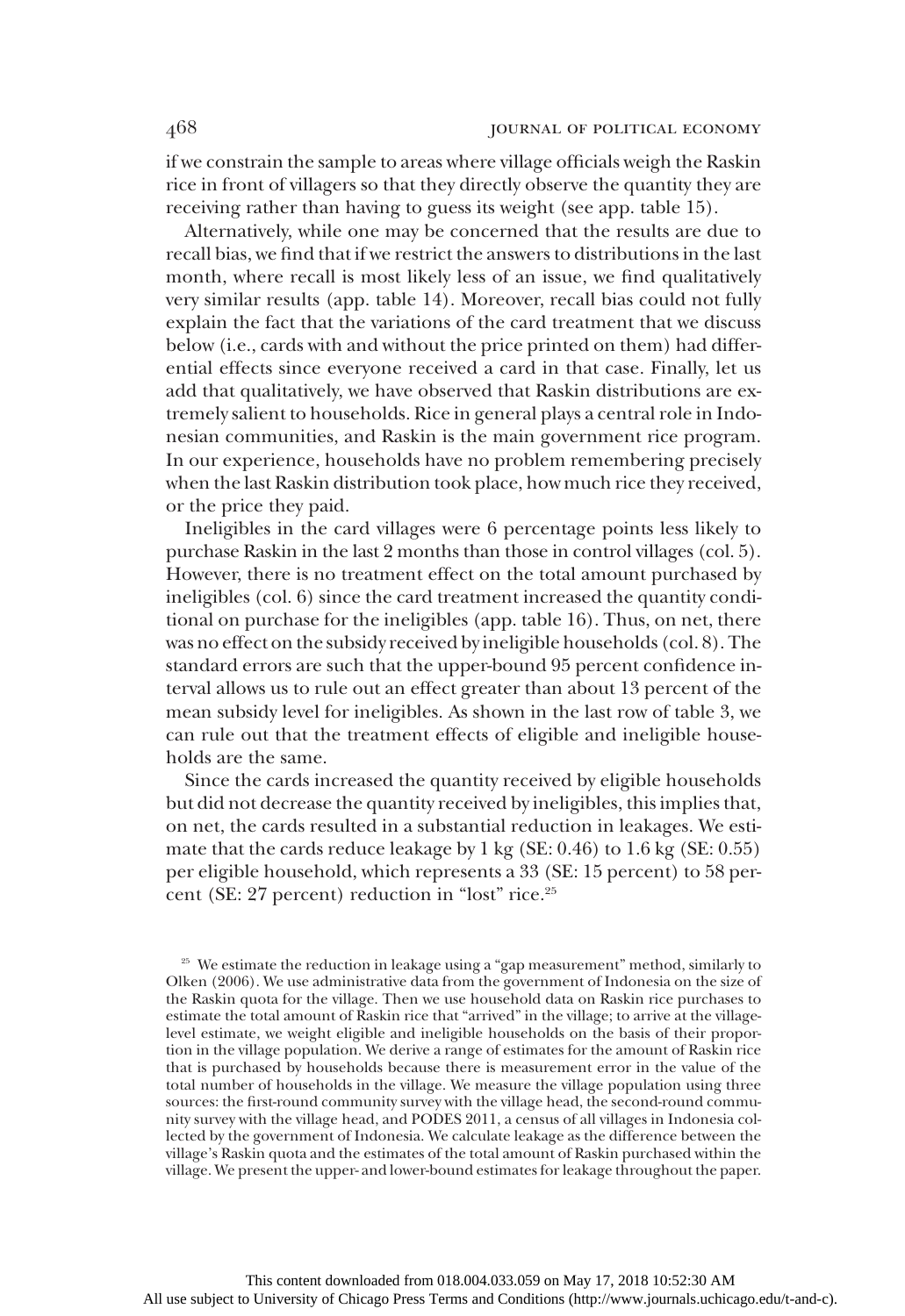## tangible information and citizen empowerment 469

Finally, we estimate the treatment effect of cards by survey round, that is, at the 2-, 8-, and 18-month mark of the program.26 As shown in the control means in table 4, despite fluctuations of the program functioning over time (e.g., in both quantity and price), the estimates suggest that the card impact is remarkably persistent. The difference in subsidy for the eligibles, while larger in the first period (7,470 in the first round as compared to 4,538 in the second), is not statistically different across the two survey rounds. Remarkably, the treatment effect on the subsidy remains positive, large in magnitude, and significant at the 1 percent level 18 months after the intervention.

### C. Impact of an Additional Piece of Information

The cards contained both individual-specific components—it was preprinted with the names of household members to officially document program eligibility—and general information (the quantity of rice that eligible households can purchase). To isolate the role of a single piece of general-purpose information, the government randomly varied whether the copay price (Rp. 1,600 per kg) was printed on the card across villages. In all villages, the official program rules distributed to village leaders contained the official copay, so this is purely an intervention affecting the information received by villagers.

The results, provided in table 5, show that just a single additional piece of information on the cards had a substantial effect: eligible households in the villages where the official price was printed on the card received a much larger increase in subsidy than in villages where it was not.<sup>27</sup> The difference arises primarily through quantity rather than price. Specifically, eligible households receive Rp. 3,602 more subsidy per month with the printed price than without; of this Rp. 3,602 increase in subsidy, about 94 percent of the change was due to an increase in quantity received (which increased by 0.62 kg compared to cards without the price) while only about 5 percent of the change was due to a reduction in the copay price (which fell by Rp. 43 compared to cards without the price).<sup>28</sup>

<sup>26</sup> We sampled slightly different sets of households in each survey round. We restrict analysis to a comparable sample and weight respondents in the second and third rounds to match the proportions in the first.

 $27$  In addition, app. table 18 shows that while printing the price did not affect receipt of cards, it did increase the probability cards were used. We also tested the effect of the cards in the standard information vs. public information treatments, since the public information may have had an effect on people's perception of price (app. table 19). We find that the effect of printing the price on cards is similar across both.

<sup>28</sup> Since price is available only conditional on buying Raskin, the sample of people reporting prices may change in response to the treatment. Thus, we also report regressions on the minimum and maximum prices reported by any of our respondents in the village. Appendix table 20 suggests that, relative to pure controls, the cards with the printed price reduce the maximum printed price in the village by about Rp. 110, or about 12 percent of the control group levels of price markups above the official Rp. 1,600 copay price.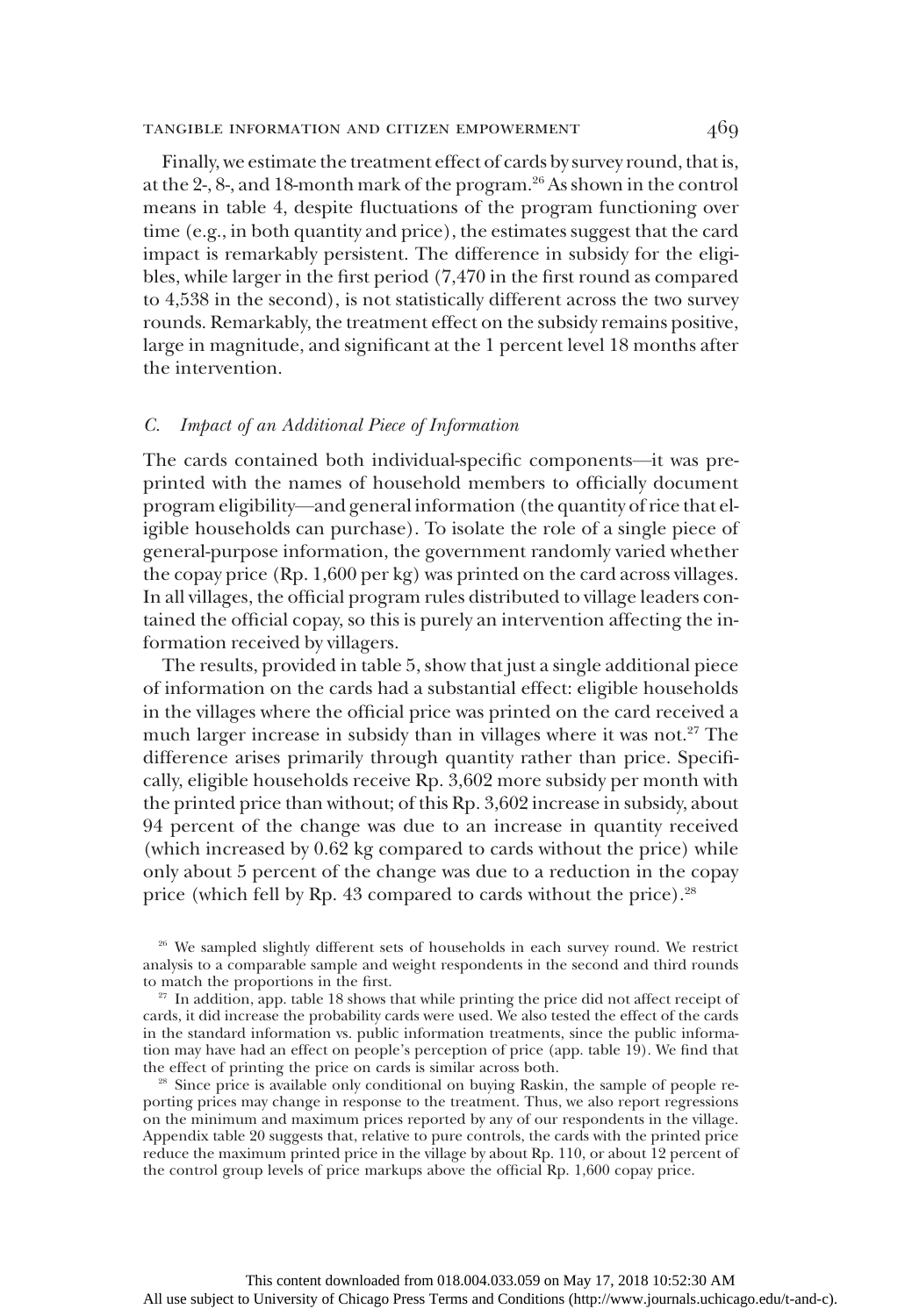|                                           |                                                         | EFFECT OF CARD TREATMENT ON SUBSIDY, BY SURVEY ROUND                                                                                                |                     |                   |                                            |                                                                |                                                         |                                             |
|-------------------------------------------|---------------------------------------------------------|-----------------------------------------------------------------------------------------------------------------------------------------------------|---------------------|-------------------|--------------------------------------------|----------------------------------------------------------------|---------------------------------------------------------|---------------------------------------------|
|                                           |                                                         | ELIGIBLE HOUSEHOLDS                                                                                                                                 |                     |                   |                                            | INELIGIBLE HOUSEHOLDS                                          |                                                         |                                             |
|                                           | Bought in the<br>E)                                     | Last 2 Months Purchased (Kg) Price (Rp.) Subsidy (Rp.) Last 2 Months Purchased (Kg) Price (Rp.) Subsidy (Rp.)<br>Amount<br>$\widehat{\mathfrak{D}}$ | $\binom{3}{2}$      | $(\pm)$           | Bought in the<br>$\widetilde{5}$           | Amount<br>$\circledcirc$                                       | $\widehat{C}$                                           | $\widehat{\circ}$                           |
|                                           |                                                         |                                                                                                                                                     |                     |                   | A. Survey Round 1 (Approximately 2 Months) |                                                                |                                                         |                                             |
| Card treatment                            | $\overline{0}$                                          | $.25***$                                                                                                                                            | $-23$               | $7,470***$        | $-7*$                                      | $-13$                                                          | $-16$                                                   | $-683$                                      |
|                                           |                                                         | $\cdot \cdot ^{35})$                                                                                                                                |                     | 1,974.78)         |                                            |                                                                |                                                         | 2,669.30                                    |
|                                           | $\begin{array}{c} (.02) \\ [.157] \\ 2,225 \end{array}$ | $\begin{array}{c} 1.0011 \\ 2.225 \\ 5.76 \end{array}$                                                                                              | $(23.17)$<br>[.406] | $[.001]$<br>2,225 | $(.04)$<br>[.102]                          | 397<br>181                                                     | $\begin{array}{c} (37.49) \\ [-685] \\ 519 \end{array}$ | $\begin{bmatrix} .813 \\ 897 \end{bmatrix}$ |
| Observations                              |                                                         |                                                                                                                                                     | 1,801<br>2,264.17   |                   | 897                                        |                                                                |                                                         |                                             |
| Control group mean                        | 64.                                                     |                                                                                                                                                     |                     | 32,013.19         | .64                                        | $\Xi$                                                          | 2,218.22                                                | 22,943.87                                   |
| tigible<br>$p$ -value: eligible vs. ineli |                                                         |                                                                                                                                                     |                     |                   | $\frac{3}{2}$                              | 000                                                            | 905                                                     | 006                                         |
|                                           |                                                         |                                                                                                                                                     |                     |                   | B. Survey Round 2 (Approximately 8 Months) |                                                                |                                                         |                                             |
| Card treatment                            | $-0.1$                                                  | $71***$                                                                                                                                             | $-88$ ***           | 4,538***          | $.09***$                                   | $\ddot{\circ}$                                                 | $-23$                                                   | $-385$                                      |
|                                           |                                                         |                                                                                                                                                     |                     | (1,503.03)        |                                            |                                                                | (33.75)                                                 |                                             |
|                                           | $(.02)$<br>[.723]                                       | $\begin{array}{c} (27) \\ (1017) \\ 1,778 \\ 4.98 \end{array}$                                                                                      | $(26.38)$<br>[.002] | [.008]            | $(0.03)$<br>[.005]                         | $\begin{array}{c} (.17) \\ -.699 \\ 1,756 \\ 2.92 \end{array}$ | [.538]                                                  | $(917.57)$ $[.736]$                         |
| Observations                              | ,778                                                    |                                                                                                                                                     | 1,576               | 1,778             | 1,756                                      |                                                                |                                                         | 1,756                                       |
| Control group mean                        | 80                                                      |                                                                                                                                                     | .,299.13            | 26,197.73         | $rac{62}{018}$                             |                                                                | 1,115<br>2,294.63                                       | 5,338.40                                    |
| ·ligible<br>p-value: eligible vs. ineli   |                                                         |                                                                                                                                                     |                     |                   |                                            | 025                                                            | $\Xi$                                                   | 000                                         |

|         | BY SUI                              |
|---------|-------------------------------------|
|         |                                     |
| TABLE 4 | <b>TREATMENT ON SUBSIDY,</b><br>ARD |

470

This content downloaded from 018.004.033.059 on May 17, 2018 10:52:30 AM All use subject to University of Chicago Press Terms and Conditions (http://www.journals.uchicago.edu/t-and-c).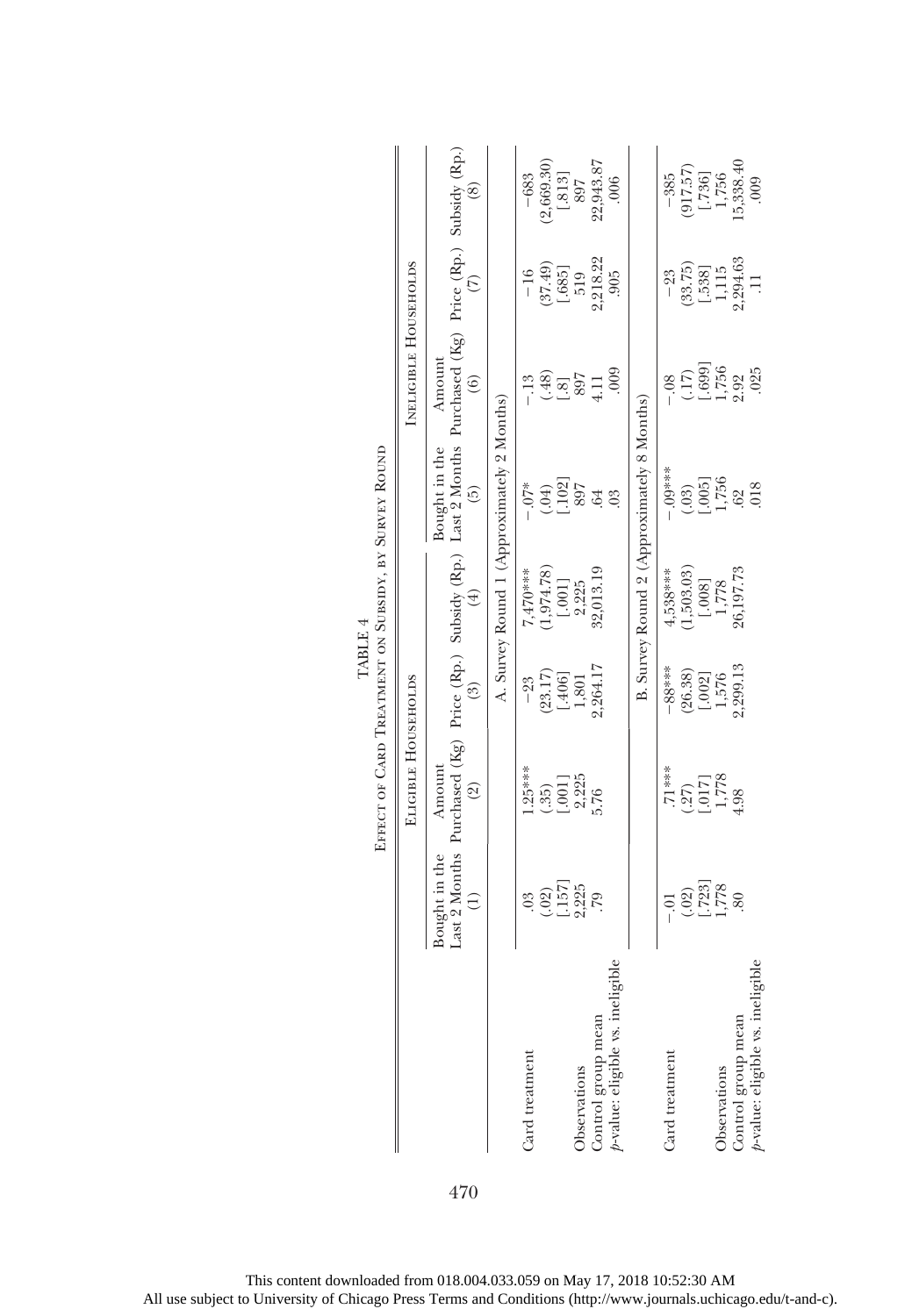|                                                                                                                                                                                                                                                                                                                                                                                                                                                                                                                                                                                                                                                                                                                                                                                                                                                                                                                                                                                                                                                                                                                                                                                                                                                                                                                                                                |         |                                                                                                                                    |            | C. Survey Round 3 (Approximately 18 Months) |                    |                       |            |                  |
|----------------------------------------------------------------------------------------------------------------------------------------------------------------------------------------------------------------------------------------------------------------------------------------------------------------------------------------------------------------------------------------------------------------------------------------------------------------------------------------------------------------------------------------------------------------------------------------------------------------------------------------------------------------------------------------------------------------------------------------------------------------------------------------------------------------------------------------------------------------------------------------------------------------------------------------------------------------------------------------------------------------------------------------------------------------------------------------------------------------------------------------------------------------------------------------------------------------------------------------------------------------------------------------------------------------------------------------------------------------|---------|------------------------------------------------------------------------------------------------------------------------------------|------------|---------------------------------------------|--------------------|-----------------------|------------|------------------|
| Card treatment                                                                                                                                                                                                                                                                                                                                                                                                                                                                                                                                                                                                                                                                                                                                                                                                                                                                                                                                                                                                                                                                                                                                                                                                                                                                                                                                                 | $-0.01$ | 74****                                                                                                                             | $-45**$    | 4,398***                                    | $-.07**$           | $-0.04$               | $-20$      | $-121$           |
|                                                                                                                                                                                                                                                                                                                                                                                                                                                                                                                                                                                                                                                                                                                                                                                                                                                                                                                                                                                                                                                                                                                                                                                                                                                                                                                                                                | (.02)   | (27)                                                                                                                               | (18.62)    | (1,439.84)                                  | (.03)              | (.24)                 | (30.41)    | (1, 201.60)      |
|                                                                                                                                                                                                                                                                                                                                                                                                                                                                                                                                                                                                                                                                                                                                                                                                                                                                                                                                                                                                                                                                                                                                                                                                                                                                                                                                                                | [566]   | [.015]                                                                                                                             | [.042]     | [.007]                                      | $\frac{05}{1,714}$ |                       | [.528]     | [.916]           |
| Observations                                                                                                                                                                                                                                                                                                                                                                                                                                                                                                                                                                                                                                                                                                                                                                                                                                                                                                                                                                                                                                                                                                                                                                                                                                                                                                                                                   | 2,944   | 2,943                                                                                                                              | 2,764      | 2,943                                       |                    | $\frac{1.873}{1.714}$ | 1,196      | 1,714            |
| Control group mean                                                                                                                                                                                                                                                                                                                                                                                                                                                                                                                                                                                                                                                                                                                                                                                                                                                                                                                                                                                                                                                                                                                                                                                                                                                                                                                                             | 86      | 6.33                                                                                                                               | 2,262.55   | 32,154.76                                   | .68                | 4.08                  | 2,290.81   | 20,540.02        |
| p-value: eligible vs. ineligible                                                                                                                                                                                                                                                                                                                                                                                                                                                                                                                                                                                                                                                                                                                                                                                                                                                                                                                                                                                                                                                                                                                                                                                                                                                                                                                               |         |                                                                                                                                    |            |                                             | .087               | .03                   | $\ddot{c}$ | .018             |
| $\frac{1}{2}$                                                                                                                                                                                                                                                                                                                                                                                                                                                                                                                                                                                                                                                                                                                                                                                                                                                                                                                                                                                                                                                                                                                                                                                                                                                                                                                                                  | 297     | .331                                                                                                                               | 139        | .333                                        | 858                | .684                  | 704.       | 673              |
| $\mathcal{C}$                                                                                                                                                                                                                                                                                                                                                                                                                                                                                                                                                                                                                                                                                                                                                                                                                                                                                                                                                                                                                                                                                                                                                                                                                                                                                                                                                  | 045     | .130                                                                                                                               | <b>S91</b> | 780.                                        | .973               | 796                   | .973       | $.799$<br>$.692$ |
| 8<br>$\frac{1}{p}$ -value of difference $1 - 1$<br>$\frac{1}{p}$ -value of difference $2 - 1$                                                                                                                                                                                                                                                                                                                                                                                                                                                                                                                                                                                                                                                                                                                                                                                                                                                                                                                                                                                                                                                                                                                                                                                                                                                                  | 493     | 560                                                                                                                                | .092       | 432                                         | 776                | 759                   | 651        |                  |
| test<br>$p$ -value of joint equality                                                                                                                                                                                                                                                                                                                                                                                                                                                                                                                                                                                                                                                                                                                                                                                                                                                                                                                                                                                                                                                                                                                                                                                                                                                                                                                           | 200     | 283                                                                                                                                | 171        | 198                                         | 963                | 894                   | 885        | 856              |
| same. For each household, the variables for amount purchased, price, and subsidy are averages over the past 4 months; the current month is dropped if<br>the interview occurred before the 25th day of the month (as the Raskin rice is distributed after that day). The amount and subsidy are set equal to zero if<br>all and the first contract of the contract of the contract of the contract of the contract of the contract of the contract of the contract of the contract of the contract of the contract of the contract of the contract of<br>decile treatment are dropped from the sample, and we reweight the treatment groups by subdistrict so that the ratio of all three income groups is the<br>the household does not purchase any Raskin rice. The price is defined only among purchasing households and is dropped if below Rp. 500 or above<br>Rp. 10,000. Standard errors (in parentheses below the coefficients) are clustered by village. Randomization inference pvalues are in brackets below<br>using comparable sampling frames in each survey wave are included in each regression. Eligible households that did not receive a card under the bottom<br>survey sample dummies. We also provide the Avalue of the difference between survey waves, based on randomization inference. Only households sampled<br>NOTE.-Each column |         | in each panel of this table comes from a separate OLS regression of respective outcome on the treatment, strata fixed effects, and |            |                                             |                    |                       |            |                  |

the standard errors. Randomization inference p-values for testing the equality of the treatment effect on eligibles ws. ineligibles are also shown (note that for col. 7, panel A, this is calculated using district x previous treatment rather than subdistrict x previous treatment strata). Asterisks are based on stanthe standard errors. Randomization inference  $\rho$ -values for testing the equality of the treatment effect on eligibles w. ineligibles are also shown (note that for col. 7, panel A, this is calculated using district previous treatment rather than subdistrict previous treatment strata). Asterisks are based on standard (not randomization inference)  $p$ -values. dard (not randomization inference)  $p$ -values. \*  $p < 1$ .<br>\*\*  $p < .05$ . 471

\*\*\*  $p < 01$ .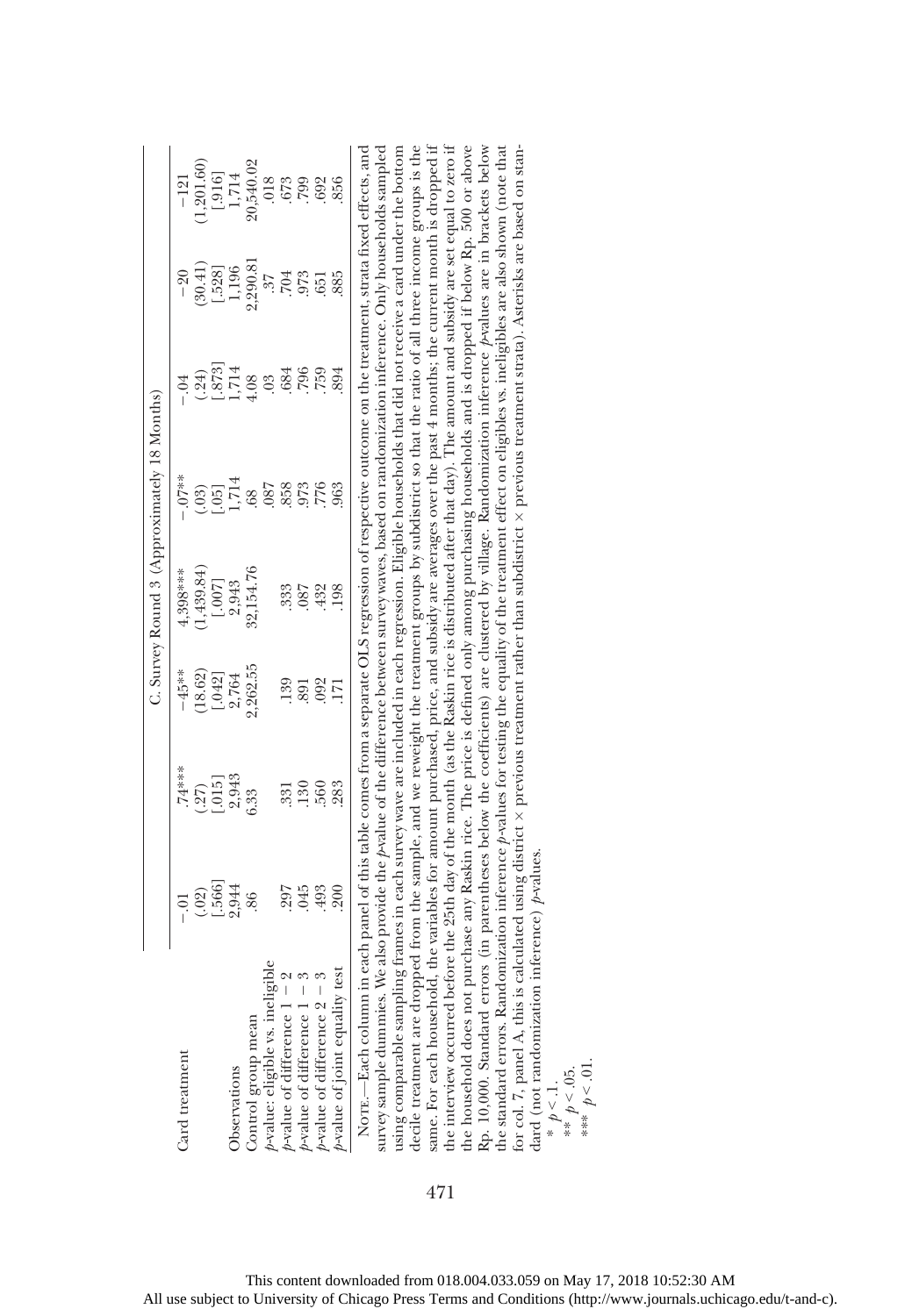|                                                                                                                                                                                                                                                                                                                                                                                                                                                                                                                                                                                                                                                                                                                                                                                                            |                                                          |                                                         |                                                                      | EFFECT ON SUBSIDY OF PRINTING PRICE ON CARDS |                                                                  |                                                                                                                                                                                                                                         |                                                                                                      |                                          |
|------------------------------------------------------------------------------------------------------------------------------------------------------------------------------------------------------------------------------------------------------------------------------------------------------------------------------------------------------------------------------------------------------------------------------------------------------------------------------------------------------------------------------------------------------------------------------------------------------------------------------------------------------------------------------------------------------------------------------------------------------------------------------------------------------------|----------------------------------------------------------|---------------------------------------------------------|----------------------------------------------------------------------|----------------------------------------------|------------------------------------------------------------------|-----------------------------------------------------------------------------------------------------------------------------------------------------------------------------------------------------------------------------------------|------------------------------------------------------------------------------------------------------|------------------------------------------|
|                                                                                                                                                                                                                                                                                                                                                                                                                                                                                                                                                                                                                                                                                                                                                                                                            |                                                          | ELIGIBLE HOUSEHOLDS                                     |                                                                      |                                              |                                                                  | <b>INELIGIBLE HOUSEHOLDS</b>                                                                                                                                                                                                            |                                                                                                      |                                          |
|                                                                                                                                                                                                                                                                                                                                                                                                                                                                                                                                                                                                                                                                                                                                                                                                            | Bought in the<br>Ξ,                                      | Last 2 Months Purchased (Kg)<br>Amount<br>$\widehat{2}$ | $\binom{3}{2}$                                                       | Price (Rp.) Subsidy (Rp.)<br>$\widehat{E}$   | Last 2 Months<br>Bought in the<br>$\widehat{5}$                  | Purchased (Kg) Price (Rp.)<br>Amount<br>$\widehat{6}$                                                                                                                                                                                   | $\widehat{\in}$                                                                                      | Subsidy (Rp.)<br>$\widehat{\circ}$       |
| Cards with printed price                                                                                                                                                                                                                                                                                                                                                                                                                                                                                                                                                                                                                                                                                                                                                                                   | (.03)<br>0 <sup>3</sup>                                  | $.17***$<br>(.36)                                       | $-49$                                                                | $6,802***$<br>(2,017)                        | $-0.9$                                                           | $\frac{12}{(.28)}$<br>[.673]                                                                                                                                                                                                            | $-43$<br>(34)                                                                                        | (1,555)<br>861                           |
| Cards without price                                                                                                                                                                                                                                                                                                                                                                                                                                                                                                                                                                                                                                                                                                                                                                                        | $\begin{bmatrix} .287 \\ .02 \\ .03 \end{bmatrix}$       | $\begin{bmatrix} .55 \\ .53 \\ .136 \end{bmatrix}$      | $\begin{bmatrix} (35) \\ 101 \\ -6 \\ (29) \\ -832 \\ \end{bmatrix}$ | $[.002]$<br>$3,200*$<br>$(1,935)$<br>[.125]  | $\begin{array}{c} (.03) \\ [.384] \\ -.03 \\ (.450] \end{array}$ | $(.28)$<br>[.598]<br>$\overline{14}$                                                                                                                                                                                                    | $\begin{array}{c} \begin{array}{c} \cdot \\ \cdot \\ 185 \end{array} \end{array}$<br>$(32)$<br>[579] | $(1,514)$<br>[.652]<br>$[.565]$<br>$664$ |
| price<br>Difference: price - no                                                                                                                                                                                                                                                                                                                                                                                                                                                                                                                                                                                                                                                                                                                                                                            | $\left[ .457\right] 0.1$<br>$\left[ 813\right]$<br>(.02) | .088<br>$.62*$<br>(.35)                                 | $(28)$<br>$.156$<br>$-43$                                            | (1,974)<br>3,602*<br>[.074]                  | $(.03)$<br>$[-954]$<br>$\ddot{\circ}$                            | [.910]<br>(.26)<br>$-0.02$                                                                                                                                                                                                              | $-62**$<br>[.032]<br>(28)                                                                            | $(1,436)$<br>[.879]<br>197               |
| $p$ value: eligible vs. ineligible Cards with printed price<br>Cards without price<br>Price $-$ no price<br>Observations                                                                                                                                                                                                                                                                                                                                                                                                                                                                                                                                                                                                                                                                                   | 5,688                                                    | 5,687                                                   |                                                                      | 5,687                                        | 3,615<br>.076<br>.164<br>.771                                    | 3,615<br>005<br>243<br>095                                                                                                                                                                                                              | 2,281<br>416<br>.482<br>.861                                                                         | $.112$<br>$3.615$<br>.005<br>.201        |
| Control group mean                                                                                                                                                                                                                                                                                                                                                                                                                                                                                                                                                                                                                                                                                                                                                                                         | .79                                                      | 5.29                                                    | 4,877<br>2,276                                                       | 28,605                                       | .63                                                              | 3.46                                                                                                                                                                                                                                    | 2,251                                                                                                | 18,754                                   |
| surveys. Eligible households that did not receive a <sup>-</sup> card under the bottom decile treatment are dropped from the sample, and we reweight the treatment groups by subdistrict so that the ratio of all three income groups is<br>NOTE—Each column in this table comes from a separate OLS regression of respective outcome on the two treatments, strata fixed effects, survey sam-<br>ple dummies, and a dummy for whether the village was also in the public information treatment. Data are pooled from the first and second follow-up<br>village. Randomization inference p-values are in brackets below the standard errors. Randomization inference p-values for testing the equality of the treat-<br>purchasing households<br>ment effect on eligibles<br>* $p < 1$ .<br>** $p < 0.5$ . |                                                          |                                                         |                                                                      |                                              |                                                                  | and is dropped if below Rp. 500 or above Rp. 10,000. Standard errors (in parentheses below the coefficients) are clustered by<br>vs. ineligibles are also shown. Asterisks are based on standard (not randomization inference) p-values |                                                                                                      |                                          |

TABLE 5<br>OF PRINTING PRICE TABLE 5 **DATE**  $\sim$  Stip

This content downloaded from 018.004.033.059 on May 17, 2018 10:52:30 AM All use subject to University of Chicago Press Terms and Conditions (http://www.journals.uchicago.edu/t-and-c).

\*\*\*  $p < 01$ .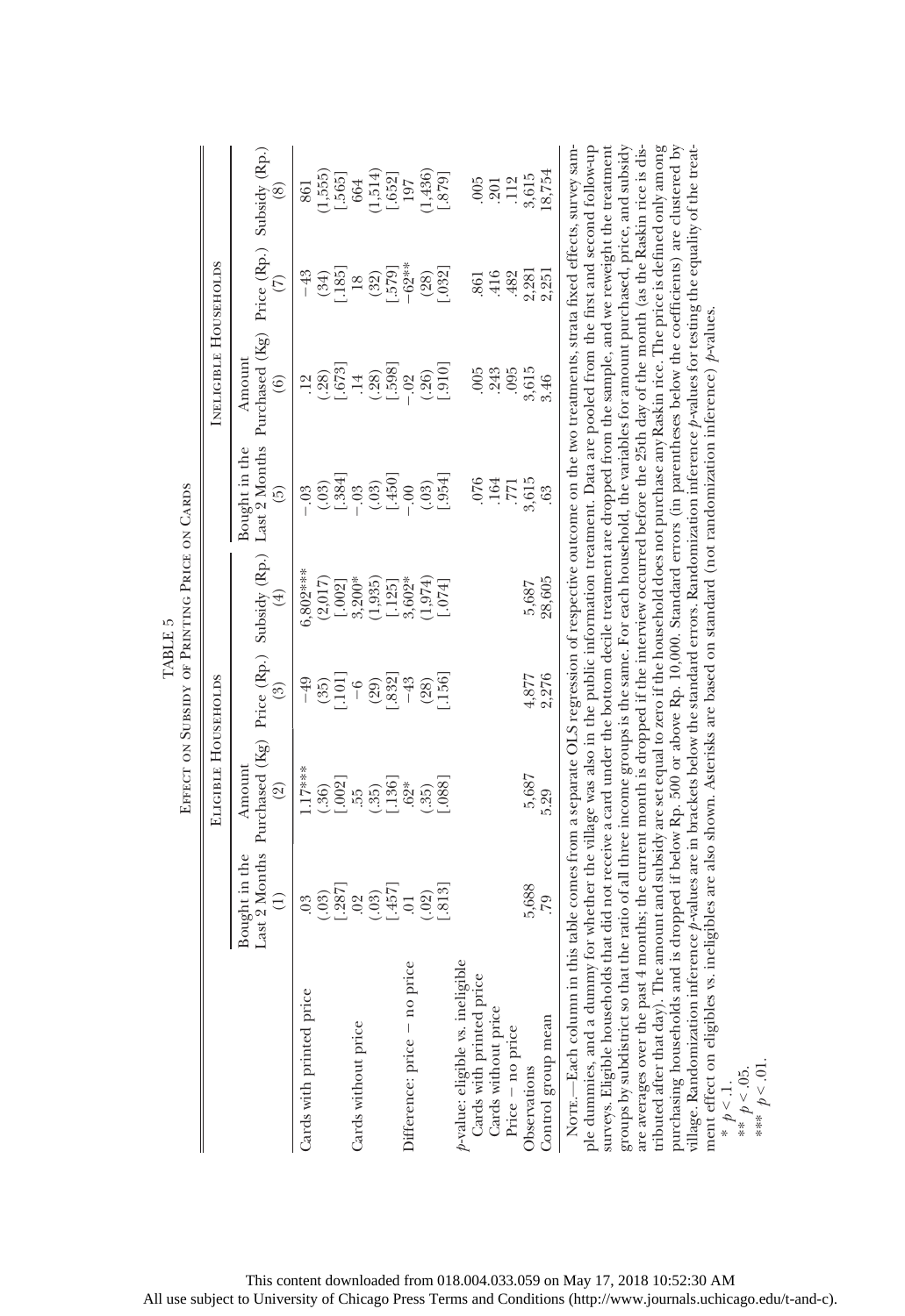### IV. Can Information Backfire?

In the previous section, we showed that information improved outcomes. However, a potential concern—both in theory and voiced in practice by the Indonesian government—is that "too much information" could be counterproductive, for two distinct reasons.

One potential issue is that local leaders may deviate from the program rules for purely altruistic reasons. The program's primary objective was to distribute rice to the poor. However, the government's official eligibility list is based on assets, which are a good, but imperfect, measure of poverty. One could imagine a benevolent village head redistributing from eligible to ineligible households to correct errors and ensure that the poor, ineligible households are taken care of. The cards intervention could prevent him from making these types of desirable transfers.

In table 6, we test whether the card treatment shifted resources away from poor households, as measured by their per capita consumption prior to the experiment. We interact the treatment with baseline log per capita consumption (LOG CONSUMPTION $_i$ ) and estimate

> $y_{kvisit} = \alpha_k + \alpha_{st} + \beta \text{TREAT}_{v} + \omega \text{LOG CONSUMPTION}_{i}$  $+ \gamma \text{TREAT}_{v} \times \text{LOG CONSUMPTION}_{i} + \epsilon_{krist}.$

The first four columns of table 6 show that, for eligible households, we find no evidence that the gain in subsidy received is concentrated among the rich; if anything, the treatment effect is smaller for those with higher income, albeit not statistically significant (col. 4). Similarly, the remaining columns show no evidence that poorer ineligible households are hurt as a result of the cards.

A second reason why the government was concerned is that too much information may have perverse effects on the incentives of the leaders. The reason is that the information, by putting pressure on the local leaders to deliver more to the villagers, reduces the rents that the village head can hold on to and thereby makes him less interested in continuing to administer the program. As a result, providing information to fewer individuals may actually improve outcomes for all eligible households, since the leader now has the flexibility to satisfy a smaller group and protect more of his rents.<sup>29</sup>

To examine the trade-off between providing information to all and providing information to some, the government experimentally varied whether cards were mailed out to all eligible households or just to those in the bottom decile (about 32 percent of eligible households). In these villages, as in all treatment villages, the government mailed the complete eligibility list to the local leaders (and not just the list of eligible people in

<sup>29</sup> To see this theoretically, please see online app. 4.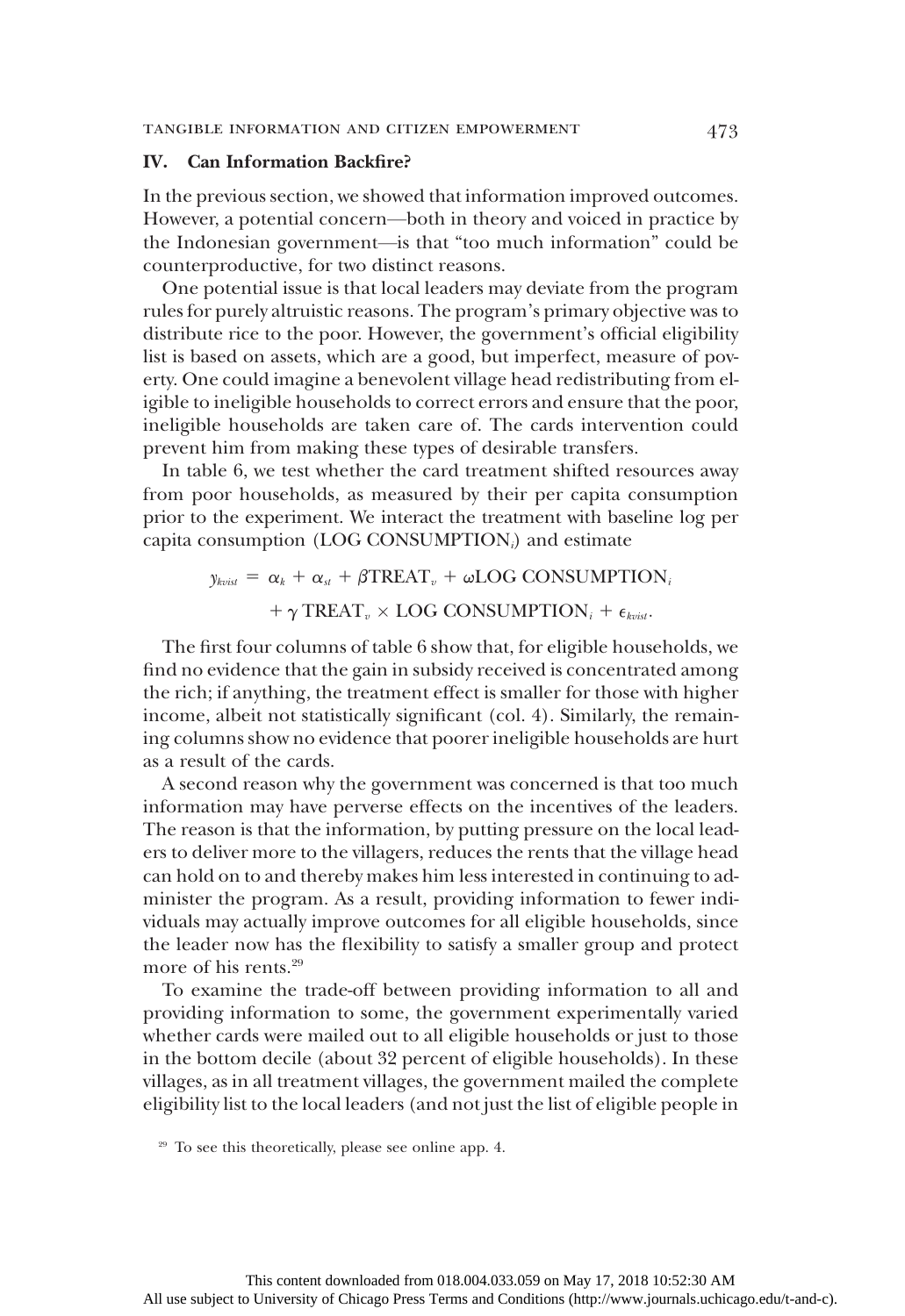|                                                                                                                                                                                                                                                                                                                                                                                                                                                                                                                                                                                                                                                                                                                                                                                                                                                                                                                                                                                                                                                                                                                                                                | EFFECT OF CARD TREATMENT ON SUBSIDY, BY HOUSEHOLD'S BASELINE CONSUMPTION |                                                                                              |                                                                 |                                                         |                                                        |                                                                                                                                      |                                                            |                                       |
|----------------------------------------------------------------------------------------------------------------------------------------------------------------------------------------------------------------------------------------------------------------------------------------------------------------------------------------------------------------------------------------------------------------------------------------------------------------------------------------------------------------------------------------------------------------------------------------------------------------------------------------------------------------------------------------------------------------------------------------------------------------------------------------------------------------------------------------------------------------------------------------------------------------------------------------------------------------------------------------------------------------------------------------------------------------------------------------------------------------------------------------------------------------|--------------------------------------------------------------------------|----------------------------------------------------------------------------------------------|-----------------------------------------------------------------|---------------------------------------------------------|--------------------------------------------------------|--------------------------------------------------------------------------------------------------------------------------------------|------------------------------------------------------------|---------------------------------------|
|                                                                                                                                                                                                                                                                                                                                                                                                                                                                                                                                                                                                                                                                                                                                                                                                                                                                                                                                                                                                                                                                                                                                                                |                                                                          | ELIGIBLE HOUSEHOLDS                                                                          |                                                                 |                                                         |                                                        | <b>INELIGIBLE HOUSEHOLDS</b>                                                                                                         |                                                            |                                       |
|                                                                                                                                                                                                                                                                                                                                                                                                                                                                                                                                                                                                                                                                                                                                                                                                                                                                                                                                                                                                                                                                                                                                                                | Bought in the<br>Ê)                                                      | Last 2 Months Purchased (Kg) Price (Rp.) Subsidy (Rp.)<br>Amount<br>$\widehat{\mathfrak{A}}$ | $\widehat{\mathrm{S}}$                                          | $\left( \pm \right)$                                    | Bought in the<br>$\widehat{5}$                         | Last 2 Months Purchased (Kg) Price (Rp.) Subsidy (Rp.)<br>Amount<br>$\widehat{\mathbf{e}}$                                           | $\widehat{\in}$                                            | $\widehat{\circ}$                     |
| Card treatment                                                                                                                                                                                                                                                                                                                                                                                                                                                                                                                                                                                                                                                                                                                                                                                                                                                                                                                                                                                                                                                                                                                                                 | $-02$<br>$(001)$<br>$[.601]$<br>$00$                                     | $.52*$<br>$(.30)$<br>$(.146)$                                                                | $-54*$<br>$\begin{array}{c} (28) \\ \textbf{[}104] \end{array}$ | $3,175*$<br>$(1,622)$<br>[.089]                         | $-0.00$<br>[1001]<br>(.03)                             | $\overline{0}$                                                                                                                       | $\begin{array}{c} (37) \\ 252 \\ -17 \end{array}$<br>$-42$ | [.886]<br>(909)<br>205                |
| Log consumption                                                                                                                                                                                                                                                                                                                                                                                                                                                                                                                                                                                                                                                                                                                                                                                                                                                                                                                                                                                                                                                                                                                                                | $\begin{array}{c} (02) \\[-4pt] 1.855 \\[-4pt] -02 \end{array}$          | $\frac{18}{(21)}$<br>[.353]                                                                  | $\begin{array}{c} (19) \\ -322 \\ 33 \end{array}$<br>$-18$      | $\begin{array}{c} (1,078) \\ \hline \end{array}$<br>950 | $-11***$<br>$\begin{array}{c} (02) \\ 221 \end{array}$ | $\begin{array}{l} (17) \\ [-982] \\ [-59** \\ (-12) \\ (-159)] \end{array}$                                                          | $\frac{(21)}{389}$                                         | $3,107***$<br>[.567]<br>(651)         |
| Treatment $\times$ log consumption                                                                                                                                                                                                                                                                                                                                                                                                                                                                                                                                                                                                                                                                                                                                                                                                                                                                                                                                                                                                                                                                                                                             | $(.02)$<br>$(.479)$                                                      | $(.29)$<br>$(.283]$<br>.32                                                                   | $(24)$<br>$(219)$                                               | $-1,938$<br>(1,573)<br>[.208]                           | .463]<br>(02)<br>.02                                   | $\frac{(.15)}{1.832}$<br>$-0.03$                                                                                                     | 3278                                                       | $-176$<br>[688]                       |
| $\rm Log$ consumption $\rm Tream$ at $\times$ $\log$ consumption<br>igible:<br>$p$ -value: eligible vs. ineli $C$ ard treatment<br>Control group mean<br>Observations                                                                                                                                                                                                                                                                                                                                                                                                                                                                                                                                                                                                                                                                                                                                                                                                                                                                                                                                                                                          | 1,266<br>82                                                              | $1,266$<br>$5.09$                                                                            | 1,148<br>2,313                                                  | 26,653<br>1,266                                         | $1,925$<br>$.62$<br>016<br>174<br>.013                 | 1,925<br>019<br>.284<br>$_{08}$<br>2.99                                                                                              | 1,235<br>2,305<br>715<br>993<br>986                        | 15,663<br>1,925<br>216<br>012<br>.052 |
| for amount purchased, price, and subsidy are averages over the past 4 months; the current month is dropped if the interview occurred before the 25th day of the<br>month (as the Raskin rice is distributed after that day). The<br>price is defined only among purchasing households and is dropped if below Rp. 500 or above Rp. 10,000. Standard errors (in parentheses below the coeffi-<br>from the sample, and we reweight the treatment groups by subdistrict so that the ratio of all three income groups is the same. For each household, the variables<br>cients) are clustered by village. Randomization inference p-values are in brackets below the standard errors. Randomization inference p-values for testing the<br>second follow-up for which we have baseline consumption data. Eligible households that did not receive a card under the bottom decile treatment are dropped<br>equality of the treament effect on eligibles vs. ineligibles are also shown. Asterisks are based on standard cnot randomization inference p-values, $\frac{*}{t} \rho < 0.1$ .<br>$\frac{*}{t} \rho < 0.05$ .<br>*** $\rho < 0.05$ .<br>NOTE.-Each column |                                                                          |                                                                                              |                                                                 |                                                         |                                                        | comes from a separate OLS regression and includes strata fixed effects and survey sample. The sample is a group of households in the |                                                            |                                       |

TABLE  $6\,$ TABLE 6

This content downloaded from 018.004.033.059 on May 17, 2018 10:52:30 AM All use subject to University of Chicago Press Terms and Conditions (http://www.journals.uchicago.edu/t-and-c).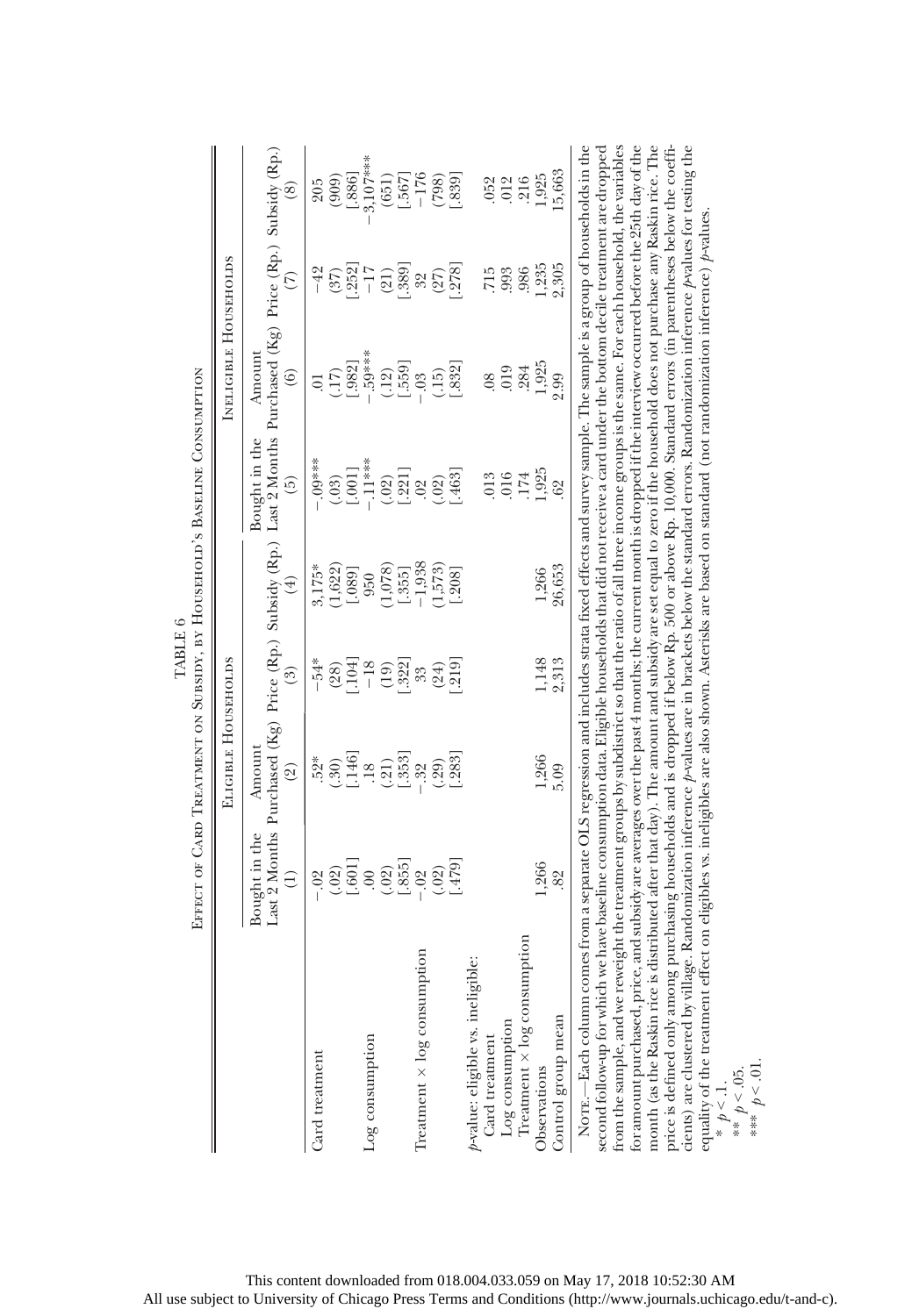the bottom decile) with instructions that all eligible households be allowed to purchase their Raskin allotment.

To examine the impacts, we split our sample of "eligible" households into two groups: those in the bottom decile (who receive cards in all card treatment villages) and other eligible households (who do not receive cards when cards are mailed only to the bottom decile but receive cards when they are mailed to all eligible households). We regress each outcome on indicator variables for "cards to the bottom decile" and "cards to all," and thus the coefficients reflect differences from the "no-card" villages. Table 7 provides these findings for each of the three categories of households.<sup>30</sup>

This treatment did reduce pressure on the local leaders: overall protests were significantly lower in the villages where cards were given only to the bottom decile rather than when cards were given to all (app. table 22). However, providing cards to just the bottom decile did not change the allocation to these households relative to villages in which all households received cards: there was no detectable difference in the propensity to buy Raskin rice, the amount purchased, the price, or the subsidy for those in the bottom decile across the two types of villages (cols. 1–4 of table 7).

However, the outcomes for the other eligible households greatly differed on the basis of whether or not they resided in "cards to all" villages, despite the fact that they were on the beneficiary list in both types of villages. The other eligible households in the "cards to all" received an increase in subsidy that was just as large as that of bottom decile households under "cards to all" (col. 4 vs. col. 8 of table 7). Other eligible households that resided in villages where only the bottom decile received a card, by comparison, did not experience any gains (cols. 5–8 of table 7).

In short, we find no evidence that the additional information "backfired," either by reducing the ability of local leaders to "fix" bad national rules or by placing so much pressure on them that they actually misbehaved more.

## V. The Effects of Providing Public Information

The discussion thus far has focused on private information: providing a card to an eligible household informing the recipient of what he or she is entitled to. However, it is also possible that providing public information, about both the existence of the cards and the information they contain, may matter, either by making sure that the cards are actually distributed or by creating common knowledge about the cards and hence more scope for collective action.

<sup>30</sup> Appendix table 21 shows the impact on card receipt, use, and knowledge. Card receipt and knowledge are identical for bottom decile households in both types of villages but increase for other eligibles only in "cards to all" villages.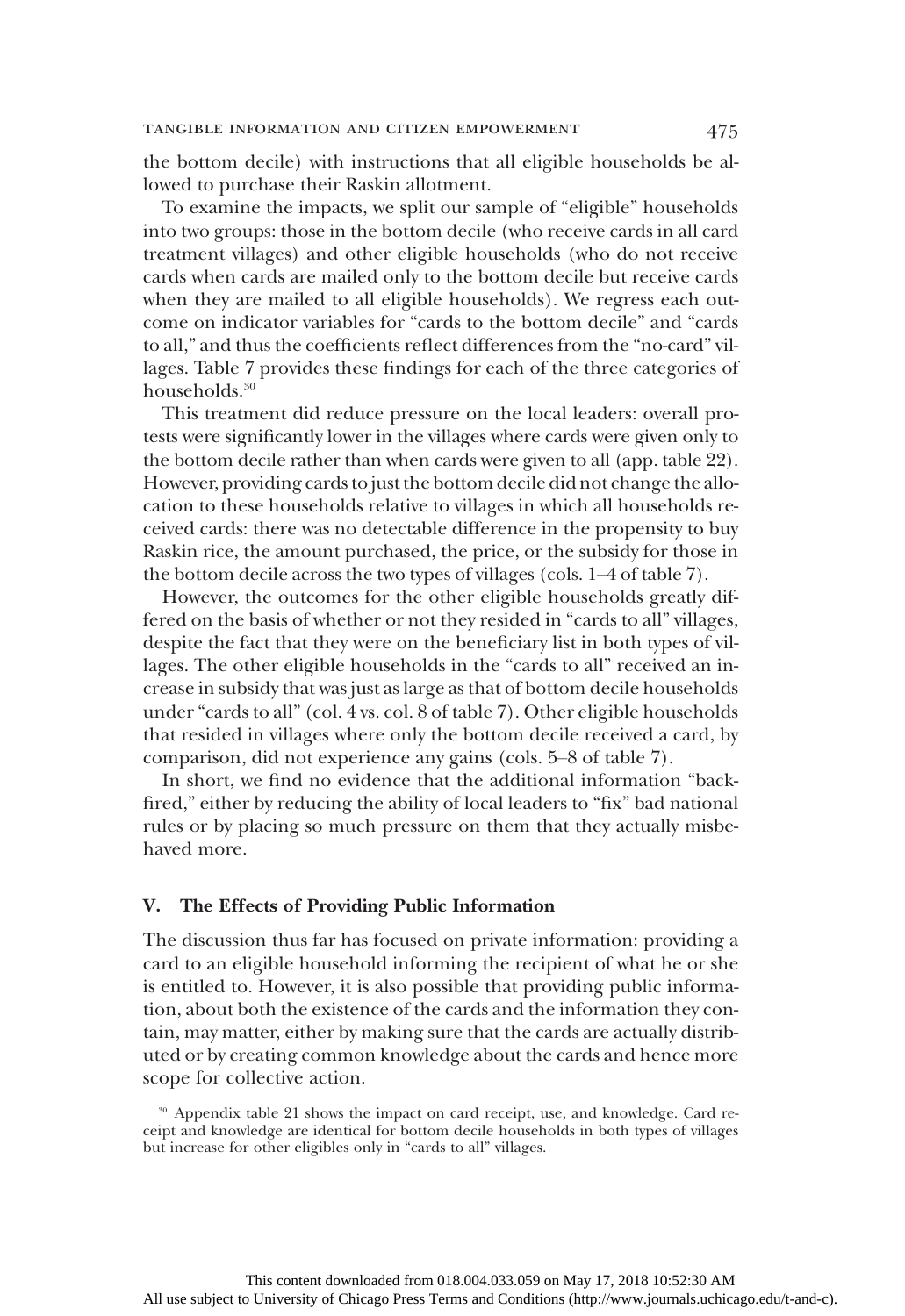|                                                                                                       |                                                                                                                                                                                                                                                                                                                                                                 | EFFECT OF DISTRIBUTING CARDS ONLY TO THE BOTTOM DECILE ON SUBSIDY |                                                           |                                                                          |                                                                                        |                                                                 |                                 |                                                         |                                                   |                                    |                                                |                                                                                   |
|-------------------------------------------------------------------------------------------------------|-----------------------------------------------------------------------------------------------------------------------------------------------------------------------------------------------------------------------------------------------------------------------------------------------------------------------------------------------------------------|-------------------------------------------------------------------|-----------------------------------------------------------|--------------------------------------------------------------------------|----------------------------------------------------------------------------------------|-----------------------------------------------------------------|---------------------------------|---------------------------------------------------------|---------------------------------------------------|------------------------------------|------------------------------------------------|-----------------------------------------------------------------------------------|
|                                                                                                       |                                                                                                                                                                                                                                                                                                                                                                 | <b>BOTTOM DECILE HOUSEHOLDS</b>                                   |                                                           |                                                                          |                                                                                        | <b>OTHER ELIGIBLE HOUSEHOLDS</b>                                |                                 |                                                         |                                                   | INELIGIBLE HOUSEHOLDS              |                                                |                                                                                   |
|                                                                                                       | Bought in<br>2 Months<br>the Last<br>$\widehat{\mathbf{C}}$                                                                                                                                                                                                                                                                                                     | Purchased<br>(Kg)<br>(2)<br>Amoun <sup>-</sup>                    | Price<br><u>မြ</u> ဲစ                                     | Subsidy<br>(Rp.)<br>(4)                                                  | $\mathop{\rm S}\nolimits$<br>the Last<br>? Months<br>$\begin{pmatrix} 5 \end{pmatrix}$ | Purchased<br>$(Kg)$<br>$(6)$<br>Amoun <sup>-</sup>              | Price<br>(Bi)<br>(7)            | Subsidy<br>$(\stackrel{\frown}{R}\stackrel{\frown}{0})$ | Bought in<br>the Last<br>2 Months<br>ම            | Purchased<br>(Kg)<br>(10)<br>Amoun | Price<br>$\hat{R}_{11}^{(1)}$                  | Subsidy<br>$\begin{pmatrix} \text{Rp} \ 12 \end{pmatrix}$                         |
| Cards to bottom decile                                                                                |                                                                                                                                                                                                                                                                                                                                                                 | $75**$                                                            |                                                           |                                                                          | $\begin{array}{c} (02) \\ 1.340 \end{array}$                                           |                                                                 | $\left(\frac{30}{775}\right)$   | $1,049$<br>$(1,923)$<br>$[.627]$<br>$[.997***$          | $-02$<br>$(-03)$<br>$-587$<br>$-06$ <sup>**</sup> | $\frac{3}{2}$                      | $(28)$<br>$(655)$                              |                                                                                   |
| Cards to all                                                                                          | $\begin{array}{l} 03 \\[-4pt] 0 \\[-4pt] 0 \\[-4pt] 0 \\[-4pt] 0 \\[-4pt] 0 \\[-4pt] 0 \\[-4pt] 0 \\[-4pt] 0 \\[-4pt] 0 \\[-4pt] 0 \\[-4pt] 0 \\[-4pt] 0 \\[-4pt] 0 \\[-4pt] 0 \\[-4pt] 0 \\[-4pt] 0 \\[-4pt] 0 \\[-4pt] 0 \\[-4pt] 0 \\[-4pt] 0 \\[-4pt] 0 \\[-4pt] 0 \\[-4pt] 0 \\[-4pt] 0 \\[-4pt] 0 \\[-4pt] 0 \\[-4pt] 0 \\[-4pt] 0 \\[-4pt] 0 \\[-4pt] 0$ | $(34)$<br>$(368)$<br>$(368)$<br>$(56)$<br>$(56)$                  | $-46**$<br>$(23)$<br>$-116$<br>$-44*$<br>$(25)$<br>$(25)$ | $4,536**$<br>$(1,907)$<br>$(1,043)$<br>$4,694**$<br>$(2,208)$<br>$(040)$ | $(.02)$<br>$[.756]$                                                                    | $\begin{array}{c} (.34) \\ -.303 \\ -.303 \\ -.303 \end{array}$ | $-56*$<br>$(30)$<br>$100$       | $\begin{bmatrix} 1.931 \\ 0.027 \end{bmatrix}$          | $(03)$<br>$[-079]$                                | (25)<br>[.926]<br>[.923]<br>[.923] | $\binom{31}{847}$<br>$\widetilde{\phantom{a}}$ | $\begin{array}{c} 231 \\ 1,374) \\ [.800] \\ 248 \\ 1,482) \\ [.873] \end{array}$ |
| $\begin{array}{ll}\n\text{Differenter:} & \text{bottom} \\ \text{decile} & -\text{ all}\n\end{array}$ |                                                                                                                                                                                                                                                                                                                                                                 | $(35)$<br>$(35)$<br>$(999)$                                       | $(22)$<br>$946$ ]<br>ī                                    | $\frac{-158}{1,979}$<br>[.957]                                           | $\frac{3}{3}$<br>$\frac{2}{3}$<br>$\frac{145}{1}$                                      | $\begin{array}{c} -.67** \\ (.31) \\ (.073] \end{array}$        | $\frac{46}{96}$<br>(26)<br>126] | $-3,948**$<br>(1,765)<br>[.056]                         | $(1000)$<br>$(000)$                               |                                    | $-8$<br>(25)<br>774]                           | $\frac{-17}{1,219}$<br>[.988]                                                     |

476

TABLE 7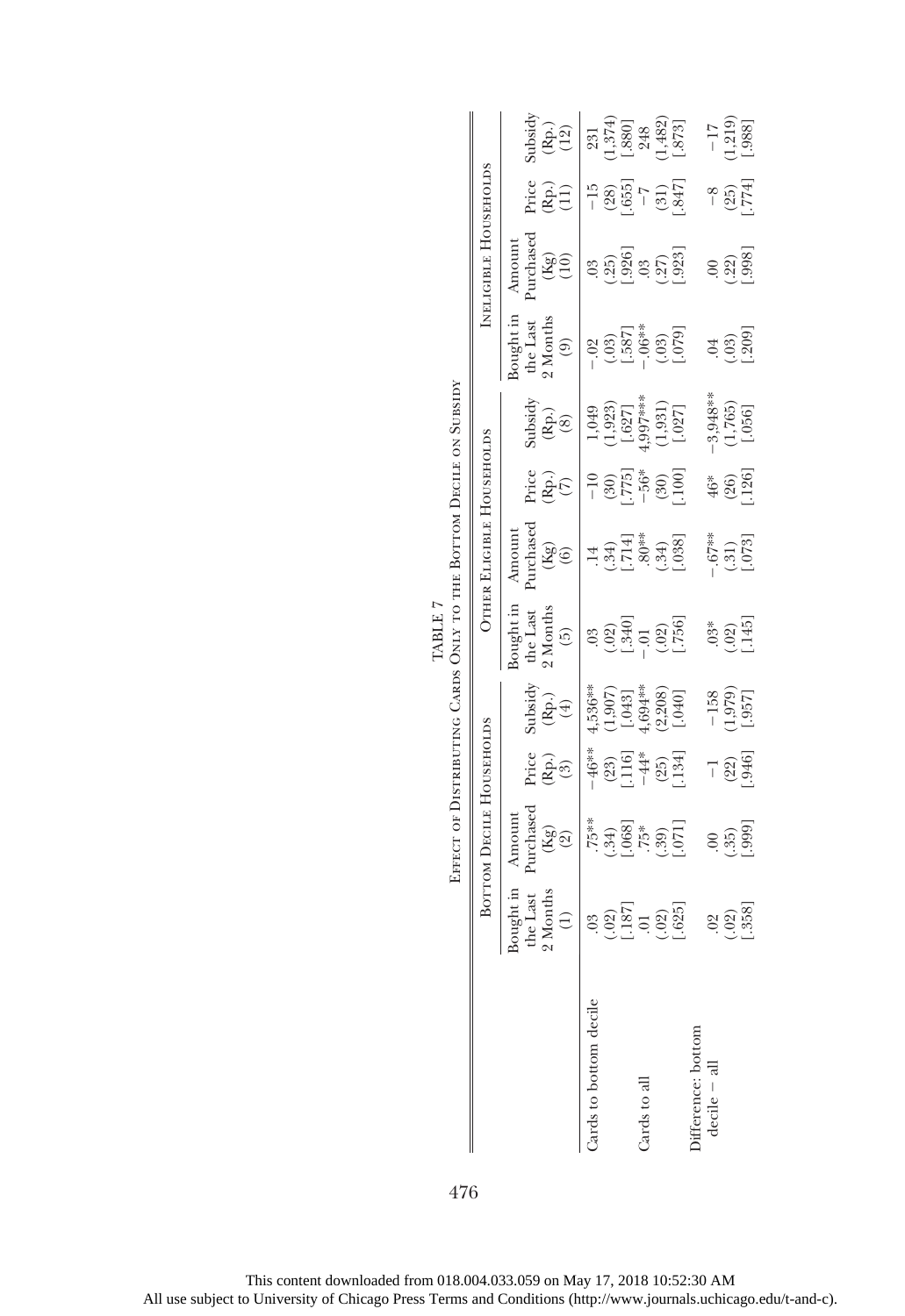| $p$ -value: vs. bottom decile:                                                                                                                                  |                                                                                                                                  |       |       |        |              |                   |                      |                   |       |                 |                   |                      |
|-----------------------------------------------------------------------------------------------------------------------------------------------------------------|----------------------------------------------------------------------------------------------------------------------------------|-------|-------|--------|--------------|-------------------|----------------------|-------------------|-------|-----------------|-------------------|----------------------|
| Cards to bottom decile                                                                                                                                          |                                                                                                                                  |       |       |        |              |                   |                      |                   |       |                 |                   |                      |
| Cards to all                                                                                                                                                    |                                                                                                                                  |       |       |        | 34.565       | 055<br>870<br>022 | 146<br>65<br>03<br>1 | 610<br>428<br>640 | 1054  | 85<br>114<br>99 | 326<br>396<br>346 | 065<br>083<br>049    |
| Difference                                                                                                                                                      |                                                                                                                                  |       |       |        |              |                   |                      |                   |       |                 |                   |                      |
| p-value: vs. other eligible:                                                                                                                                    |                                                                                                                                  |       |       |        |              |                   |                      |                   |       |                 |                   |                      |
| Cards to bottom decile                                                                                                                                          |                                                                                                                                  |       |       |        |              |                   |                      |                   | 205   |                 |                   |                      |
| Cards to all                                                                                                                                                    |                                                                                                                                  |       |       |        |              |                   |                      |                   | 156   | 778<br>875      | 865<br>140<br>153 | 698<br>0.80<br>5,619 |
| Difference                                                                                                                                                      |                                                                                                                                  |       |       |        |              |                   |                      |                   | .895  | .088            |                   |                      |
| Observations                                                                                                                                                    | 3,683                                                                                                                            | 3,683 | 3,189 | 3,683  | 2,968<br>.78 | 2,967             | 2,507                | 2,967             | 3,619 | 3,619           | 2,283<br>2,251    |                      |
| Control group mean                                                                                                                                              |                                                                                                                                  | 5.37  | 2,280 | 29,015 |              | 5.09              | 2,263                | 27,566            | 63    | 3.45            |                   | 18,692               |
| NOTE.--Each column in t                                                                                                                                         | this table comes from a separate OLS regression of respective outcome on the two treatments, strata fixed effects, survey sample |       |       |        |              |                   |                      |                   |       |                 |                   |                      |
| dummies, and a dummy for whether the village was also in the public information treatment. For each household, the variables for amount purchased, price,       |                                                                                                                                  |       |       |        |              |                   |                      |                   |       |                 |                   |                      |
| and subsidy are averages over the past 4 months; the current month is dropped if the interview occurred before the 25th day of the month (as the Raskin rice is |                                                                                                                                  |       |       |        |              |                   |                      |                   |       |                 |                   |                      |

ana suosay are averages over ure past 4 monuss; ure current monum is uroppeu n ure muervew occurreu oerore ure 201 cay ou ure monum (as ure kassam nee is distributed after that day). The amount and subsidy are set equal to  $b$  values for testing the equality of treatment effect on eligibles w. ineligibles are also shown. Stars are based on standard (not randomization inference)  $p$ values. and subsidy are averages over the past 4 months; the current month is dropped if the interview occurred before the 25th day of the month (as the Raskin rice is distributed after that day). The amount and subsidy are set equal to zero if the household does not purchase any Raskin rice. The price is defined only among purchasing households and is dropped if below Rp. 500 or above Rp. 10,000. Data are pooled from the first and second follow-up surveys. Standard errors (in parentheses below coefficients) are clustered by village. Randomization inference p -values are in brackets below standard errors. Randomization inference p -values for testing the equality of treatment effect on eligibles vs. ineligibles are also shown. Stars are based on standard (not randomization inference) p-values. \*\*  $p < .05$ .<br>\*\*\*  $p < .01$ . \*  $p < 1$ .

477

\*\*\*  $p < 01$ .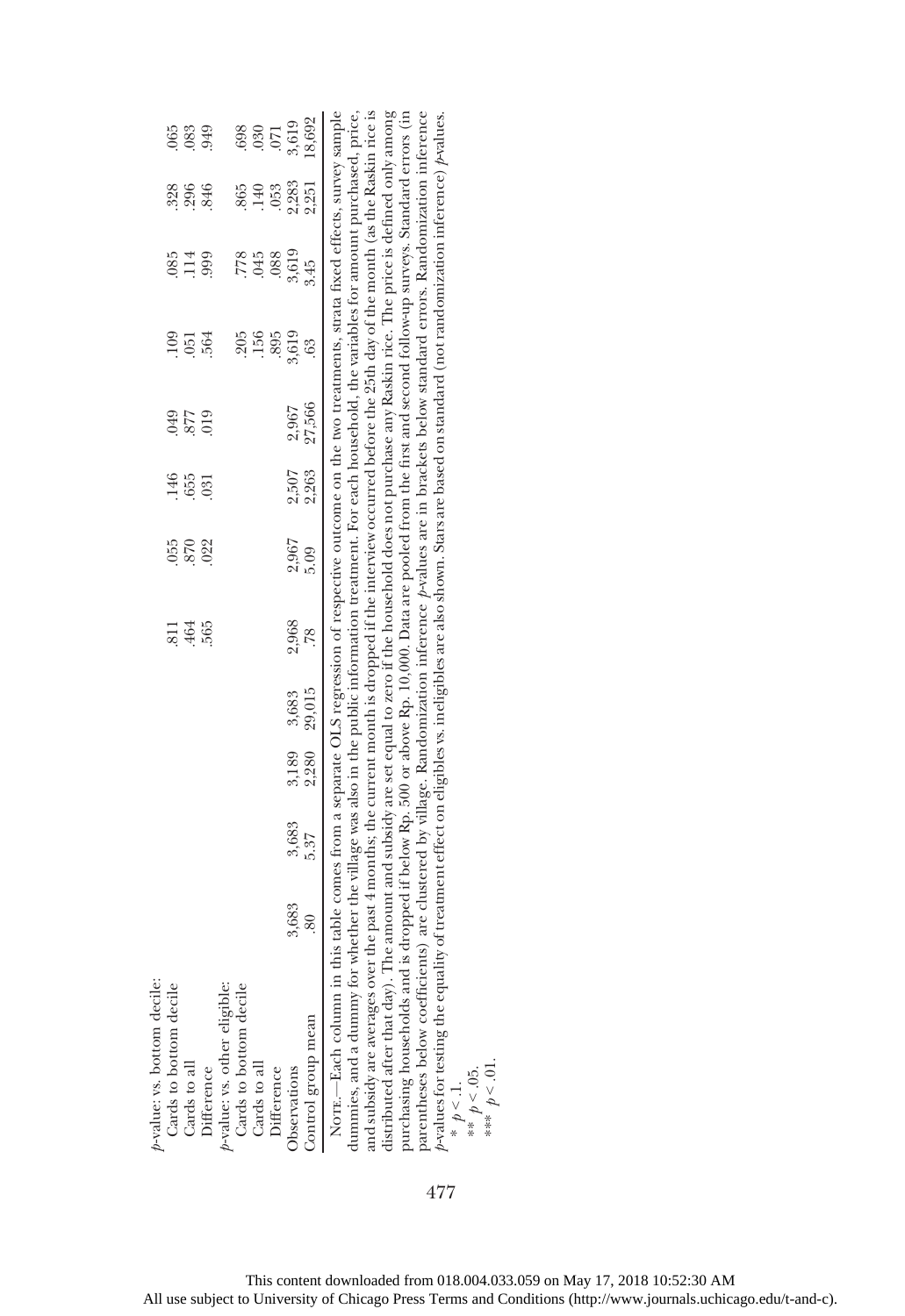To explore these issues, in half of the card villages (randomly selected), the government conducted the "standard" card procedures: local leaders received the beneficiary list and were told to hang it in a visible place in the village. In the remaining ones ("public information"), a facilitator ensured that three copies of the poster announcing the cards and the beneficiary list were hung in each hamlet in the village; they also played a prerecorded message about the cards on the mosque loudspeaker.

Table 8 begins by examining the impact on whether households have seen the beneficiary list. In panel A, for each of four key groups (eligible,

|                                 | Eligible<br>(1)             | Ineligible<br>(2)                       | Village<br>Officials<br>(3) | Informal<br>Leaders<br>(4) |
|---------------------------------|-----------------------------|-----------------------------------------|-----------------------------|----------------------------|
|                                 |                             | A. Respondent of Type Has Seen the List |                             |                            |
| Public information              | $.14***$                    | $.10***$                                | $.24***$                    | $.12***$                   |
|                                 | (.02)                       | (.02)                                   | (.06)                       | (.05)                      |
|                                 | $\lceil 5001 \rceil$        | $\lceil 5001 \rceil$                    | $\lceil 5001 \rceil$        | $\lceil .012 \rceil$       |
| Standard information            | $.02*$                      | .01                                     | .05                         | $-.01$                     |
|                                 | (.01)                       | (.01)                                   | (.05)                       | (.04)                      |
|                                 | $\left[ .147\right]$        | [.723]                                  | $[.362]$                    | $[.853]$                   |
| Difference: $public - standard$ | $.12***$                    | $.10***$                                | $.18***$                    | $.13***$                   |
|                                 | (.02)                       | (.02)                                   | (.06)                       | (.05)                      |
|                                 | $\left[ \leq 0.001 \right]$ | $\lceil 5.001 \rceil$                   | $[.001]$                    | $\lceil .010 \rceil$       |
| <b>Observations</b>             | 5,685                       | 3,619                                   | 496                         | 385                        |
| Control group mean              | .07                         | .06                                     | .36                         | .12                        |
|                                 |                             | B. Respondent of Type Correctly Knows   |                             |                            |
|                                 |                             | Whether Respondent Is on List or Not    |                             |                            |
| Public information              | $.19***$                    | $.08***$                                | $.25***$                    | .00.                       |
|                                 | (.02)                       | (.03)                                   | (.05)                       | (.07)                      |
|                                 | $\lceil 5001 \rceil$        | $\lceil .001 \rceil$                    | $\lceil 5001 \rceil$        | [.977]                     |
| Standard information            | $.06***$                    | .01                                     | $.14***$                    | $-.02$                     |
|                                 | (.02)                       | (.03)                                   | (.05)                       | (.07)                      |
|                                 | $[.014]$                    | $[.618]$                                | $[.009]$                    | $[.812]$                   |
| Difference: $public - standard$ | $.06***$                    | $.07***$                                | $.11***$                    | .02                        |
|                                 | (.03)                       | (.03)                                   | (.05)                       | (.07)                      |
|                                 | $[.030]$                    | $[.009]$                                | $\left[ .036\right]$        | [.778]                     |
| <b>Observations</b>             | 5,683                       | 3,619                                   | 496                         | 385                        |
| Control group mean              | .30                         | .36                                     | .44                         | .48                        |

TABLE 8 Effect of Public Information Treatment on Seeing the Eligibility List

NOTE.—Each regression is estimated by OLS and includes strata fixed effects and survey sample dummies. In panel A, the sample is the stated category in the column and the outcome is a dummy indicating whether the individual has seen the eligibility list. "Do not know" answers are coded as 0 (not seen). In panel B, the sample is restricted to the stated category in the column header. The outcome is whether the respondent household correctly identifies its own status. "Do not know" answers are coded as 0. Data are pooled from the first and second follow-up surveys. Standard errors (in parentheses below coefficients) are clustered by village. Randomization inference p-values are in brackets below standard errors. Asterisks are based on standard (not randomization inference)  $p$ -values.

\*  $p < 0.1$ . \*\*  $p < .05$ . \*\*\* $\sp{^t} > .01$  .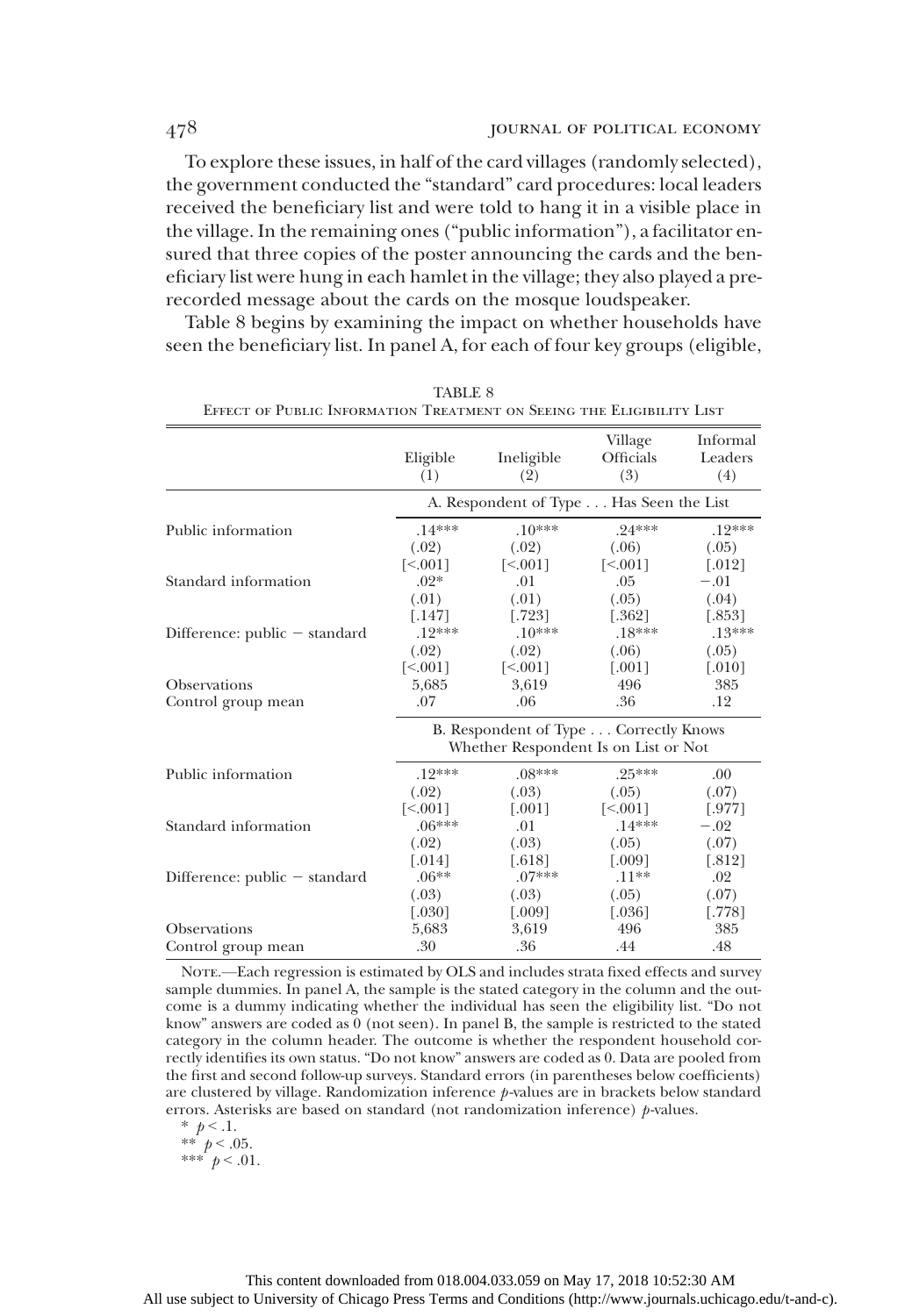noneligible, village officials, and informal leaders), we regress a dummy variable that indicates whether the respondent reports having seen the beneficiary list on dummy variables for the cards with standard information and the cards with the public information campaign. The standard card treatment did not significantly increase reports of having seen the list across any of the groups. In contrast, the public information treatment greatly increased exposure to the list: the number of eligible households that had seen it nearly tripled relative to no cards (from 7 to 21 percent in col. 1) and was 12 percentage points higher than in the standard approach. Ineligibles were 10 percentage points more likely to see it in the public versus the standard approach (col. 2), and village leaders were 18 percentage points more likely (col. 3).<sup>31</sup>

The public information increased knowledge of one's own eligibility status (table 8, panel B). With no cards, 30 percent of eligible households can correctly identify their status; those in villages with just cards are 6 percentage points more likely to correctly identify their status relative to no cards (col. 1 of panel B). With the additional public information, they are 6 percentage points more likely to do so relative to just the card alone: this is a 40 percent (SE: 7 percent) increase in knowledge relative to no cards and about a 17 percent (SE: 8 percent) increase relative to the standard card approach. With just the cards, ineligibles were no more likely to know their status than under no cards, but they were 8 percentage points (or 22 percent [SE: 8 percent]) more likely to know it under public information (col. 2).

The second mechanism through which the public treatment could have had an effect was to change people's beliefs about others' access to information. This may be important if challenges to authority feature strategic complementarities: a village head may be able to retaliate against a lone individual, but it may be harder to retaliate against a group. Thus, a citizen deciding whether to challenge a village head may be more likely to do so if he can coordinate with others. However, doing this requires not just knowledge about what one is entitled to but also confidence that everyone else knows more or less what they are entitled to as well (Chwe 2001).

To test whether higher-order beliefs changed, in table 9, panel A, we ask all survey respondents how likely members of each of the four groups have seen the list, where 0 corresponds to "have not seen the list" and 3 corresponds to "most have seen it." Individuals under public information were more likely to believe that others had seen the list, whereas individuals under standard information were no more likely to report that any

<sup>&</sup>lt;sup>31</sup> We coded anyone who reported not knowing whether they had seen the list as not having seen it. In app. table 23, we drop those who reported "do not know" and find nearly identical results.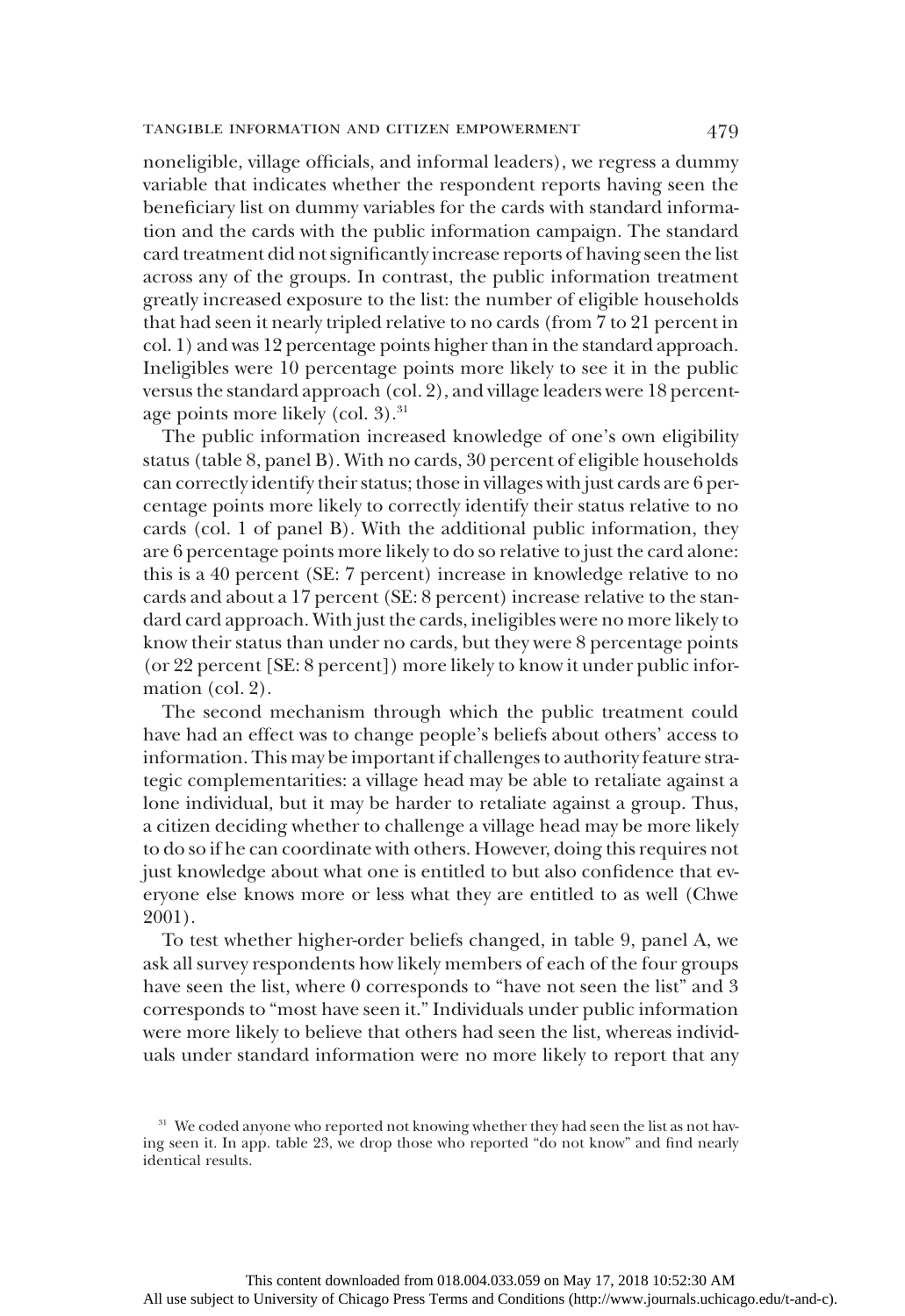|                                 | Eligible<br>(1)                                                               | Ineligible<br>(2)           | Village<br><b>Officials</b><br>(3) | Informal<br>Leaders<br>(4)  |
|---------------------------------|-------------------------------------------------------------------------------|-----------------------------|------------------------------------|-----------------------------|
|                                 | A. Respondent Believes That the  Category<br>of Individuals Has Seen the List |                             |                                    |                             |
| Public information              | $.36***$                                                                      | $.27***$                    | $.24***$                           | $.24***$                    |
|                                 | (.05)                                                                         | (.04)                       | (.06)                              | (.05)                       |
|                                 | $\left[ \leq 0.001 \right]$                                                   | $\left[ \leq 0.001 \right]$ | $\lceil 5001 \rceil$               | $\left[ \leq 0.001 \right]$ |
| Standard information            | $.08**$                                                                       | .02                         | .04                                | .05                         |
|                                 | (.04)                                                                         | (.02)                       | (.05)                              | (.04)                       |
|                                 | $0.096$ ]                                                                     | $[.631]$                    | $[.454]$                           | [.259]                      |
| Difference: $public - standard$ | $.28***$                                                                      | $.25***$                    | $.20***$                           | $.19***$                    |
|                                 | (.05)                                                                         | (.04)                       | (.06)                              | (.05)                       |
|                                 | $\left[ \leq 0.001 \right]$                                                   | $\lceil 5001 \rceil$        | [<.001]                            | $[.001]$                    |
| Observations                    | 9.304                                                                         | 9.304                       | 9,304                              | 9,304                       |
| Control group mean              | .31                                                                           | .15                         | 1.04                               | .47                         |
|                                 | B. Respondent Correctly Identifies Status of<br>Other Households of Type      |                             |                                    |                             |
| Public information              | $-.01$                                                                        | .01                         | $-.00$                             | $-.03$                      |
|                                 | (.01)                                                                         | (.01)                       | (.03)                              | (.04)                       |
|                                 | $[.621]$                                                                      | [.38]                       | $[.958]$                           | [.347]                      |
| Standard information            | $-.00$                                                                        | $.03**$                     | .03                                | .00                         |
|                                 | (.01)                                                                         | (.01)                       | (.04)                              | (.04)                       |
|                                 | $[.842]$                                                                      | $\lceil .045 \rceil$        | $[.438]$                           | [.937]                      |
| Difference: $public - standard$ | $-.00$                                                                        | $-.02$                      | $-.03$                             | $-.04$                      |
|                                 | (.01)                                                                         | (.02)                       | (.04)                              | (.04)                       |
|                                 | [.774]                                                                        | $[.228]$                    | $[.403]$                           | $[.431]$                    |
| Observations                    | 64,540                                                                        | 34,757                      | 4,155                              | 4,215                       |
| Control group mean              | .66                                                                           | .32                         | .60                                | .63                         |

TABLE 9 Testing for Changes in High-Order Beliefs

NOTE.—Each column in this table comes from a separate OLS regression of respective outcome on the public information treatments, strata fixed effects, and survey sample dummies. Panel A includes all survey respondents. The outcome varies from 0 to 3, where 0 corresponds to "have not seen the list" and 3 corresponds to "most have seen the list"; "do not know" answers are coded as 0. In panel B, the respondents include all individuals (regardless of income group). The outcome is whether the individual correctly identifies other households in his village within each of the categories listed in the columns. "Do not know" answers are coded as 0. Data are pooled from the first and second follow-up surveys. Standard errors (in parentheses below coefficients) are clustered by village. Randomization inference p-values are in brackets below standard errors. Asterisks are based on standard (not randomization inference)  *values.* 

\*  $p < 1$ . \*\*  $p < .05$ . \*\*\*  $p < .01$ .

type of individual had seen it.<sup>32</sup> However, despite the fact that more people have seen the list, with everyone believing that everyone has more information, respondents were no more likely to correctly identify other

<sup>&</sup>lt;sup>32</sup> If we disaggregate by respondent type (eligible or ineligible), we see that eligible respondents are more likely to believe that others have seen the list under standard information as well (see app. table 24). This is consistent with the notion that the standard information treatment primarily gave information to eligible households.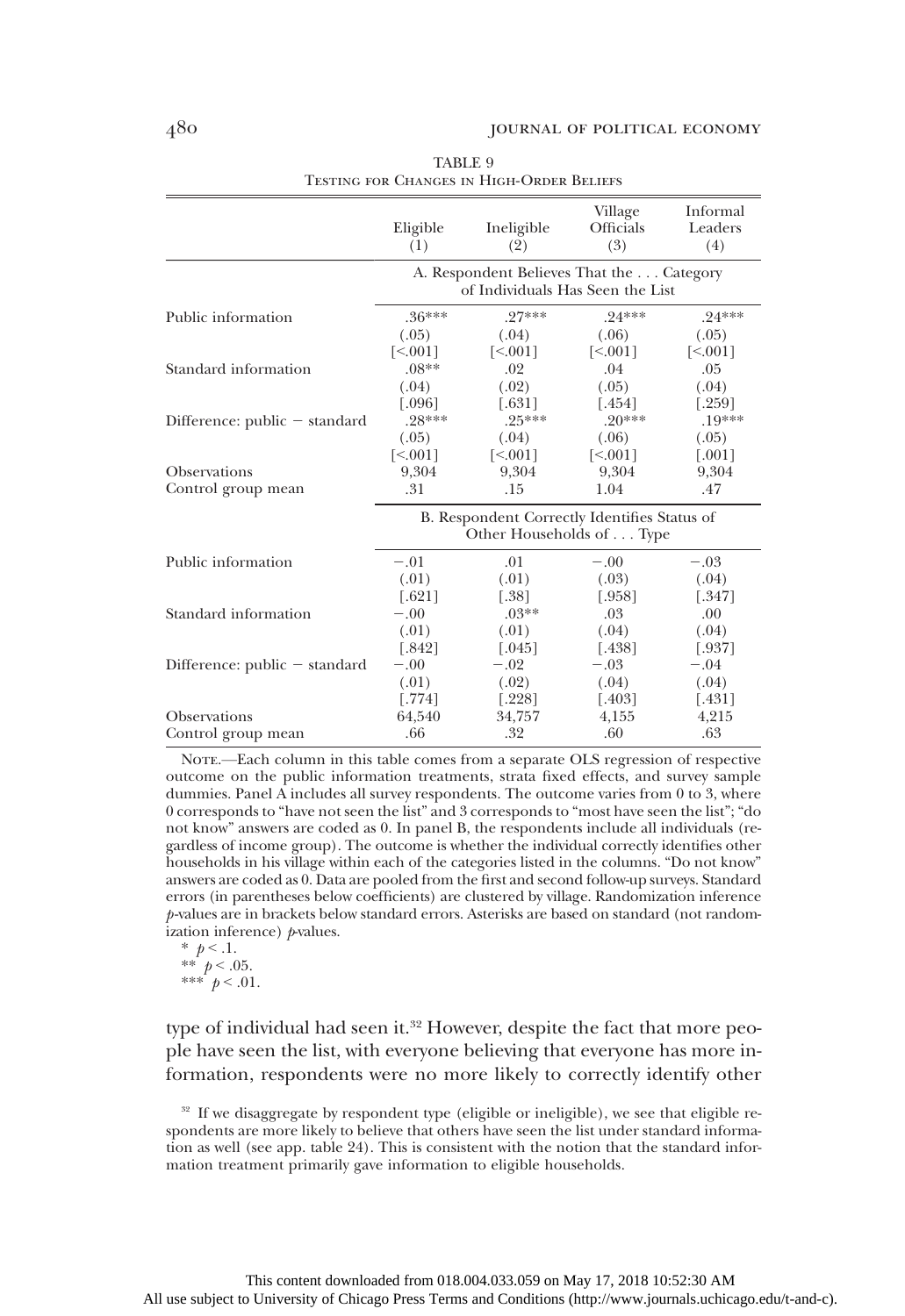#### TANGIBLE INFORMATION AND CITIZEN EMPOWERMENT  $481$

|                                      | <b>ELIGIBLE HOUSEHOLDS</b>     |                            | <b>INELIGIBLE HOUSEHOLDS</b> |                      |
|--------------------------------------|--------------------------------|----------------------------|------------------------------|----------------------|
|                                      | Received Card Used Card<br>(1) | (2)                        | Received Card<br>(3)         | Used Card<br>(4)     |
| Public information                   | $.31***$                       | $.18***$                   | $.03*$                       | $.04***$             |
|                                      | (.03)                          | (.03)                      | (.01)                        | (.02)                |
|                                      | $\lceil 5001 \rceil$           | 550011                     | [.054]                       | $\left[ .013\right]$ |
| Standard information                 | $.25***$                       | $.10***$                   | $.03**$                      | $.04***$             |
|                                      | (.03)                          | (.02)                      | (.01)                        | (.02)                |
|                                      | $\left[ \leq 0.01 \right]$     | $\left[ \leq 0.01 \right]$ | $[.038]$                     | $[.015]$             |
| Difference: $public - standard$      | $.06*$                         | $.08***$                   | $-.00$                       | .00.                 |
|                                      | (.03)                          | (.03)                      | (.02)                        | (.02)                |
|                                      | $[.072]$                       | $[.007]$                   | [.944]                       | [.925]               |
| $p$ -value: eligible vs. ineligible: |                                |                            |                              |                      |
| Public information                   |                                |                            | < 0.01                       | < 0.01               |
| Standard information                 |                                |                            | < 0.01                       | .001                 |
| Public $-$ standard                  |                                |                            | .062                         | .002                 |
| <b>Observations</b>                  | 5,685                          | 5,685                      | 3,619                        | 3,619                |
| Control group mean                   | .07                            | .06                        | .05                          | .04                  |

| TABLE 10                                                       |  |
|----------------------------------------------------------------|--|
| EFFECT OF PUBLIC INFORMATION TREATMENT ON CARD RECEIPT AND USE |  |

NOTE.—Each column in this table comes from a separate OLS regression of respective outcome on the two treatments, strata fixed effects, and survey sample dummies, from the first and second follow-up surveys. Eligible households randomized under the bottom decile treatment not to receive cards are dropped from the sample, and we reweight the treatment groups by subdistrict so that the ratio of all three income groups is the same. Standard errors (in parentheses below coefficients) are clustered by village. Randomization inference  $p$ -values are in brackets below standard errors. Randomization inference  $p$ -values for testing the equality of the treatment effect on eligibles vs. ineligibles are also shown. Asterisks are based on standard (not randomization inference)  $p$ -values.

people's status in public information than under the control (panel B of table  $9$ ).  $33$ 

Tables 10 and 11 examine the impact of the additional information on program outcomes. Eligible households were more likely both to receive their cards and to use them under public information, with no change for ineligible households (table 10). The magnitude of these differences for eligible households is large: they were 19 percent (SE: 9 percent) more likely to have received a card and 50 percent (SE: 19 percent) more likely to use it than under the standard information.

The public information nearly doubled the subsidy increase that eligible households received relative to the standard information card villages (table 11). This difference was driven by both anincrease in quantity (col. 2) and a decrease in price (col. 3). Again, there is no difference in quantity for ineligibles, which implies that the gain is less about program resources

<sup>\*</sup>  $p < 0.1$ . \*\*  $p < .05$ . \*\*\*  $p < .01$ .

<sup>33</sup> As app. table 25 shows, there are not systematic differences between eligible and ineligible households.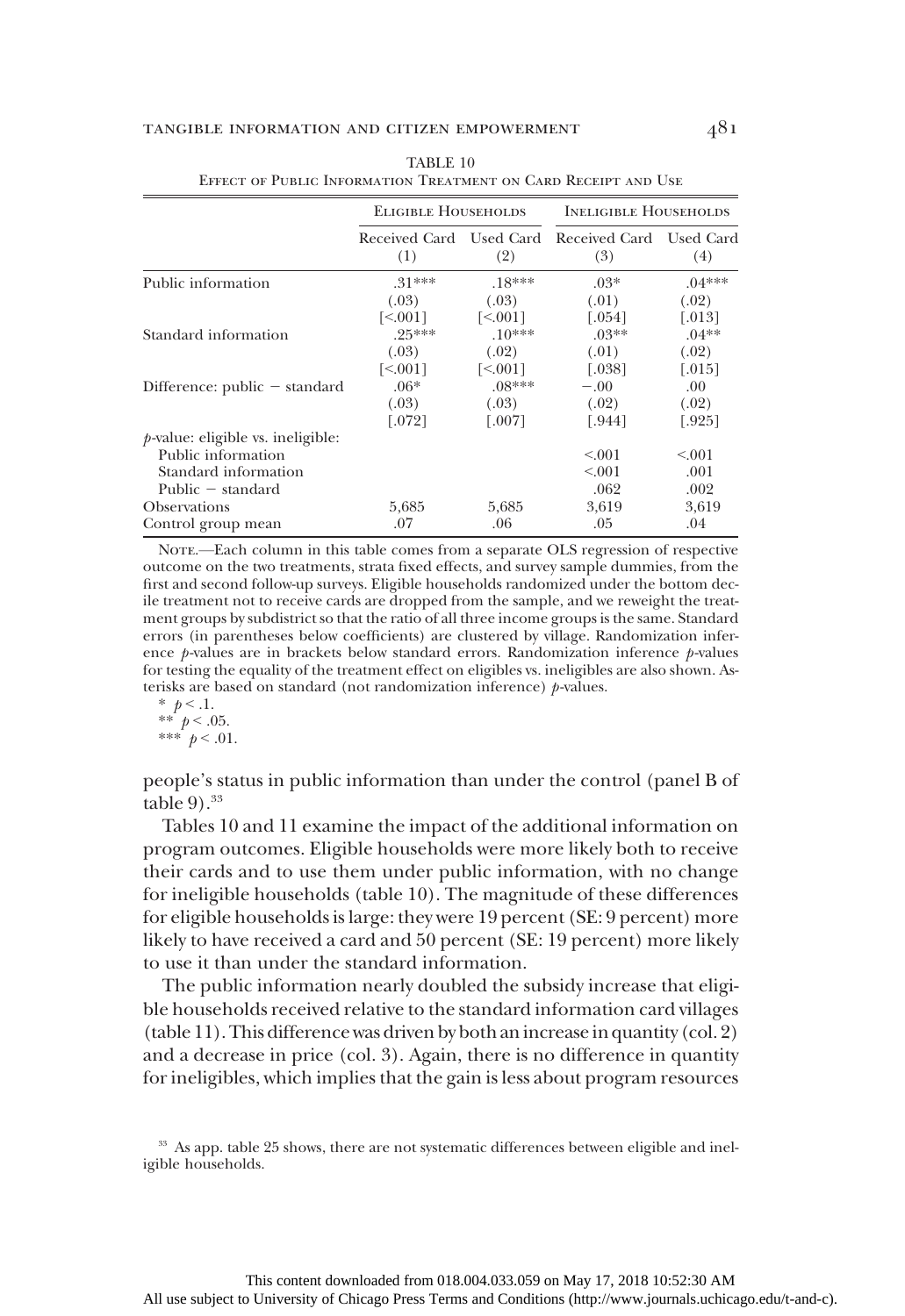|                                                                                                                                                                                                                                                                                                                                                                                                                                                                                                                                                                                                                                                                                                                                                                                                                                                                                                                                                                                                                                                                                                                                                                                                                                                           |                                                          | EFFECT OF PUBLIC INFORMATION TREATMENT ON SUBSIDY |                                                       |                                                   |                                                        |                                                                                                                               |                                                              |                                                                                          |
|-----------------------------------------------------------------------------------------------------------------------------------------------------------------------------------------------------------------------------------------------------------------------------------------------------------------------------------------------------------------------------------------------------------------------------------------------------------------------------------------------------------------------------------------------------------------------------------------------------------------------------------------------------------------------------------------------------------------------------------------------------------------------------------------------------------------------------------------------------------------------------------------------------------------------------------------------------------------------------------------------------------------------------------------------------------------------------------------------------------------------------------------------------------------------------------------------------------------------------------------------------------|----------------------------------------------------------|---------------------------------------------------|-------------------------------------------------------|---------------------------------------------------|--------------------------------------------------------|-------------------------------------------------------------------------------------------------------------------------------|--------------------------------------------------------------|------------------------------------------------------------------------------------------|
|                                                                                                                                                                                                                                                                                                                                                                                                                                                                                                                                                                                                                                                                                                                                                                                                                                                                                                                                                                                                                                                                                                                                                                                                                                                           |                                                          | ELIGIBLE HOUSEHOLDS                               |                                                       |                                                   |                                                        | INELIGIBLE HOUSEHOLDS                                                                                                         |                                                              |                                                                                          |
|                                                                                                                                                                                                                                                                                                                                                                                                                                                                                                                                                                                                                                                                                                                                                                                                                                                                                                                                                                                                                                                                                                                                                                                                                                                           | Bought in the<br>Last 2 Months<br>$\widehat{\Xi}$        | Purchased (Kg)<br>Amount<br>$\widehat{S}$         | Price<br>(Rp.)<br>$\circled{3}$                       | Subsidy<br>$(\mathbb{R}\mathrm{p.})$<br>$(\pm)$   | Bought in the<br>Last 2 Months<br>$\widetilde{\Theta}$ | Purchased (Kg)<br>Amount<br>$\widehat{6}$                                                                                     | Price<br>$\widehat{\mathbf{E}}^{(5)}$                        | Subsidy<br>$(\stackrel{.}{\mathbf{R}\mathbf{p}}\stackrel{.}{,}\stackrel{.}{\mathbf{8}})$ |
| Public information                                                                                                                                                                                                                                                                                                                                                                                                                                                                                                                                                                                                                                                                                                                                                                                                                                                                                                                                                                                                                                                                                                                                                                                                                                        | $\overline{\circ}$                                       | $1.64***$<br>$[<.001]$<br>(.30)                   | $-81***$<br>$(26)$<br>$(001)$                         | 9,666***<br>$(1,703)$<br>$[-5001]$<br>$[5839***]$ | $.8***$<br>$(03)$<br>$[-003]$                          | (.24)<br>12                                                                                                                   | [113]<br>$-46$<br>(30)                                       | 764                                                                                      |
| Standard information                                                                                                                                                                                                                                                                                                                                                                                                                                                                                                                                                                                                                                                                                                                                                                                                                                                                                                                                                                                                                                                                                                                                                                                                                                      | $(02)$<br>$(03)$<br>$(03)$<br>$(03)$<br>$(03)$<br>$(03)$ | $.83***$<br>$(.31)$<br>$[.012]$                   | $\begin{bmatrix} (29) \\ -360 \end{bmatrix}$<br>$-24$ | (1,764)<br>$[.010]$                               | $(0.03)$<br>[.377]                                     | $^{1.6117}_{-1.0}$<br>0.695<br>(.25)                                                                                          | $-19$<br>$\begin{bmatrix} 151 \\ -1 \end{bmatrix}$<br>$(30)$ | $(1,293)$<br>$[-539]$<br>$(623)$<br>$(1,347)$<br>$[-641]$<br>$[140$                      |
| Difference: public - standard                                                                                                                                                                                                                                                                                                                                                                                                                                                                                                                                                                                                                                                                                                                                                                                                                                                                                                                                                                                                                                                                                                                                                                                                                             | $(02)$<br>[717]<br>$\ddot{0}$ .                          | $81**$<br>$[0 + 0]$<br>(.36)                      | -58**<br>.034]<br>(28)                                | $4,827***$<br>(2,031)<br>[.032]                   | $(03)$<br>$068$ ]<br>$\cdot.06\,^*$                    | .931<br>(.26)<br>.02                                                                                                          | $\binom{30}{370}$<br>$-27$                                   | $\begin{array}{c} (1,419) \\ [-1,617] \end{array}$                                       |
| $p$ -value: eligible vs. ineligible:<br>Standard information<br>Public information<br>Public - standard                                                                                                                                                                                                                                                                                                                                                                                                                                                                                                                                                                                                                                                                                                                                                                                                                                                                                                                                                                                                                                                                                                                                                   |                                                          |                                                   |                                                       |                                                   | $\overline{0}$<br>.081                                 | .048<br>.018<br>001                                                                                                           | 166<br>863<br>.289                                           | .036<br>017<br>001                                                                       |
| Control group mean<br>Observations                                                                                                                                                                                                                                                                                                                                                                                                                                                                                                                                                                                                                                                                                                                                                                                                                                                                                                                                                                                                                                                                                                                                                                                                                        | 5,685<br>64.                                             | 5,684<br>5.29                                     | 4,873<br>2,276                                        | 28,605<br>5,684                                   | $.132$<br>$3,619$<br>63                                | 3,619<br>3.46                                                                                                                 | 2,283<br>2,251                                               | 18,754<br>3,619                                                                          |
| NOTE.—Each column in this table comes from a separate OLS regression of respective outcome on the two treatments, strata fixed effects, and survey sample<br>variables for amount purchased, price, and subsidy are averages over the past 4 months; the current month is dropped if the interview occurred before the<br>and second follow-up surveys. Standard errors (in parentheses below coefficients) are clustered by village. Randomization inference p-values are in brackets<br>dummies. We also provide the difference in the two card treatments. Eligible households that did not receive a card under the bottom decile treatment are<br>dropped from the sample, and we reweight the treatment groups by subdistrict so that the ratio of all three income groups is the same. For each household, the<br>any Raskin rice. The price is defined only among purchasing households and is dropped if below Rp. 500 or above Rp. 10,000. Data are pooled from the first<br>below standard errors. Randomization inference p-values for testing the equality of the treatment effect on eligibles w. ineligibles are also shown. Asterisks are<br>based on standard (not randomization inference) $p$ -values.<br>25th day of the month (as th |                                                          |                                                   |                                                       |                                                   |                                                        | e Raskin rice is distributed after that day). The amount and subsidy are set equal to zero if the household does not purchase |                                                              |                                                                                          |

TABLE 11 TABLE 11 ł. È

\*\*  $p < 0.05$ .<br>\*\*\*  $p < 0.01$ . \*\*\*  $p < 01$ . \*  $p < 1$ .  $\overline{P}$ S This content downloaded from 018.004.033.059 on May 17, 2018 10:52:30 AM All use subject to University of Chicago Press Terms and Conditions (http://www.journals.uchicago.edu/t-and-c).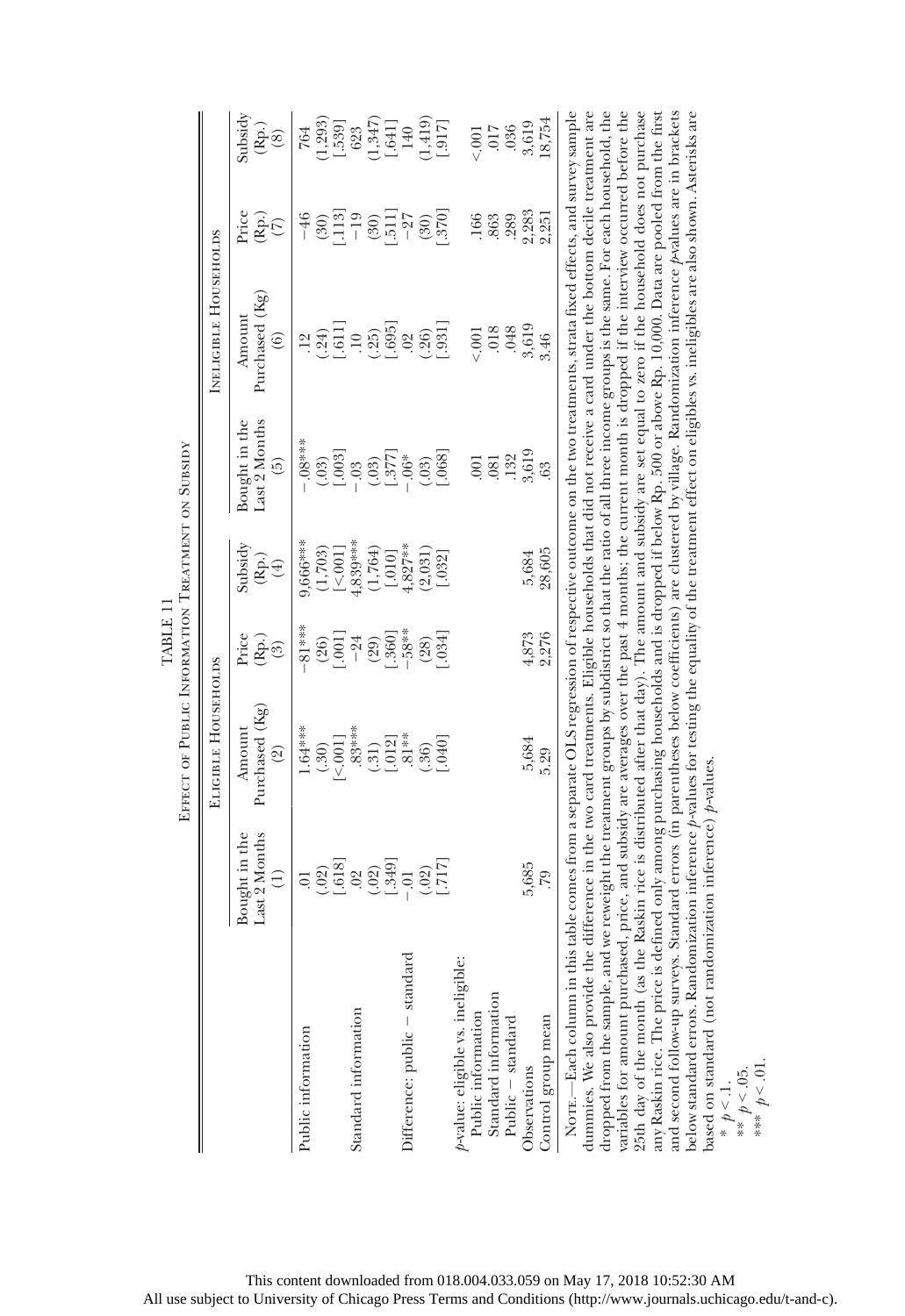being diverted from ineligible to eligible, but rather is due to a decrease in the theft of rice.

One question is whether the public information worked by simply increasing the number of cards distributed or if it had broader effects beyond the receipt of the cards. To try to distinguish between these two scenarios, we estimate the implied instrumental variables (IV) effect of receiving a card in the standard villages and compare this effect to that in the public (see app. table  $27$ ).<sup>34</sup> If the effect of the public treatment arose simply through increased card receipt, the IV effect should be similar across both sets of villages. However, this is not the case: the IV estimate of receiving the card on the subsidy is Rp. 31,160 in public, while it is Rp. 18,833 in the standard treatment ( $p$ -value of difference is .08).<sup>35</sup> This implies that the public information had impacts beyond just handing out more cards.

On net, these results suggest that public information, through its combined effect on increasing what people know about their own rights and on higher-order knowledge, may be an important component of empowerment.

## VI. Mechanisms

The cards greatly increased the amount of subsidy that eligible households received under the Raskin program. Here we consider the possible economic mechanisms behind our findings. One possibility is that cards changed the nature of bargaining between villagers and local officials, so that villagers were able to successfully demand more from local officials. A second possibility is that village officials see the cards as a signal that the central government is monitoring them more, encouraging them to comply more with program rules. Yet a third possibility is that the cards—and particularly the public treatment—somehow reduce stigma associated with the program, leading people to demand more.

In the subsections that follow we flesh out each of these mechanisms and discuss how they fit with the evidence. We also consider a few other possibilities that we argue are not consistent with the facts. We conclude that bargaining likely plays an important role, though our evidence admits a role for other mechanisms as well.

<sup>&</sup>lt;sup>34</sup> The corresponding first-stage and reduced-form regressions are presented in app. table 28.

<sup>&</sup>lt;sup>35</sup> Technically, it is possible that these differences could just reflect different local average treatment effects (LATEs) for the different subpopulations induced to receive the cards under public, but this seems extremely unlikely. To see this, note that if the households that received cards under standard information continued to experience a LATE of 18,833, the 6 percent additional households induced to receive cards under public would have to have a LATE of 82,314. While this is in theory possible, this would be a very surprising change in LATEs.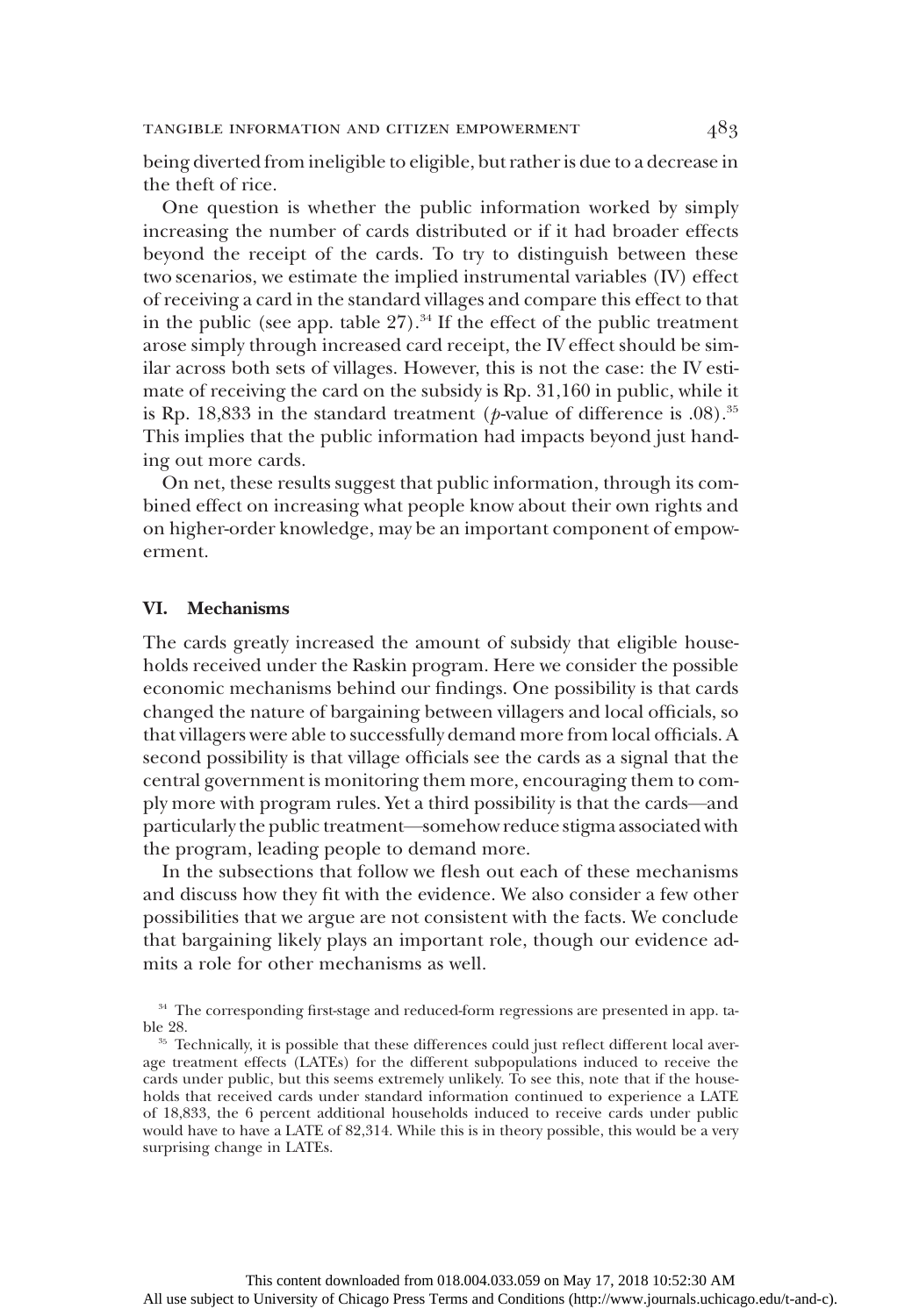## A. Information Effects on Bargaining

One possible channel is that providing eligible households with better information allowed them to better bargain with government officials for their entitlements. To determine whether the evidence is consistent with this channel, it is first worth considering a simple bargaining model to explore the possible impacts of information on the negotiation between the village leader and a Raskin beneficiary over the division of program benefits. We lay out the setup and main intuition here; full formal details and results can be found in online appendix 2.

Suppose there is a population of risk-neutral potential beneficiaries of mass  $1$  indexed by  $i$ , each entitled to a total value of benefits denoted by B. The local leader must decide how much of these benefits  $(X_i \in [0, B])$ to offer to each potential beneficiary.

The leader makes a take-it-or-leave-it offer to each villager. If the villager accepts, he gets  $X_i$  and the leader keeps  $B - X_i$ . If the villager does not accept, he has the option of complaining to an outside authority at cost C. Each villager has a prior  $p_i$  on the likelihood that he is eligible and, if so, his expected benefits  $B_i$ , conditional on complaining. Both  $p_i$  and  $B_i$ vary by individual, but what is relevant is the distribution of the expected value  $Y_i = p_i B_i$ . The leader knows the distribution of beliefs,  $G(Y)$ , but not the  $Y_i$  of the particular villager i with whom he is interacting. For a village head, complaints both have a monetary cost and also reduce his future reelection probability.

We model providing Raskin cards as inducing a shift in beliefs,  $G(Y)$ . This could take several possible forms. For example, receiving Raskin cards could lead to a reduction in the variance of  $G(Y)$  for those who receive cards if people previously had diffuse, but correct-on-average, priors about program rules. Alternatively, it could lead to an increase in the mean of  $G(Y)$  if, for example, government officials misled them about program rules (such as the true copay price). It is also possible for mean and variance to change simultaneously; for example, if some eligible households did not know they were eligible, informing all eligible households they were eligible would increase the mean and reduce the variance  $G(Y)$ .

The model suggests that the impact of increasing information, perhaps surprisingly, is ambiguous. In fact, we show that even the effect of an increase in the information available to eligible households on those households can be negative. Consider, for example, an increase in mean beliefs, that is, in the mean of  $G(Y)$ , for eligible households. For a given offer from the village head, there are now fewer eligible people accepting the offer, which reduces the cost of sweetening the offer to them slightly and pushes toward raising X. On the other hand, complaints increase, decreasing the likelihood the village head stays in office in the future and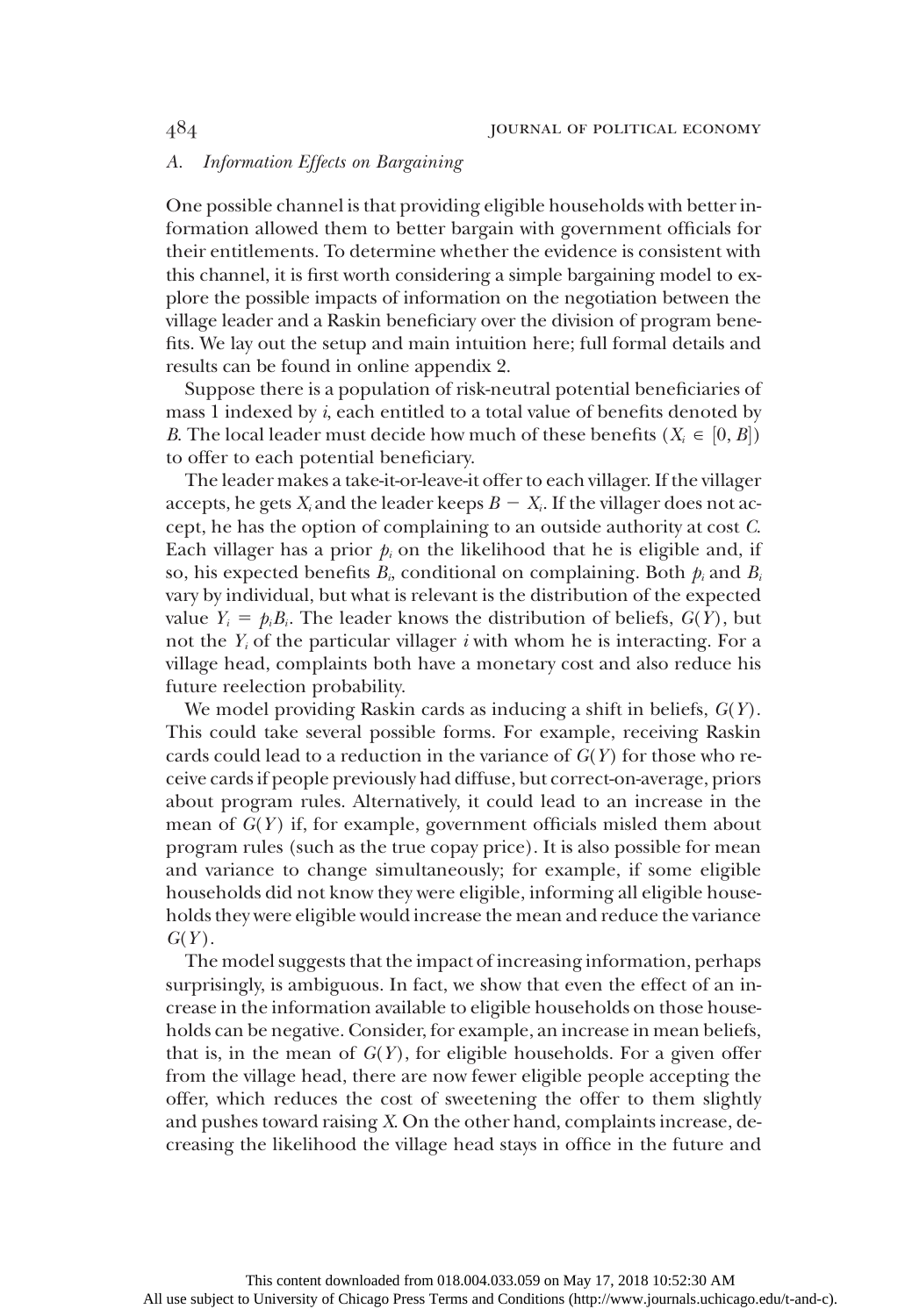effectively increasing his discount rate because he is less likely to be in office to obtain rents in the future. Making him less forward-looking leads the official to reduce X, which counteracts the previous effect; which of these effects dominates is theoretically ambiguous. One can similarly show that the effect of a decrease in the variance of  $G(Y)$  has ambiguous effects on X.

An important feature of this model is that there are complaints along the equilibrium path. The reason is that the decision to complain is based on the villager's expectation of what he can get by complaining, and the village head does not observe each particular villager's actual expectation, only the population distribution of such expectations. While the village head does try to reduce the number of complaints, asymmetric information prevents him from doing so perfectly.

A related characteristic of the model is that complaints do not necessarily go up when households are worse off because complaints arise from a disconnect between households' beliefs and what the village head offers them. This means that increasing the mean beliefs of eligible villagers can increase the offers that the village head makes to them and at the same time increase their complaints, since in general the offer the village head makes to the villagers will not increase enough to fully offset the increase in mean beliefs. The model also shows that there are potential spillover effects of informing eligible households on the outcomes of ineligible households operating through changes in the village head's reelection probabilities. For example, if protests by eligibles go up and therefore the village head is less likely to be reelected, he may become more ruthless in rejecting the claims of the ineligible villagers.

The key point from the model is that the impact of even a simple change to information is not, ex ante, as obvious as one might expect. The model also suggests that it is useful to look at complaints as separate data points that are indicative of receiving an offer that is poor relative to one's beliefs, which contains information distinct from just the amount of rice one ends up receiving.

There are several pieces of evidence in line with the bargaining model. First, the model suggests that complaints and protests can change in response to information, even on the equilibrium path. To examine this, we use data we collected on whether there were citizen "protests" and whether there were any of four different types of "complaints": complaints from those who receive rice, complaints from those who did not, complaints about the beneficiary selection process, and complaints about the distribution process.<sup>36</sup>

<sup>36</sup> Protests generally refer to simultaneous protests by multiple people, whereas complaints are individual. Complaints about the beneficiary selection process comprise the following specific types of complaints: "Process of data collection and selection for program beneficiaries was not transparent," "There was practice of corruption/collusion/nepotism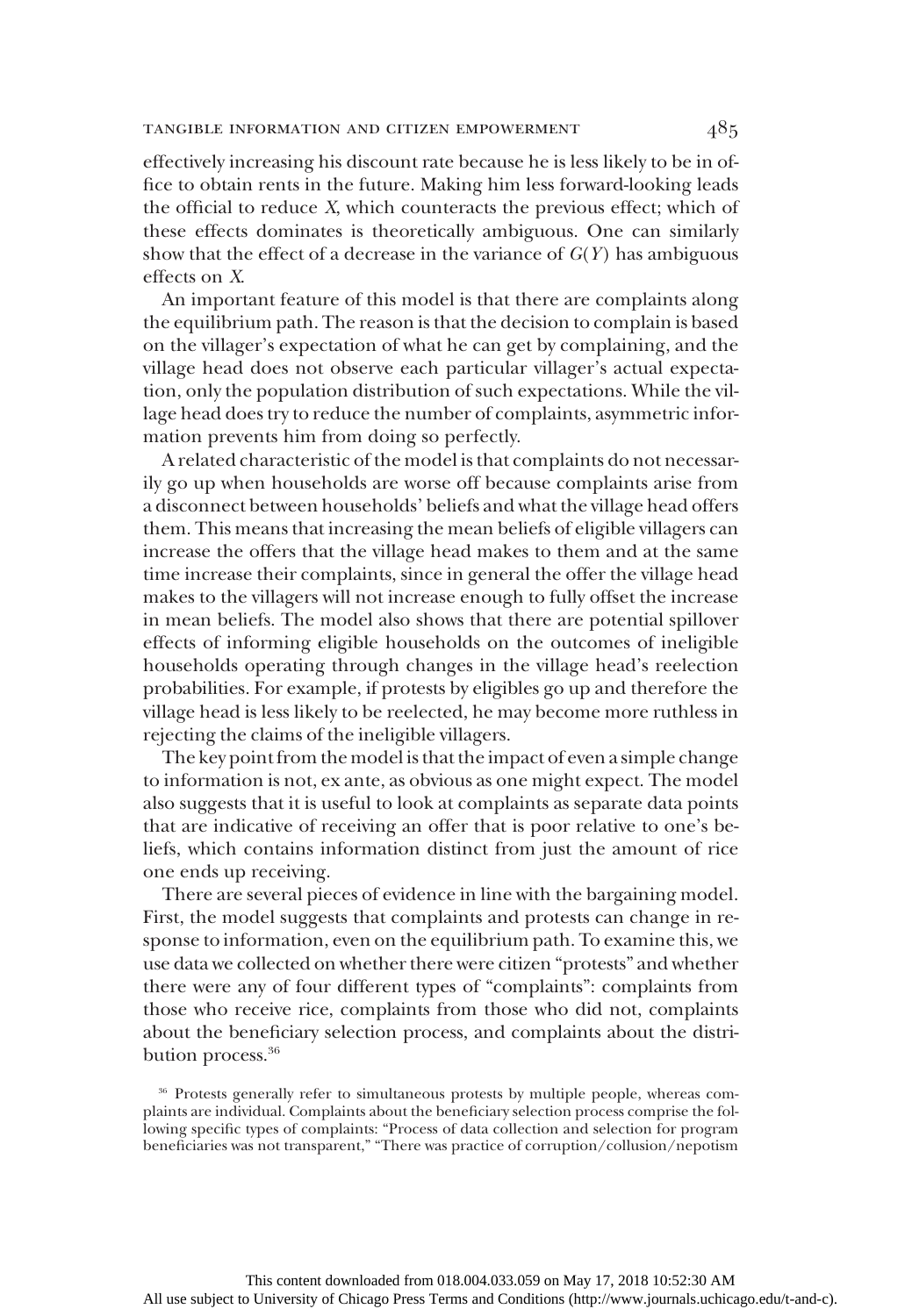|                       |                   | INDICATOR FOR WHETHER VILLAGE LEADERS REPORT ANY |                                                                                                   |                             |                       |  |
|-----------------------|-------------------|--------------------------------------------------|---------------------------------------------------------------------------------------------------|-----------------------------|-----------------------|--|
|                       |                   | by Those                                         | "Complaints" "Complaints" by "Complaints" "Complaints"<br>Those Who<br>Who Receive Do Not Receive | about<br>List of            | about<br>Distribution |  |
|                       | "Protests"<br>(1) | <b>Rice</b><br>(2)                               | Rice<br>(3)                                                                                       | <b>Beneficiaries</b><br>(4) | Process<br>(5)        |  |
| Card                  |                   |                                                  |                                                                                                   |                             |                       |  |
| treatment             | $.07***$          | $-09***$                                         | $.08***$                                                                                          | $.08***$                    | $-.06**$              |  |
|                       | (.02)             | (.03)                                            | (.03)                                                                                             | (.03)                       | (.03)                 |  |
|                       | [.003]            | $[.129]$                                         | [.006]                                                                                            | $[.007]$                    | $[.41]$               |  |
| <b>Observations</b>   | 1.143             | 1.144                                            | 1.144                                                                                             | 1.144                       | 1,144                 |  |
| Control group<br>mean | .11               | .43                                              | .22                                                                                               | .18                         | .41                   |  |

|                                                     | TABLE 12 |  |
|-----------------------------------------------------|----------|--|
| EFFECT OF CARD TREATMENT ON PROTESTS AND COMPLAINTS |          |  |

NOTE.—Each column in this table comes from a separate OLS regression of respective outcome on the treatment, strata fixed effects, and survey wave indicator. Data are pooled from the village leader module of the first and second follow-up surveys. Standard errors (in parentheses below coefficients) are clustered by village. Randomization inference  $p$ -values are in brackets below standard errors. Asterisks are based on standard (not randomization inference)  $p$ -values.

\*  $p < 1$ . \*\*  $p < .05$ . \*\*\*  $p < .01$ .

Table 12 shows that the likelihood of complaints is altered by the cards treatment. Specifically, protests increase substantially in card villages (col. 1). Complaints by those who do not receive Raskin increase by 8 percentage points in treatment areas—about a 36 percent (SE: 14 percent) rise over the control group mean—while complaints fall for those not receiving Raskin rice. The treatment spurs more complaints about the beneficiary listing and fewer complaints about the distribution process.<sup>37</sup> This suggests that the bargaining relationship between citizens and local officials has changed.

A second point of evidence in favor of the bargaining story is the fact that printing the information about the copay price increased the quantity of rice eligible households received, not the price they paid. From the perspective of the bargaining theory outlined above, officials and villag-

in determining beneficiaries," "The allocation was not fair," "Aid was given to those who were not suitable to the program," "Household that used to be eligible for Raskin is no longer eligible," and "The latest Raskin beneficiary list was not accurate"; complaints about the distribution process include "The amount of aid received was not matched," "Raskin came late," "The fee was not matched with the regulation," "The new Raskin quota did not meet the desired amount," "Location of Raskin pickup point was not pleasant," and "Raskin quality was poor."

<sup>&</sup>lt;sup>37</sup> Interestingly, the increase in complaints about the targeting and beneficiary list tends to occur right after the intervention, while the decrease in complaints about distribution occurs after households have had time to update their beliefs on the distribution process (app. table 17).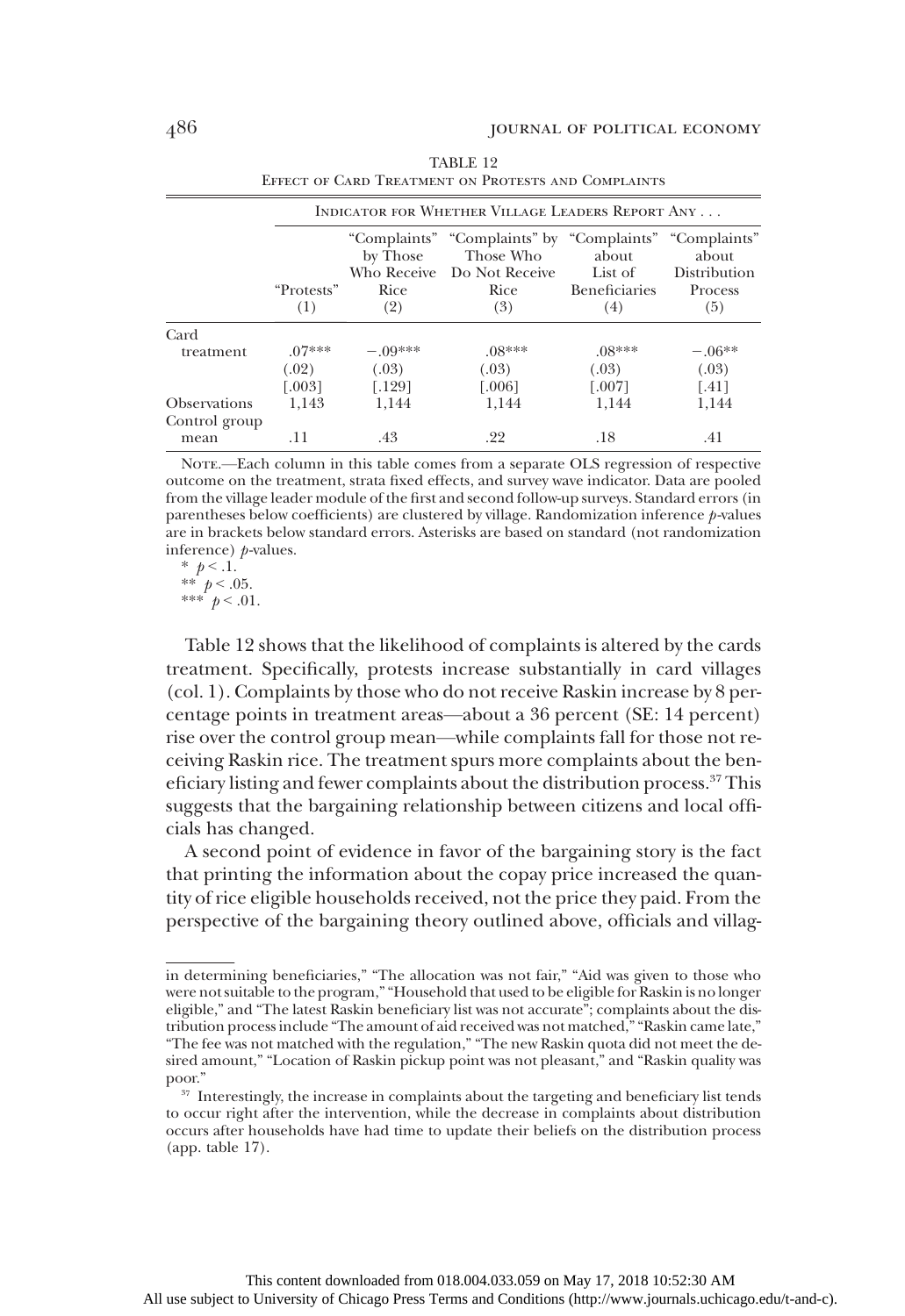ers would care only about the total subsidy X that villagers receive (the product of the price discount and the quantity), not whether it comes from lower prices or higher quantities. Revealing information about the true copay price of Raskin (as discussed in Sec. III.C) should increase the total subsidy, but the margin through which it does so is arbitrary and depends on which approach is more cost-effective for the local leaders. The fact that we find that quantities went up in response to printing the copay price can be reconciled with a bargaining story if increasing quantities is more cost-effective for the leader than lowering prices. This may be the case if it is easier for the leaders to discriminate between eligibles and ineligibles on quantities because there may be more pressure for a uniform price than for equal quantities.

Qualitative evidence supports the idea that bargaining between village leaders and villagers may be important. For example, a village head we met described a process whereby each year, the village would hold a meeting in which he described how Raskin rice would be allocated to both eligible and ineligible households. During the meeting, he would seek consent of the village for the proposed distribution scheme.<sup>38</sup> At the meeting he held after the cards had been distributed, however, eligible households refused to consent: he said that they knew what they were entitled to and refused to budge, and the village head had to deliver the full 15 kg to all eligible households from thereon in.

## B. Effects on Perceptions of Central Government Monitoring

An alternative story is that the information campaign simply increases the village officials' beliefs about how important the central government believes following the rules is and how much the central government would be monitoring them on the rules in the future. The fact that the price treatment results in increases in quantities provides evidence against the idea that the central mechanism is a perception of greater central government monitoring: if one thought that by printing the price the government was signaling a higher degree of auditing on price, one would expect effects only on price. Other evidence also suggests that the results are not driven by perceived higher central government monitoring. In particular, we see strong results even 18 months after the cards were implemented, despite the fact that there was in fact no change in central government monitoring. If monitoring was really the driving force, one might expect a faster decay of the effects of the cards once people realized that the monitoring was not happening.

<sup>38</sup> This anecdote actually came from a different part of the country, in NTT province, after the national scale-up of cards.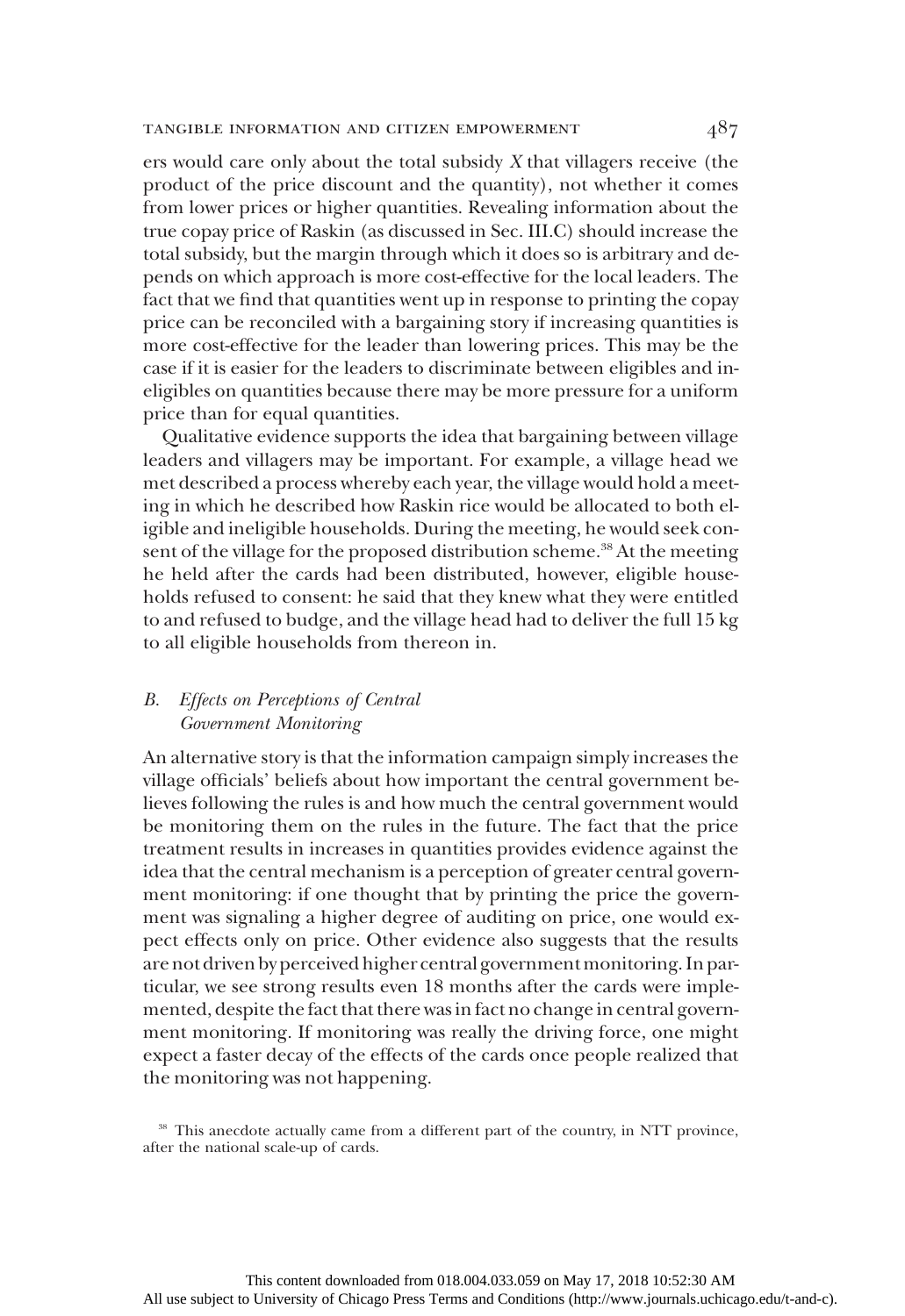## C. Effects on Stigma

An alternative explanation for our results is that there is a stigma for receiving social programs and that the cards "normalized" the idea of receiving the program, thereby reducing the stigma involved. However, the evidence suggests that this is unlikely. In the control group 79 percent of the eligible households were already purchasing Raskin rice, just not receiving their full entitlement, and/or were paying a higher price; had stigma been an issue, we would have seen many fewer households buying Raskin rice to begin with. Indeed, table 3 shows that the treatment affects only the intensive margin of how much people buy, not the extensive margin of whether they buy. One would imagine that if reducing stigma was the main channel, one would find more results on the extensive margin.

In this context, most households appear to want to be seen as poor rather than rich: in the baseline survey, when we asked individuals to assess their poverty level on a ladder from 1 (poorest) to 6 (richest), 19 percent of households list themselves at 1, 50 percent list themselves at either 1 or 2, and about 87 percent list themselves at 3 or below. In fact, less than 3 percent of households list themselves at 5 or 6, the two richest categories. Thus, it is unlikely that stigma was a substantial problem in this context.

## D. Other Explanations

We also consider several other possible explanations for the effects. One view is that villages may have been maximizing a social welfare function different from that of the central government and therefore deviated from the program rules to ensure that resources are allocated to others. In this view, the cards simply made villages more likely to comply with the central government rules and less likely to maximize resource allocation as they choose. While this is possible, it is unlikely to be the main driver of our results: the cards did not greatly change who accessed the Raskin program but did greatly reduce leakages (i.e., rice theft).

Another possible explanation is that the large increases in Raskin quantity we observe are actually just a normal demand response to the change in price induced by the cards (i.e., cards affected only the price of Raskin, and then households responded to the price decline by increasing quantity, as they would with any good). Again, this seems unlikely: the Raskin price (even with markups) is already so far below market price that most households would want to buy as much as they could, especially since it is possible to resell rice to traders. Moreover, the quantity effects are sufficiently large that the demand for rice would need to be very elastic to explain these effects—we calculate that it would require a price elasticity of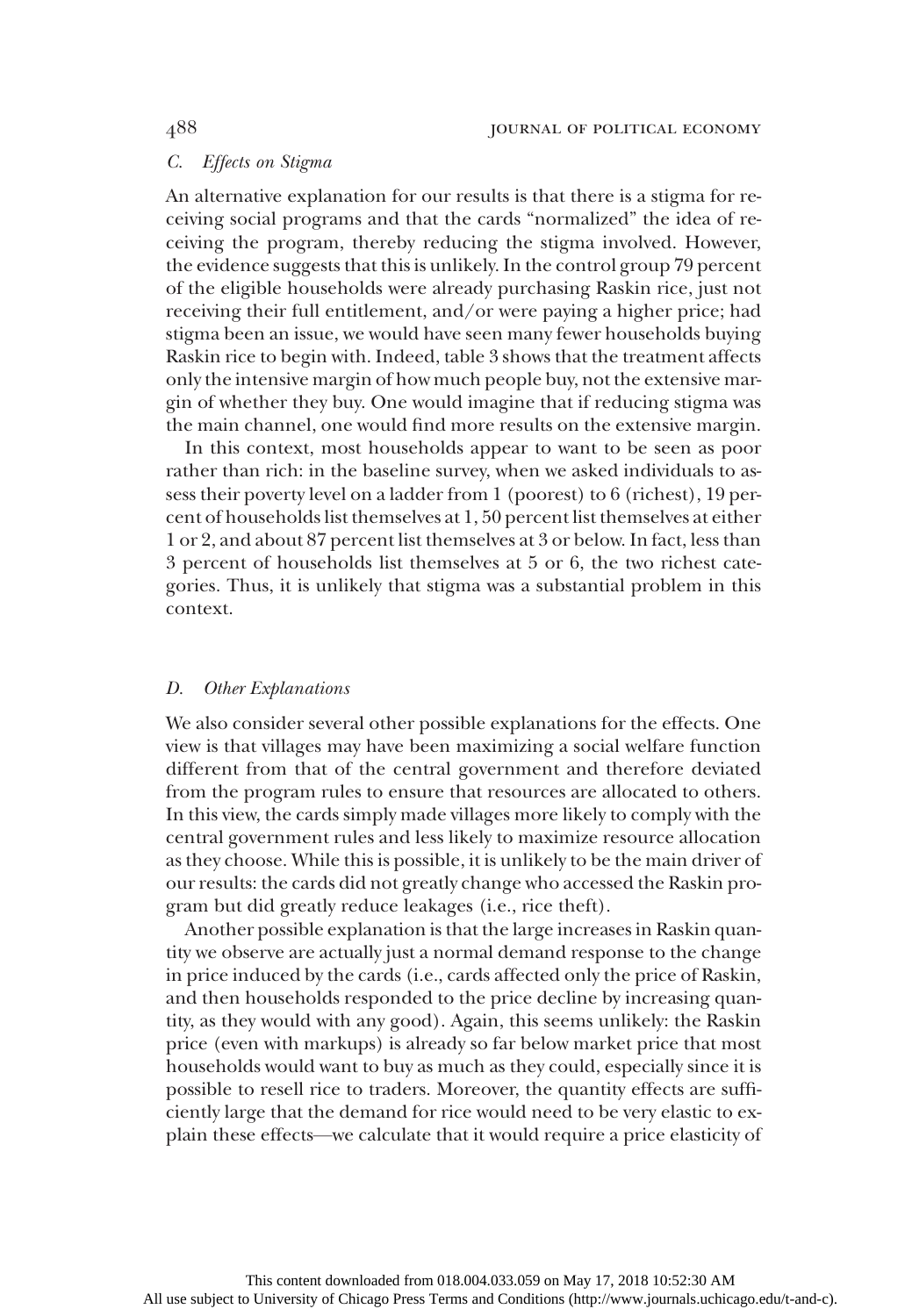about 10—which seems very unlikely for an important staple.39 It is also worth noting that the outsourcing intervention studied in Banerjee et al. (forthcoming) in this context led to a reduction in the price of rice but essentially no increase in quantities, lending further evidence against the idea that the effects here are demand effects.

#### VII. Conclusion

Despite widely held beliefs about the importance of transparency for improving governance, there has been surprisingly little rigorous evidence on its effects on service delivery. In this paper, we tested the role of information by providing identification cards to eligible beneficiaries of a subsidized food program in Indonesia. Importantly, we varied several aspects of the card program to test how providing different information amounts and content affected the ultimate outcomes.

The cards mattered: on average, beneficiaries in villages randomly chosen to receive the cards received about 26 percent (SE: 5 percent) more subsidy than those in the control group. The evidence points to a mechanism through which information increased citizens' bargaining power vis-à-vis village officials. In particular, adding a single line to the cards with the copay price information printed on it dramatically increased the impact of the cards on the amount of subsidy received; but it did so primarily by increasing the quantity of rice received as opposed to lowering the copay price paid, suggesting that it improved recipients' ability to bargain with village heads rather than leading village heads to comply exactly with program rules. Moreover, publicly posting the information about the cards and the beneficiary list further increased the effectiveness of the cards.

The increase in subsidy to eligible households was achieved in a costeffective manner. Overall, the estimated increase in subsidy received by households over the course of 18 months was more than seven times the cost of the intervention. In fact, the benefits of the cards exceed the costs within just 2 months. Increasing the costs by 30 percent, or even 100 percent, to account for the marginal cost of public funds (Ballard, Shoven, and Whalley 1985; Devarajan, Thieefelder, and Suthiwact-Naseuput 2002; Kleven and Kreiner 2006) does not change the conclusion that such an intervention is strongly welfare improving. It is worth noting that this calculation implicitly values the social cost of "leaked" rice (i.e., rents captured by corrupt officials) at zero.

At some level, the idea that additional information can empower citizens to more effectively demand the fulfillment of their rights seems surprising for well-established and long-lived programs like Raskin. After all,

<sup>39</sup> For example, Case (1991) estimates an elasticity of demand for rice in Indonesia of 0.48.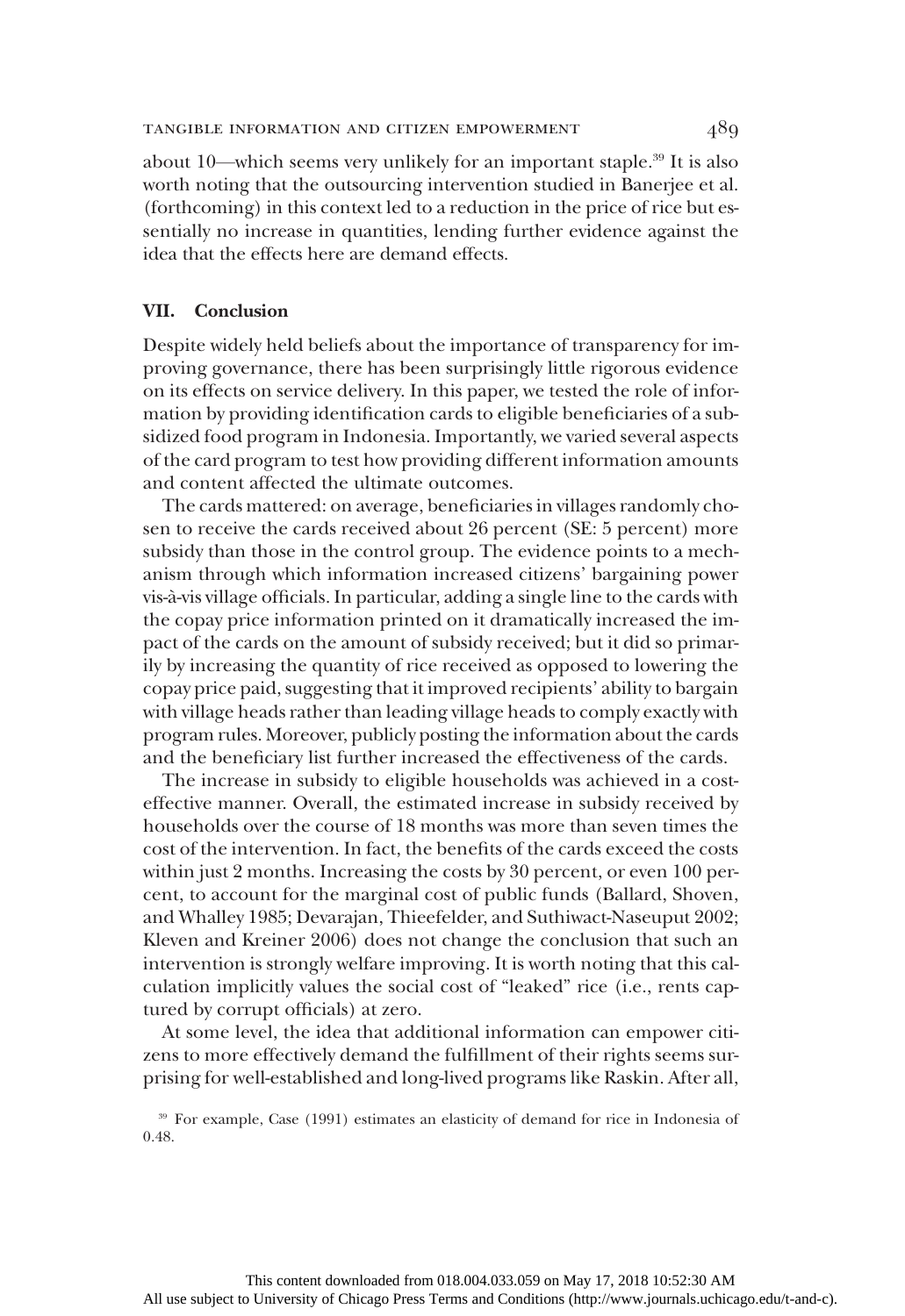shouldn't people already have the information? One might have thought that it should not be that hard to learn the rules, particularly general ones such as how many kilograms of rice one is entitled to and at what price.

Given that providing this information has significant material benefits, the next question is why. There are a number of possible answers: perhaps people simply do not know that there are rules; they assume that it is all left to the discretion of the village leadership. Perhaps they know that there are rules, but they have the wrong version of the rules. Perhaps they know that there are rules but assume that the rules constantly change, which is certainly true of some government programs. Understanding the actual reasons behind the lack of information in the status quo is both interesting and important and is an area we hope to address in future research.

#### References

- Alatas, Vivi, Abhijit Banerjee, Rema Hanna, Benjamin A. Olken, Ririn Purnamasari, and Matthew Wai-poi. 2013. "Does Elite Capture Matter? Local Elites and Targeted Welfare Programs in Indonesia." Working Paper no. 18798, NBER, Cambridge, MA.
- ———. 2016. "Self-Targeting: Evidence from a Field Experiment in Indonesia." [J.P.E](https://www.journals.uchicago.edu/action/showLinks?doi=10.1086%2F696226&system=10.1086%2F685299&citationId=p_41). 124 (2): 371–427.
- Alatas, Vivi, Abhijit Banerjee, Rema Hanna, Benjamin A. Olken, and Julia Tobias. 2012. "Targeting the Poor: Evidence from a Field Experiment in Indonesia." A.E.R. 102 (4): 1206–40.
- Ballard, Charles L., John B. Shoven, and John Whalley. 1985. "General Equilibrium Computations of the Marginal Welfare Costs of Taxes in the United States." A.E.R. 75 (1): 128–38.
- Banerjee, Abhijit, Rema Hanna, Jordan Kyle, Benjamin A. Olken, and Sudarno Sumarto. Forthcoming. "Private Outsourcing and Competition: Subsidized Food Distribution in Indonesia." J.P.E.
- Bjorkman, Martina, and Jakob Svensson. 2007. "Power to the People: Evidence from a Randomized Field Experiment of a Community-Based Monitoring Project in Uganda." Policy Research Working Paper no. 4268, World Bank, Washington, DC.
- Case, Anne. 1991. "Spatial Patterns in Household Demand." [Econometrica](https://www.journals.uchicago.edu/action/showLinks?doi=10.1086%2F696226&crossref=10.2307%2F2938168&citationId=p_47) 59 (4): 953–65.
- Chwe, Michael. 2001. Rational Ritual: Culture, Coordination, and Common Knowledge. Princeton, NJ: Princeton Univ. Press.
- Dearden, Lorraine, and Martin Ravallion. 1988."Social Security in a 'Moral Econ-omy': An Empirical Analysis for Java." [Rev. Econ. and Statis.](https://www.journals.uchicago.edu/action/showLinks?doi=10.1086%2F696226&crossref=10.2307%2F1928148&citationId=p_49) 70 (1): 36-44.
- Devarajan, Shantayanan, Karen E. Thieefelder, and Sethoput Suthiwact-Naseuput. 2002. "The Marginal Cost of Public Funds in Developing Countries." In Policy Evaluations with Computable General Equilibrium Models, edited by Amedo Fossati and Wolfgang Wiegard. London: Routledge.
- Francken, Nathalie, Bart Minten, and Johan F. M. Swinnen. 2009. "Media, Mon-itoring, and Capture of Public Funds: Evidence from Madagascar." [World Devel](https://www.journals.uchicago.edu/action/showLinks?doi=10.1086%2F696226&crossref=10.1016%2Fj.worlddev.2008.01.005&citationId=p_52) $opment$  37 (1):  $242-55$ .
- Government of Indonesia. 2012. "Nota Keuangan dan Rancangan Anggaran Pendapatan dan Belanja Negara Perubahan tahun anggaran 2012" [Finan-